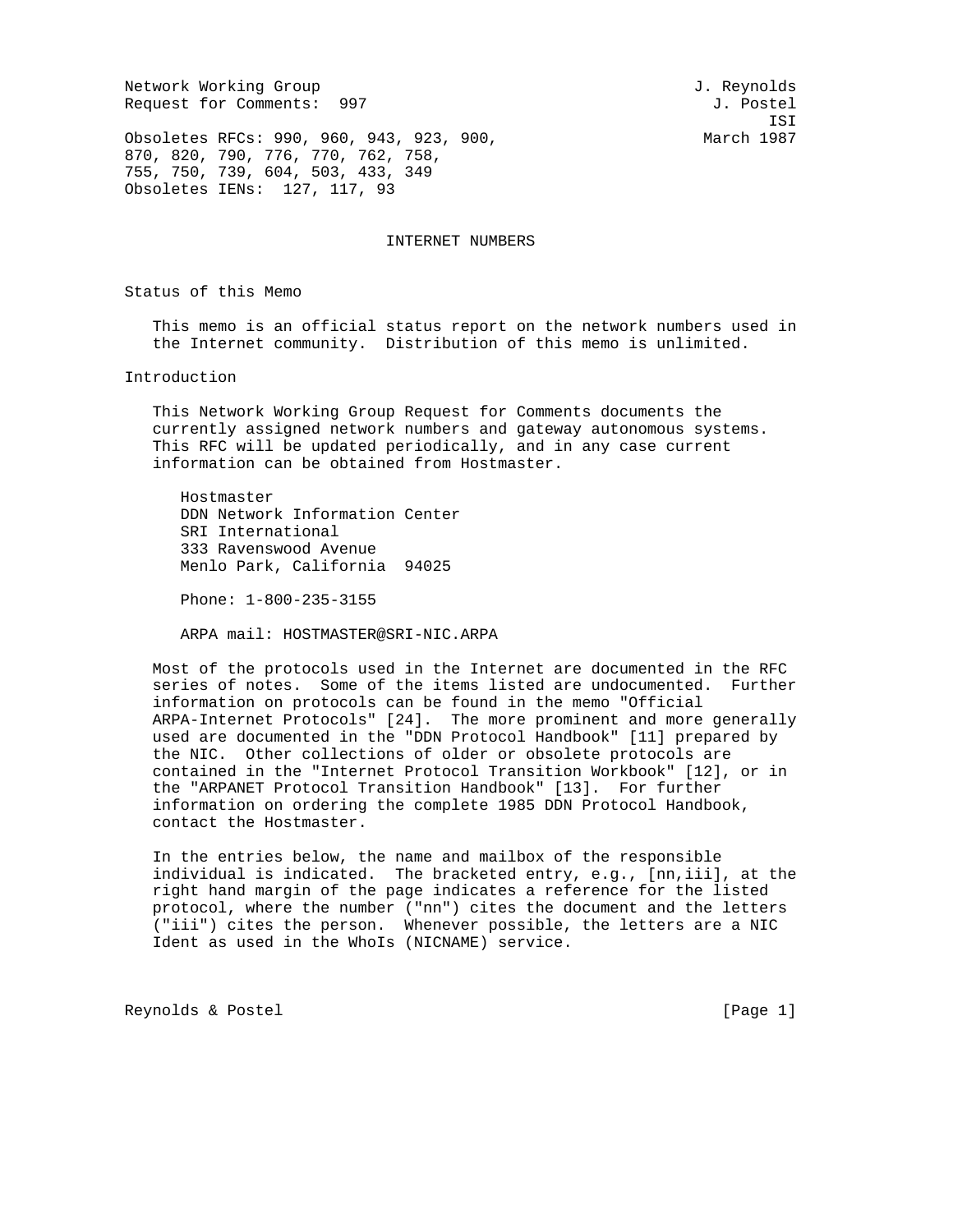The convention in the documentation of Internet Protocols is to express numbers in decimal and to picture data in "big-endian" order [31]. That is, fields are described left to right, with the most significant octet on the left and the least significant octet on the right.

 The order of transmission of the header and data described in this document is resolved to the octet level. Whenever a diagram shows a group of octets, the order of transmission of those octets is the normal order in which they are read in English. For example, in the following diagram the octets are transmitted in the order they are numbered.

|  | 0 1 2 3 4 5 6 7 8 9 0 1 2 3 4 5 6 7 8 9 0 1 2 3 4 5 6 7 8 9 0 1 |  |
|--|-----------------------------------------------------------------|--|
|  |                                                                 |  |
|  |                                                                 |  |
|  |                                                                 |  |
|  |                                                                 |  |
|  |                                                                 |  |
|  |                                                                 |  |

## Transmission Order of Bytes

 Whenever an octet represents a numeric quantity the left most bit in the diagram is the high order or most significant bit. That is, the bit labeled 0 is the most significant bit. For example, the following diagram represents the value 170 (decimal).

> 0 1 2 3 4 5 6 7 +-+-+-+-+-+-+-+-+ |1 0 1 0 1 0 1 0| +-+-+-+-+-+-+-+-+

## Significance of Bits

 Similarly, whenever a multi-octet field represents a numeric quantity the left most bit of the whole field is the most significant bit. When a multi-octet quantity is transmitted the most significant octet is transmitted first.

Reynolds & Postel [Page 2]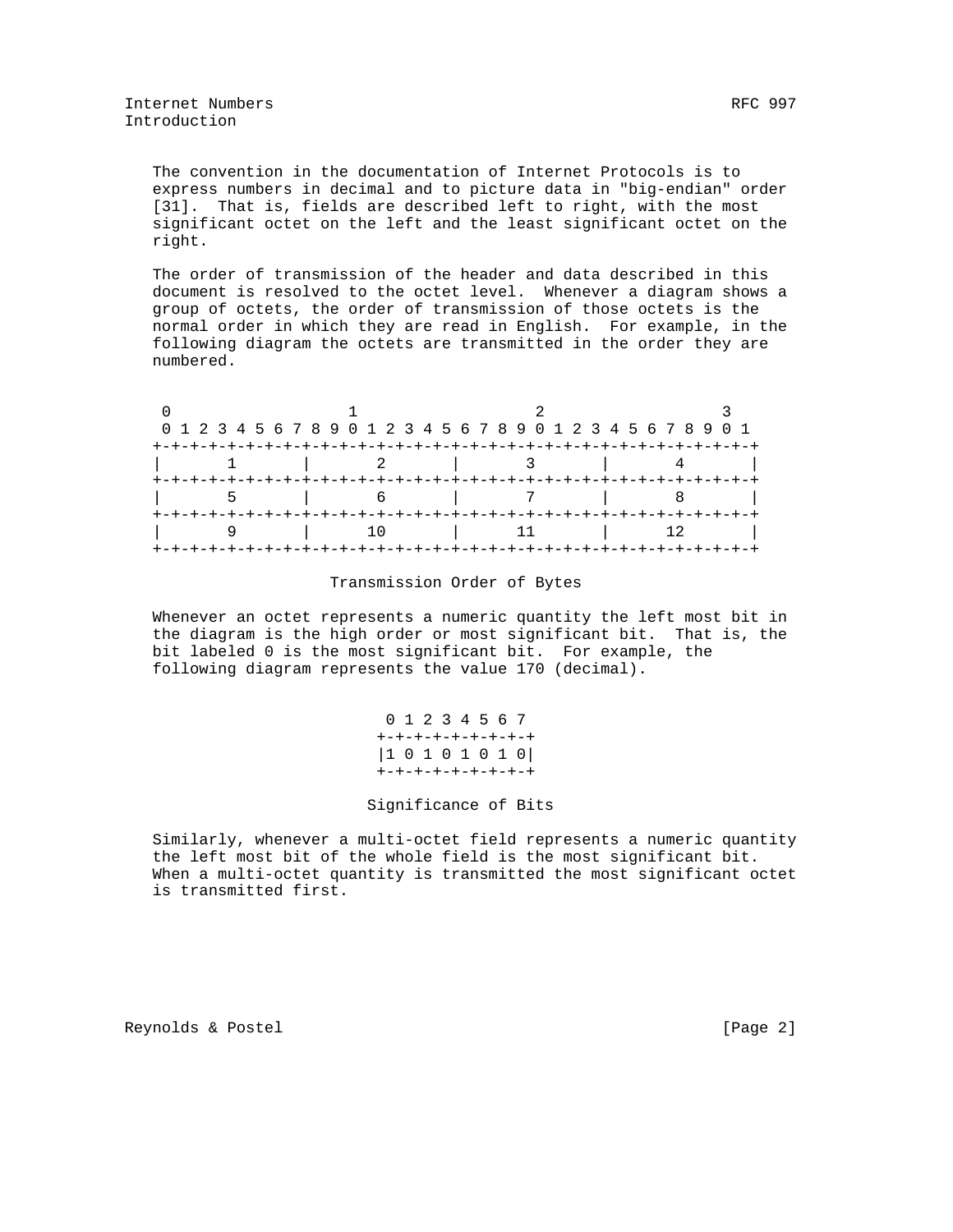## NETWORK NUMBERS

 The network numbers listed here are used as internet addresses by the Internet Protocol (IP) [11,21]. The IP uses a 32-bit address field and divides that address into a network part and a "rest" or local address part. The division takes 4 forms or classes.

 The first type of address, or class A, has a 7-bit network number and a 24-bit local address. The highest-order bit is set to 0. This allows 128 class A networks.

| 0 1 2 3 4 5 6 7 8 9 0 1 2 3 4 5 6 7 8 9 0 1 2 3 4 5 6 7 8 9 0 1 |         |  |  |  |  |  |  |  |  |               |  |  |  |  |  |  |
|-----------------------------------------------------------------|---------|--|--|--|--|--|--|--|--|---------------|--|--|--|--|--|--|
|                                                                 |         |  |  |  |  |  |  |  |  |               |  |  |  |  |  |  |
| l 0 l                                                           | NETWORK |  |  |  |  |  |  |  |  | Local Address |  |  |  |  |  |  |
|                                                                 |         |  |  |  |  |  |  |  |  |               |  |  |  |  |  |  |

## Class A Address

 The second type of address, class B, has a 14-bit network number and a 16-bit local address. The two highest-order bits are set to 1-0. This allows 16,384 class B networks.

| 0 1 2 3 4 5 6 7 8 9 0 1 2 3 4 5 6 7 8 9 0 1 2 3 4 5 6 7 8 9 0 1 |  |  |  |         |  |  |  |  |  |  |  |               |  |  |  |  |
|-----------------------------------------------------------------|--|--|--|---------|--|--|--|--|--|--|--|---------------|--|--|--|--|
|                                                                 |  |  |  |         |  |  |  |  |  |  |  |               |  |  |  |  |
| I1 OI                                                           |  |  |  | NETWORK |  |  |  |  |  |  |  | Local Address |  |  |  |  |
|                                                                 |  |  |  |         |  |  |  |  |  |  |  |               |  |  |  |  |

## Class B Address

 The third type of address, class C, has a 21-bit network number and a 8-bit local address. The three highest-order bits are set to 1-1-0. This allows 2,097,152 class C networks.

|       | 0 1 2 3 4 5 6 7 8 9 0 1 2 3 4 5 6 7 8 9 0 1 2 3 4 5 6 7 8 9 0 1 |  |  |  |  |  |  |         |  |  |  |  |  |  |  |  |               |
|-------|-----------------------------------------------------------------|--|--|--|--|--|--|---------|--|--|--|--|--|--|--|--|---------------|
|       |                                                                 |  |  |  |  |  |  |         |  |  |  |  |  |  |  |  |               |
| 1 1 0 |                                                                 |  |  |  |  |  |  | NETWORK |  |  |  |  |  |  |  |  | Local Address |
|       |                                                                 |  |  |  |  |  |  |         |  |  |  |  |  |  |  |  |               |

Class C Address

Reynolds & Postel **Example 20** (Page 3)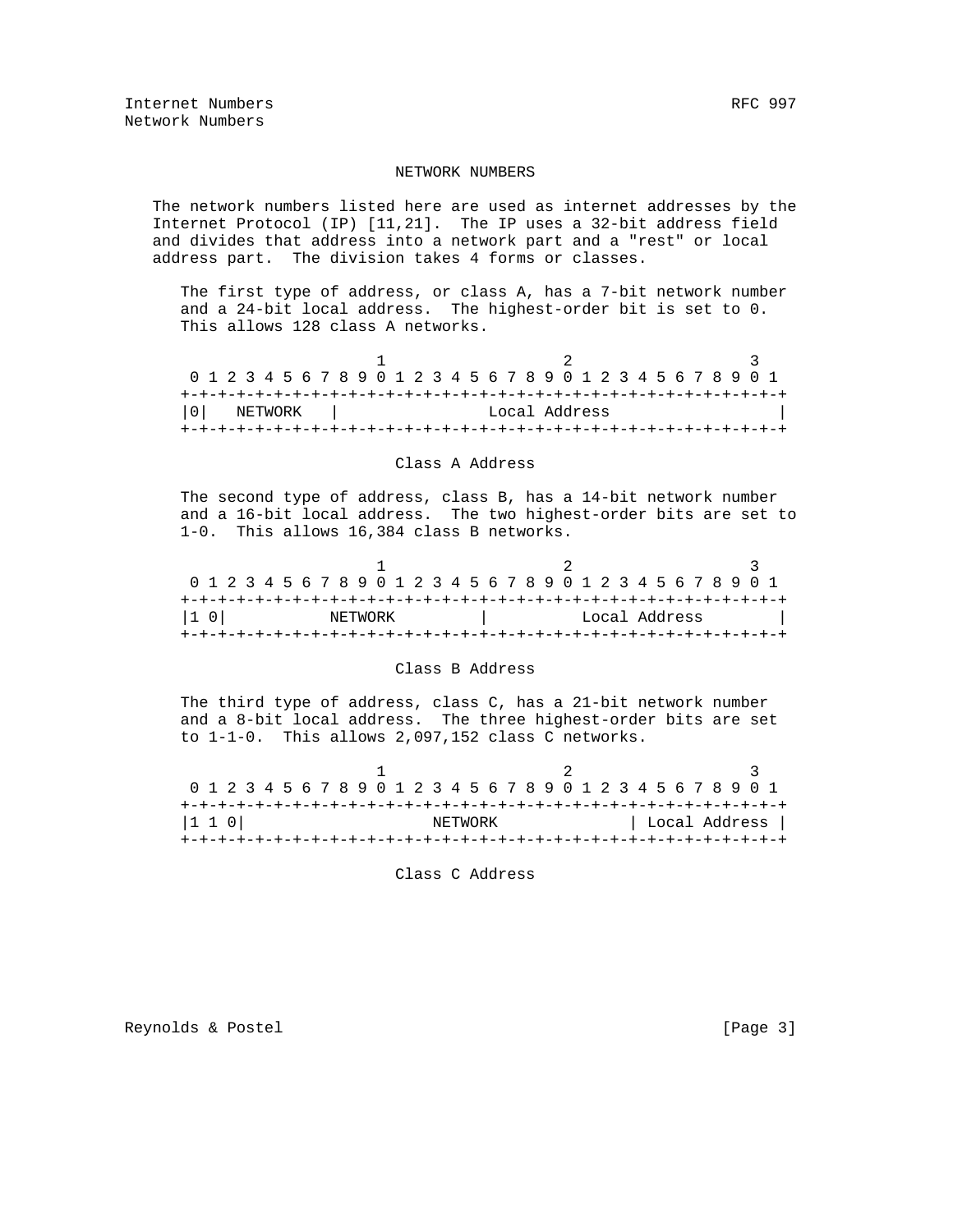The fourth type of address, class D, is used as a multicast address [10]. The four highest-order bits are set to 1-1-1-0.

| 0 1 2 3 4 5 6 7 8 9 0 1 2 3 4 5 6 7 8 9 0 1 2 3 4 5 6 7 8 9 0 1 |  |  |  |  |  |  |                   |  |  |  |  |  |  |  |  |
|-----------------------------------------------------------------|--|--|--|--|--|--|-------------------|--|--|--|--|--|--|--|--|
|                                                                 |  |  |  |  |  |  |                   |  |  |  |  |  |  |  |  |
| $ 1\;1\;1\;0 $                                                  |  |  |  |  |  |  | multicast address |  |  |  |  |  |  |  |  |
|                                                                 |  |  |  |  |  |  |                   |  |  |  |  |  |  |  |  |

### Class D Address

 Note: No addresses are allowed with the four highest-order bits set to 1-1-1-1. These addresses, called "class E", are reserved.

 One commonly used notation for internet host addresses divides the 32-bit address into four 8-bit fields and specifies the value of each field as a decimal number with the fields separated by periods. This is called the "dotted decimal" notation. For example, the internet address of VENERA.ISI.EDU in dotted decimal is 010.001.000.052, or 10.1.0.52.

 The dotted decimal notation will be used in the listing of assigned network numbers. The class A networks will have nnn.rrr.rrr.rrr, the class B networks will have nnn.nnn.rrr.rrr, and the class C networks will have nnn.nnn.nnn.rrr, where nnn represents part or all of a network number and rrr represents part or all of a local address.

 There are four catagories of users of Internet Addresses: Research, Defense, Government (Non-Defense), and Commercial. To reflect the allocation of network identifiers among the categories, a one-character code is placed to the left of the network number: R for Research, D for Defense, G for Government, and C for Commercial (see Appendix A for further details on this division of the network identification).

 Network numbers are assigned for networks that are connected to the research Internet and operational Internet, and for independent networks that use the IP family protocols (these are usually commercial). These independent networks are marked with an asterisk preceding the number.

 The administrators of independent networks must apply separately for permission to interconnect their network with the Internet. Independent networks should not be listed in the working tables of the Internet hosts or gateways.

 For various reasons, the assigned numbers of networks are sometimes changed. To ease the transition the old number will be listed for a

Reynolds & Postel **Example 20** (Page 4)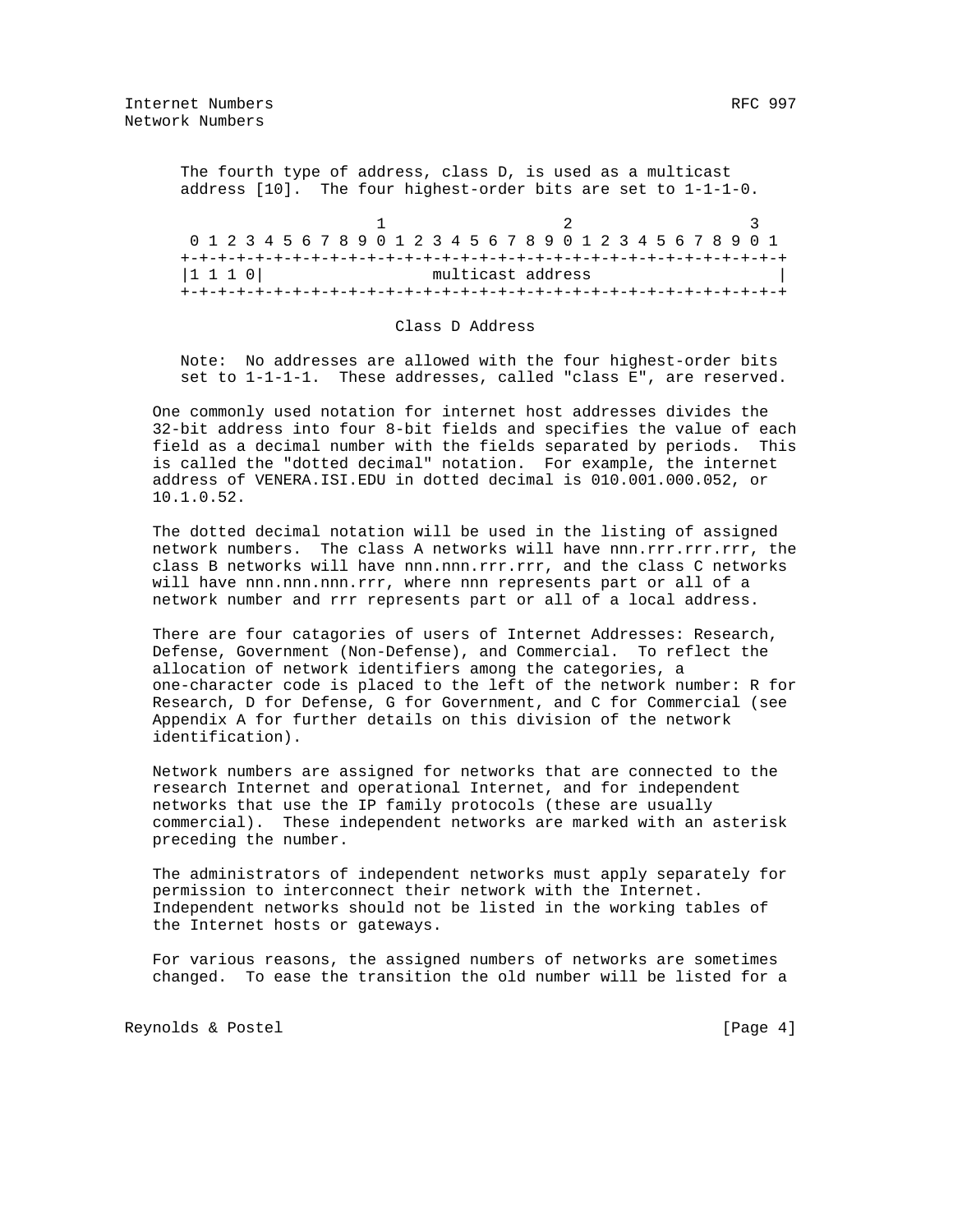transition period as well. These "old number" entries will be marked with a "T" following the number and preceding the name, and the network name will be suffixed "-TEMP".

Special Addresses:

 In certain contexts, it is useful to have fixed addresses with functional significance rather than as identifiers of specific hosts.

 The address zero is to be interpreted as meaning "this", as in "this network".

 For example, the address 0.0.0.37 could be interpreted as meaning host 37 on this network.

 The address of all ones are to be interpreted as meaning "all", as in "all hosts".

 For example, the address 128.9.255.255 could be interpreted as meaning all hosts on the network 128.9.

 The class A network number 127 is assigned the "loopback" function, that is, a datagram sent by a higher level protocol to a network 127 address should loop back inside the host. No datagram "sent" to a network 127 address should ever appear on any network anywhere.

Reynolds & Postel (Page 5)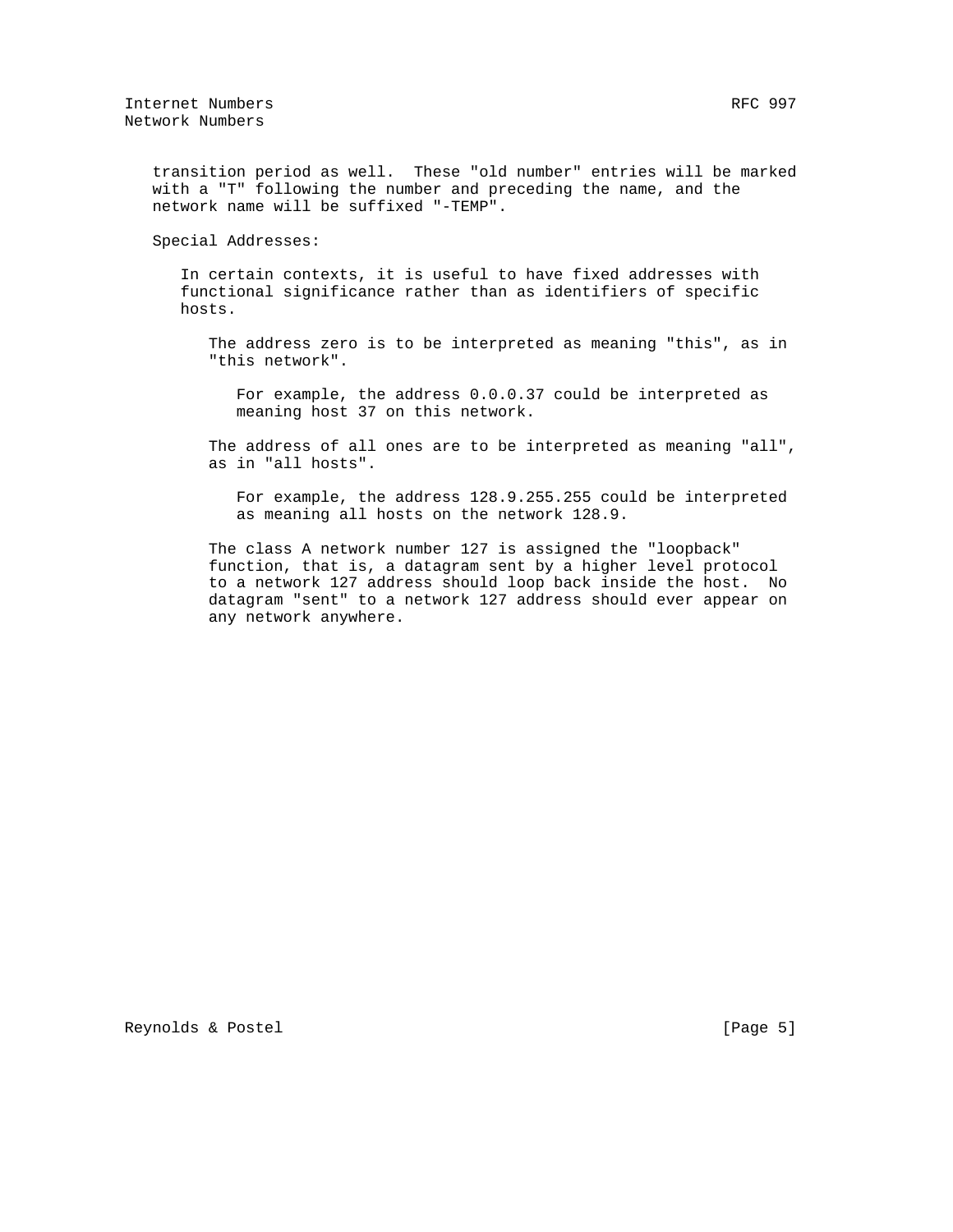Network Numbers

Class A Networks

| * | Internet Address                              | Name          | Network                           | References    |
|---|-----------------------------------------------|---------------|-----------------------------------|---------------|
|   | . _ _ _ _ _ _ _ _ _ _ _ _ _ _ _               |               |                                   |               |
|   | 000.rrr.rrr.rrr                               |               | Reserved                          | [JBP]         |
|   | 001.rrr.rrr.rrr-003.rrr.rrr.rrr Unassigned    |               |                                   | [NIC]         |
|   | R 004.rrr.rrr.rrr                             | SATNET        | Atlantic Satellite Network [SHB]  |               |
|   | 005.rrr.rrr.rrr                               | Unassigned    | Unassigned                        | [NIC]         |
|   | D 006.rrr.rrr.rrr T YPG-NET-TEMP              |               | Yuma Proving Grounds              | [4, BWA]      |
|   | D 007.rrr.rrr.rrr T EDN-TEMP                  |               | DCEC EDN                          | [EC5]         |
|   | R 008.rrr.rrr.rrr T BBN-NET-TEMP              |               | <b>BBN Network</b>                | [JSG5]        |
|   | 009.rrr.rrr.rrr                               | Unassigned    | Unassigned                        | [NIC]         |
|   | R 010.rrr.rrr.rrr                             | ARPANET       | ARPANET                           | $[4, S_A2]$   |
|   | D 011.rrr.rrr.rrr                             | <b>DODIIS</b> | DOD INTEL INFO SYS                | [AY5]         |
|   | C 012.rrr.rrr.rrr                             | ATT           | ATT, Bell Labs                    | [MH12]        |
|   | C 013.rrr.rrr.rrr                             | XEROX-NET     | XEROX Internet                    | [30, JNL1]    |
|   | C 014.rrr.rrr.rrr                             | PDN           | Public Data Network               | [SA2]         |
|   | R*015.rrr.rrr.rrr                             | HP-INTERNET   | Hewlett-Packard-Internet          | [BXR]         |
|   | 016.rrr.rrr.rrr-017.rrr.rrr.rrr Unassigned    |               |                                   | [NIC]         |
|   | R 018.rrr.rrr.rrr T MIT-TEMP                  |               | MIT Network                       | [7, 23, DDC1] |
|   | 019.rrr.rrr.rrr-020.rrr.rrr.rrr Unassigned    |               |                                   | [NIC]         |
|   | D 021.rrr.rrr.rrr                             | DDN-RVN       | DDN-RVN                           | [MLC]         |
|   | D 022.rrr.rrr.rrr                             | <b>DISNET</b> | <b>DISNET</b>                     | [FLM2]        |
|   | D 023.rrr.rrr.rrr                             | $DDN-TC-NET$  | DDN-TestCell-Network              | [DH17]        |
|   | 024.rrr.rrr.rrr                               | Unassigned    | Unassigned                        | [NIC]         |
|   | R 025.rrr.rrr.rrr                             | RSRE-EXP      | RSRE                              | [RNM1]        |
|   | D 026.rrr.rrr.rrr                             | MILNET        | MILNET                            | [FLM2]        |
|   | R 027.rrr.rrr.rrr T NOSC-LCCN-TEMPNOSC / LCCN |               |                                   | <b>[RH6]</b>  |
|   | R 028.rrr.rrr.rrr                             | WIDEBAND      | Wide Band Satellite Net           | [CIW2]        |
|   | D 029.rrr.rrr.rrr T MILX25-TEMP               |               | MILNET X.25 Temp                  | [MLC]         |
|   | D 030.rrr.rrr.rrr T ARPAX25-TEMP              |               | ARPA X.25 Temp                    | [MLC]         |
|   | G 031.rrr.rrr.rrr                             | UCDLA-NET     | UCDLA-CATALOG-NET                 | [CXL]         |
|   | R 032.rrr.rrr.rrr                             | UCL-TAC       | UCL TAC                           | [PK]          |
|   | 033.rrr.rrr.rrr-034.rrr.rrr.rrr Unassigned    |               |                                   | [NIC]         |
|   | R 035.rrr.rrr.rrr                             | MERIT         | MERIT COMPUTER NETWK              | [HWB]         |
|   | R 036.rrr.rrr.rrr T SU-NET-TEMP               |               |                                   |               |
|   |                                               |               | Stanford University Network [PA5] |               |
|   | 037.rrr.rrr.rrr-038.rrr.rrr.rrr Unassigned    |               |                                   | [NIC]         |
|   | R 039. rrr. rrr. rrr T SRINET-TEMP            |               | SRI Local Network                 | [GEOF]        |
|   | 040.rrr.rrr.rrr                               | Unassigned    | Unassigned                        | [NIC]         |
|   | R 041.rrr.rrr.rrr                             | BBN-TEST-A    | BBN-GATE-TEST-A                   | [RH6]         |
|   | 042.rrr.rrr.rrr-043.rrr.rrr.rrr Unassigned    |               |                                   | [NIC]         |
|   | R 044.rrr.rrr.rrr                             | AMPRNET       | Amateur Radio Experiment Net [HM] |               |
|   | 045.rrr.rrr.rrr-126.rrr.rrr.rrr Unassigned    |               |                                   | [NIC]         |
|   | R 127.rrr.rrr.rrr                             |               | Loopback                          | [JBP]         |

Reynolds & Postel (Page 6)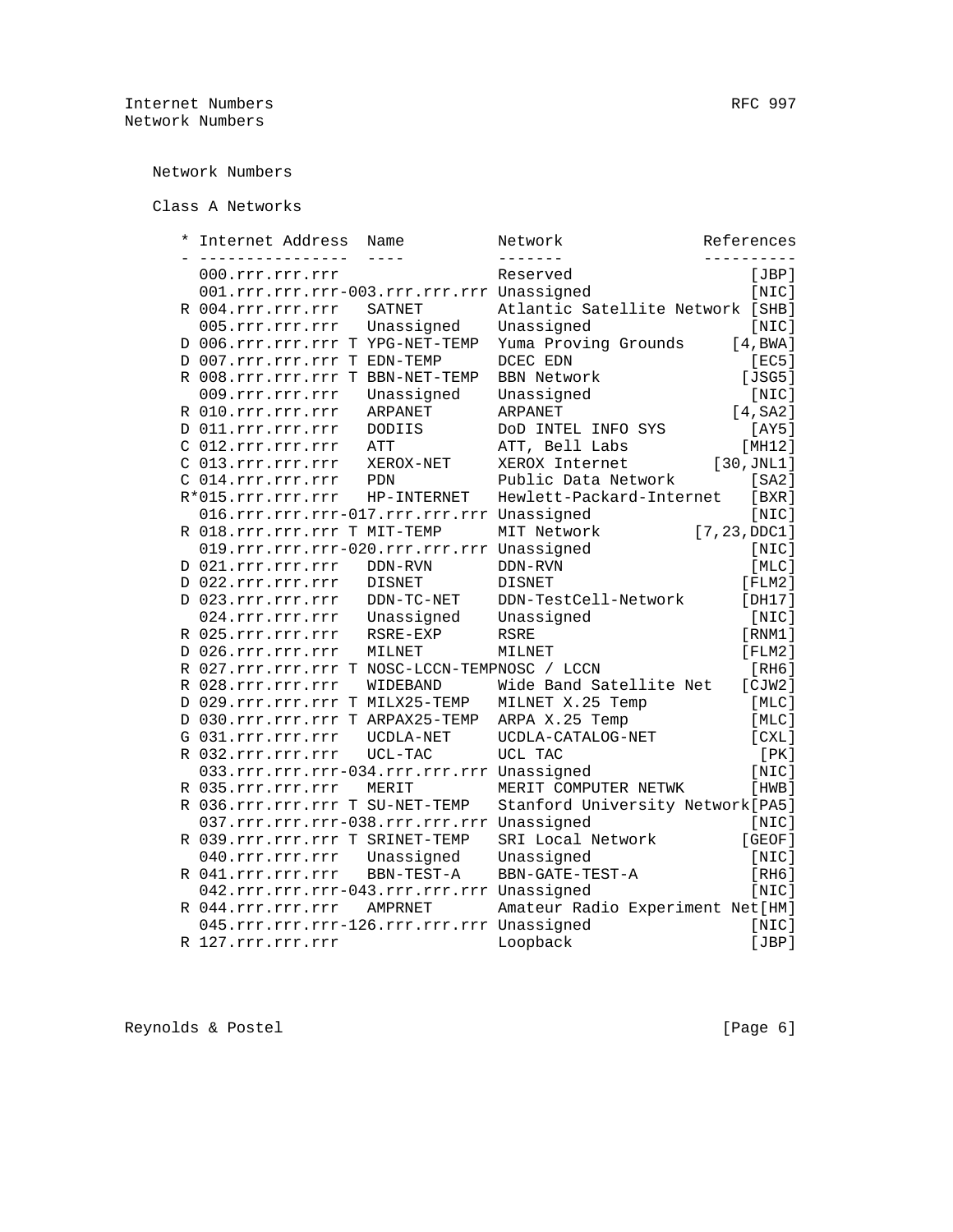Class B Networks

|  | Internet Address                 | Name              | Network                           | References      |
|--|----------------------------------|-------------------|-----------------------------------|-----------------|
|  | -------------<br>128.000.rrr.rrr |                   | -------<br>Reserved               | [JBP]           |
|  | R 128.001.rrr.rrr                | BBN-TEST-B        | BBN-GATE-TEST-B                   | [RH6]           |
|  | R 128.002.rrr.rrr                | CMU-NET           | CMU-Ethernet                      | [HDW2]          |
|  | R 128.003.rrr.rrr                | LBL-CSAM          | LBL-CSAM-RESEARCH                 | [JS38]          |
|  | R 128.004.rrr.rrr                | <b>DCNET</b>      | LINKABIT DCNET                    | [20, DLM1]      |
|  | R 128.005.rrr.rrr                | FORDNET           | FORD DCNET                        | [20, DLM1]      |
|  | R 128.006.rrr.rrr                | <b>RUTGERS</b>    | <b>RUTGERS</b>                    | [CHH3]          |
|  | R 128.007.rrr.rrr                | <b>DFVLR</b>      | DFVLR DCNET Network               | [GB7]           |
|  | R 128.008.rrr.rrr                | <b>UMDNET</b>     | Univ of Maryland DCNET [20, DLM1] |                 |
|  | R 128.009.rrr.rrr                | ISI-NET           | USC-ISI Local Network             | [CMR]           |
|  | R 128.010.rrr.rrr                | PURDUE-CS-EN      | Purdue Computer Science           | [CAK]           |
|  | R 128.011.rrr.rrr                | <b>BBN-CRONUS</b> | BBN DOS Project                   | [19, WXM]       |
|  | R 128.012.rrr.rrr                | SU-NET            | Stanford University Net           | [LB3]           |
|  | D 128.013.rrr.rrr                | MATNET            | Mobile Access Terminal Net [SHB]  |                 |
|  | R 128.014.rrr.rrr                | BBN-SAT-TEST      | BBN SATNET Test Net               | [SHB]           |
|  | R 128.015.rrr.rrr                | S1NET             | LLL-S1-NET                        | [EAK1]          |
|  | R 128.016.rrr.rrr                | <b>UCLNET</b>     | University College London         | [PK]            |
|  | D 128.017.rrr.rrr                | MATNET-ALT        | Mobile Access Terminal Alt [SHB]  |                 |
|  | R 128.018.rrr.rrr                | SRINET            | SRI Local Network                 | [GEOF]          |
|  | D 128.019.rrr.rrr                | <b>EDN</b>        | DCEC EDN                          | [EC5]           |
|  | D 128.020.rrr.rrr                | <b>BRLNET</b>     | <b>BRLNET</b>                     | [4, MJM2]       |
|  | R 128.021.rrr.rrr                | $SF-PR-1$         | SF-1 Packet Radio Network         | [JEM]           |
|  | R 128.022.rrr.rrr                | $SF-PR-2$         | SF-2 Packet Radio Network         | [JEM]           |
|  | R 128.023.rrr.rrr                | BBN-PR            | BBN Packet Radio Network          | [JBW1]          |
|  | R 128.024.rrr.rrr                | ROCKWELL-PR       | Rockwell Packet Radio Net         | [EHP]           |
|  | D 128.025.rrr.rrr                | <b>BRAGG-PR</b>   | Ft. Bragg Packet Radio Net [JEM]  |                 |
|  | D 128.026.rrr.rrr                | $SAC-PR$          | SAC Packet Radio Network          | [BG5]           |
|  | D 128.027.rrr.rrr                | DEMO-PR-1         | Demo-1 Packet Radio Network [LCS] |                 |
|  | D 128.028.rrr.rrr                | C3-PR-TEMP        | Testbed Development PR NET [BG5]  |                 |
|  | R 128.029.rrr.rrr                | MITRE             | MITRE Cablenet                    | [29, TML]       |
|  | R 128.030.rrr.rrr                | MIT-NET           | MIT Local Network                 | [DDC1]          |
|  | R 128.031.rrr.rrr                | MIT-RES           | MIT Research Network              | [DDC1]          |
|  | R 128.032.rrr.rrr                | UCB-ETHER         | UC Berkeley Ethernet              | [DAM1]          |
|  | R 128.033.rrr.rrr                | BBN-NET           | <b>BBN Network</b>                | [JSG5]          |
|  | R 128.034.rrr.rrr                | NOSC-LCCN         | NOSC / LCCN                       | [RH6]           |
|  | R 128.035.rrr.rrr                | CISLTESTNET1      | Honeywell                         | [14, 15, JLM23] |
|  | R 128.036.rrr.rrr                | YALE-NET          | YALE NET                          | [30, J05]       |
|  | D 128.037.rrr.rrr                | YPG-NET           | Yuma Proving Grounds              | [4, BWA]        |
|  | D 128.038.rrr.rrr                | NSWC-NET          | NSWC Local Host Net               | [RLH2]          |
|  | R 128.039.rrr.rrr                |                   | NDRE-TIU                          | [PS27]          |
|  |                                  | NTANET            |                                   |                 |
|  | R 128.040.rrr.rrr                | UCL-NET-A         | UCL                               | [RC77]          |
|  | R 128.041.rrr.rrr                | $UCL-NET-B$       | <b>UCL</b>                        | [RC77]          |
|  | R 128.042.rrr.rrr                | RICE-NET          | Rice University                   | [30,PGM]        |
|  | R 128.043.rrr.rrr                | <b>DRENET</b>     | Canada REF ARPANET                | [4, JR17]       |

Reynolds & Postel (Page 7)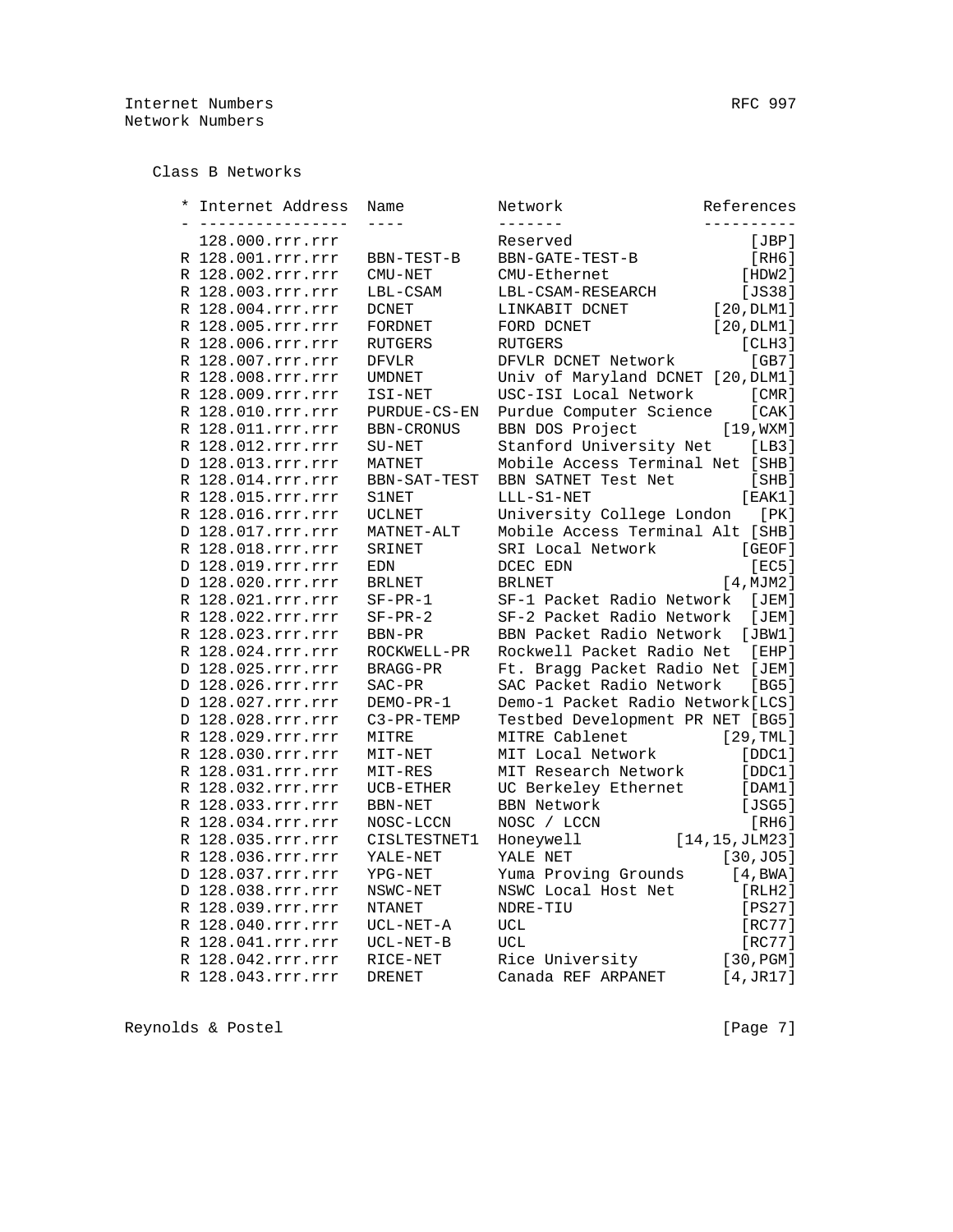| D 128.044.rrr.rrr                                  | WSMR-NET            | White Sands Network             | [CAS1]                 |
|----------------------------------------------------|---------------------|---------------------------------|------------------------|
| C 128.045.rrr.rrr                                  | DEC-WRL-NET         | DEC WRL Network                 | [30, RKJ2]             |
| R 128.046.rrr.rrr                                  | PURDUE-NET          | Purdue Campus Network           | [CAK]                  |
| D 128.047.rrr.rrr                                  | TACTNET             | Tactical Packet Net             | [3, KTP]               |
| G 128.048.rrr.rrr                                  | UCDLA-NET-B         | UCDLA-Network-B                 | [4, CXL]               |
| R 128.049.rrr.rrr                                  | NOSC-ETHER          | NOSC Ethernet                   | [30, RLB3]             |
| G 128.050.rrr.rrr                                  | COINS               | COINS On-Line Intel Net         | [RLS6]                 |
| G 128.051.rrr.rrr                                  | COINSTNET           | COINS TEST NETWORK              | [RLS6]                 |
| R 128.052.rrr.rrr                                  | MIT-AI-NET          | MIT AI NET                      | [30, MDC]              |
| R 128.053.rrr.rrr                                  | $SAC-PR-2$          | SAC PRNET Number 2              | [BG5]                  |
| R 128.054.rrr.rrr                                  | <b>UCSD</b>         | UC San Diego Network            | [30, GHz9]             |
| R*128.055.rrr.rrr                                  | MFENET              | LLNL MFE Network                | [28,DRP]               |
| D 128.056.rrr.rrr                                  | USNA-NET            | US Naval Academy Network        | [TS9]                  |
| D 128.057.rrr.rrr                                  | DEMO-PR-2           | Demo-2 Packet Radio Net         | [LCS]                  |
| C*128.058.rrr.rrr                                  | SPAR                | Schlumberger PA Net             | [30, RXB]              |
| R 128.059.rrr.rrr                                  | $\rm C U\!-\!N E T$ | Columbia University             | [30, LH2]              |
| D 128.060.rrr.rrr                                  | NRL-LAN             | NRL Lab Area Net                | [WF3]                  |
| R*128.061.rrr.rrr                                  | GATECH              | Georgia Tech                    | [30, GXS]              |
| R 128.062.rrr.rrr                                  | $MCC-NET$           | MCC Corporate Net               | [30, CBD]              |
| R 128.063.rrr.rrr                                  | <b>BRL-SUBNET</b>   | BRL-SUBNET-EXP                  | [RBN1]                 |
| R 128.064.rrr.rrr-128.079.rrr.rrr Net Dynamics Exp |                     |                                 | [ZSU]                  |
| D 128.080.rrr.rrr                                  | <b>CECOMNET</b>     | CECOM EPR NET                   | [PFS2]                 |
| R 128.081.rrr.rrr                                  | SYMBOLICS           | SYMBOLICS                       | [30, CH2]              |
| 128.082.rrr.rrr                                    | Unassigned          | Unassigned                      | [NIC]                  |
| R 128.083.rrr.rrr                                  | UTAUSTIN            | U. Texas Austin                 | $[30, \text{JBC2}]$    |
| R 128.084.rrr.rrr                                  | CORNELL-NET         | Cornell Backbone Net            | [30, B <sub>N</sub> 9] |
| C*128.085.rrr.rrr                                  | DRILL-NET           | Teleco Drilltech Net            | [DBJ]                  |
| R 128.086.rrr.rrr                                  | MRC                 | UK.CO.GEC.RL.MRC                | [RHC3]                 |
| R 128.087.rrr.rrr                                  | HIRST               | UK.CO.GEC.RL.HRC                | [RHC3]                 |
| R*128.088.rrr.rrr                                  | $HP-NET$            | HEWLETT-PACKARD-NET             | [AXG]                  |
| R 128.089.rrr.rrr                                  |                     | BBN-ENET-TEMP BBN ETHER NETWORK | $[30, \text{SG}]$      |
| C*128.090.rrr.rrr                                  | PQS                 | PERQ SYSTEMS CORP               | [30,DXS]               |
| R 128.091.rrr.rrr                                  | UPENN               | UPenn Campus Network            | [30,1W5]               |
| R 128.092.rrr.rrr                                  | INTELLINET          | INTELLICORP NET                 | [30, DAVE]             |
| R*128.093.rrr.rrr                                  | INRIA-ROCQU         | INRIA Rocquencourt              | [MXA1]                 |
| R*128.094.rrr.rrr                                  | SYSNET              | AT&T SYSNETWORK                 | $[$ EXY $]$            |
| R 128.095.rrr.rrr                                  | WASHINGTON          | Comp Sci Ether Net              | [30, RA17]             |
| C*128.096.rrr.rrr                                  | BELLCORE-NET        | BELLCORE-NET                    | [PK28]                 |
| R 128.097.rrr.rrr                                  | <b>UCLANET</b>      | UCLA Network                    | [BJL5]                 |
| R 128.098.rrr.rrr                                  | RSRE-EN2            | RSRE-EXP-NET-2                  | [JXW]                  |
| C 128.099.rrr.rrr                                  | NORTHROP-NET        | Northrop Net                    | [30, RSM1]             |
| R*128.100.rrr.rrr                                  | TORONTO             | U. of Toronto Net               | [30,BXD]               |
| R 128.101.rrr.rrr                                  | UMN                 | Univ. of Minn.                  | [SSB]                  |
| G 128.102.rrr.rrr                                  | AMES-NET            | Ames Backbone Net.              | [30, MSM1]             |
| R 128.103.rrr.rrr                                  | HARV-FIBER          | Harvard FiberOp Ether           | [30, SB28]             |
| R 128.104.rrr.rrr                                  | WISC-HERD           | Univ. of Wisconsin              | [30, EJN1]             |
| R 128.105.rrr.rrr                                  | WISC                | Univ. of Wisconsin              | $[30, \mathsf{CBP}]$   |
| D 128.106.rrr.rrr                                  |                     |                                 |                        |
|                                                    | SRI-PSON-1          | ADEA/SRI Ft. Lewis              | [ERK3]                 |

Reynolds & Postel (Page 8)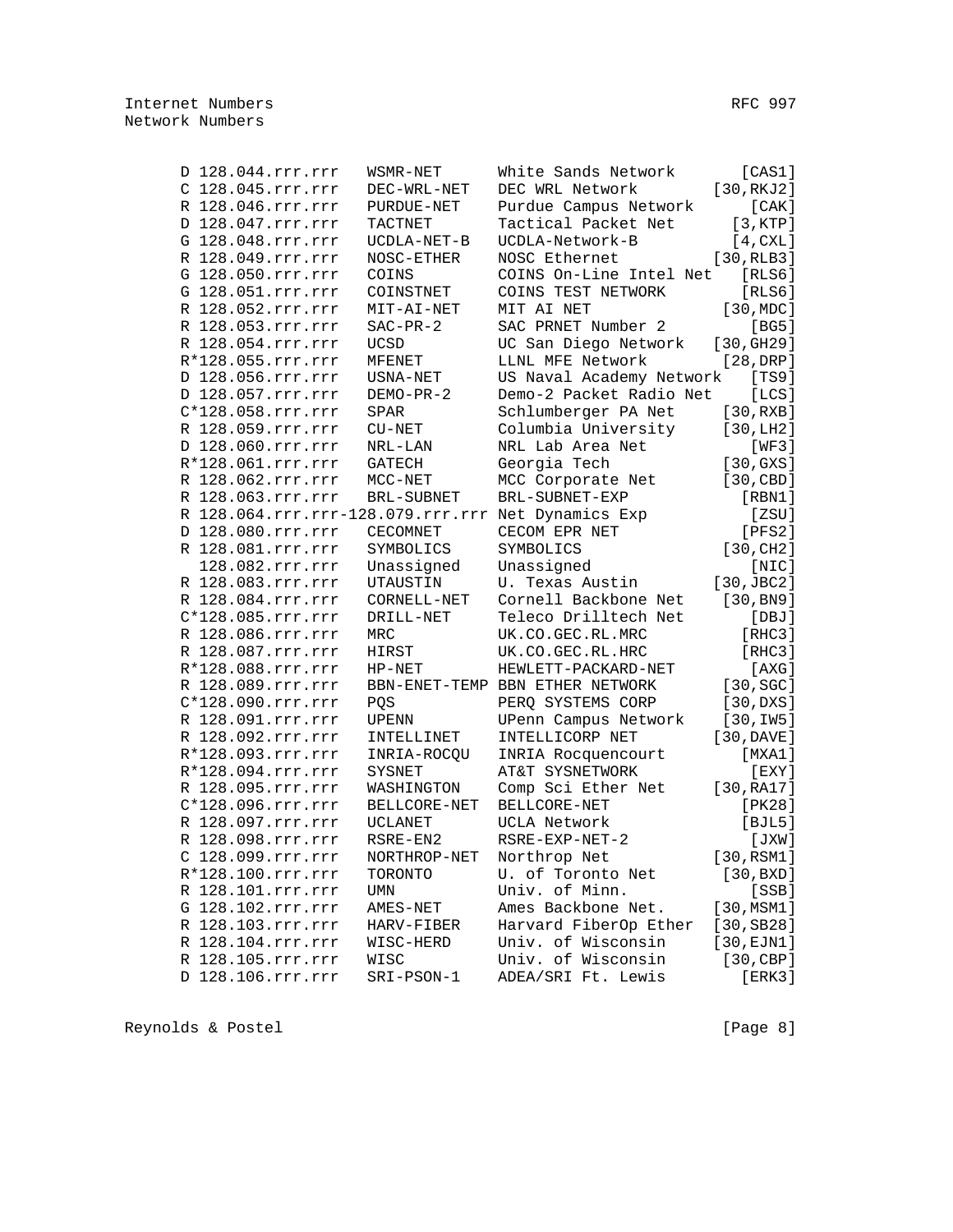| D 128.107.rrr.rrr            | LEWIS-PRNET1    | ADEA/SRI Ft. Lewis                       | [ERK3]       |
|------------------------------|-----------------|------------------------------------------|--------------|
| D 128.108.rrr.rrr            | LEWIS-PRNET2    | ADEA/SRI Ft. Lewis                       | [ERK3]       |
| R 128.109.rrr.rrr            | TUCC-MCNC       | TUCC-MCNC NC Net                         | [JXR]        |
| R 128.110.rrr.rrr            | UTAH-NET        | UTAH-CAMPUS-NET                          | [JL15]       |
| R 128.111.rrr.rrr            | <b>UCSB</b>     | U of CA, Santa Barbara                   | $[$ PXH $]$  |
| R 128.112.rrr.rrr            | PRINCETON       | Princeton University                     | [LXR]        |
| R 128.113.rrr.rrr            | RPINET          | RPI-LOCALNET                             | [MS9]        |
| R 128.114.rrr.rrr            | <b>UCSC</b>     | U.C. Santa Cruz Net                      | [30, JXH]    |
| R 128.115.rrr.rrr            | LLL-LABNET      | LLNL Open Labnet                         | [BANDY]      |
| R 128.116.rrr.rrr            |                 |                                          |              |
|                              | USAN            | UNIV SATELLITE NET<br>UNIV CORP ATM RSCH | [30,BXI]     |
| R 128.117.rrr.rrr            | UCAR            |                                          | [30,BXI]     |
| R 128.118.rrr.rrr            | PENN-STATE      | Penn State Network                       | $[$ SXS1 $]$ |
| R 128.119.rrr.rrr            | UMASS-CS        | UMass COINS Dept LAN                     | [30, GXW]    |
| R 128.120.rrr.rrr            | UCDAVIS         | U.C. Davis Network                       | [30, RXH]    |
| R 128.121.rrr.rrr            | JVNC-NET        | John von Neumann Ctr Net                 | [SH37]       |
| R 128.122.rrr.rrr            | NYU-NET         | NYU Campus Network                       | [BJR2]       |
| R*128.123.rrr.rrr            | NMSU            | N M State Univ                           | [30,MXS3]    |
| R 128.124.rrr.rrr T NTA-TEMP |                 | NTARE BF-TO-PDP11                        | [TM10]       |
| R 128.125.rrr.rrr            | <b>USCNET</b>   | USC Campus Network                       | [30, MAB4]   |
| R 128.126.rrr.rrr            | SDC-PRC         | SDC Paoli R&D Center                     | [30, MXS2]   |
| C*128.127.rrr.rrr            | FTP-SOFTWARE    | FTP Software Net                         | [JLR4]       |
| R 128.128.rrr.rrr            | WHOINET         | WHOI Campus Net                          | [ARM5]       |
| C*128.129.rrr.rrr            | CGI             | Carnegie Group                           | [RXA]        |
| R*128.130.rrr.rrr            | TUNET-T         | TU Wien Terminal Net                     | [30, GXP1]   |
| R*128.131.rrr.rrr            | TUNET-F         | TU Wien File Net                         | [30, GXP1]   |
| G*128.132.rrr.rrr            | RADC-LONS       | RADC-LONS Net                            | [30, GXG]    |
| G*128.133.rrr.rrr            | AFSC-LONS       | AFSC-LONS Net                            | [30, GXG]    |
| R 128.134.rrr.rrr            | SDN             | System Dev Net                           | [5, 6, HXC]  |
| R 128.135.rrr.rrr            | U-CHICAGO       | UNIVERSITYOFCHICAGO                      | [30, MCl7]   |
| R 128.136.rrr.rrr            | TEK-ALLNET      | Teknowledge-Net                          | [30, TE2]    |
| C*128.137.rrr.rrr            | GENNET1         | Genentech Corp Net                       | [30, SXM1]   |
| R 128.138.rrr.rrr            | <b>COLORADO</b> | U Colorado Boulder                       | [30, RXJ1]   |
| R 128.139.rrr.rrr            | <b>ILAN</b>     | Israel Academic Net                      | [30, DB35]   |
| R 128.140.rrr.rrr            | EMORY-INET      | Emory Internet                           | [30, SA29]   |
| R*128.141.rrr.rrr            |                 | DD Main Ethernet                         |              |
|                              | CERN-ETHER      |                                          | [30,BXS]     |
| R*128.142.rrr.rrr            | CERN-TOKEN      | DD Main IBM Token Ring                   | [30,BXS]     |
| R*128.143.rrr.rrr            | VIRGINIA        | Univ. of Virginia                        | [30, JXJ1]   |
| R*128.144.rrr.rrr            | ARC-CALGARY     | Alta Research Calgary                    | [DXK]        |
| R 128.145.rrr.rrr            | <b>NYSERNET</b> | <b>NYSERNET</b>                          | $[$ MXF $]$  |
| R 128.146.rrr.rrr            | OHIO-STATE      | Ohio State Univ                          | [RSD2]       |
| R 128.147.rrr.rrr            | $U-PGH-NET$     | Univ. Pittsburgh Net                     | [SM6]        |
| R 128.148.rrr.rrr            | BROWN-UNIV      | Brown University Net                     | [MXR1]       |
| G 128.149.rrr.rrr            | JPL-NET         | JPL Central Net                          | [MSM1]       |
| G 128.150.rrr.rrr            | $NSF-LAN$       | NSF-LAN                                  | [FW17]       |
| R 128.151.rrr.rrr            | $UR-NET$        | Univ. of Rochester                       | [TXM1]       |
| C*128.152.rrr.rrr            | HAC-VLSI        | Hughes Aircraft VLSI Net                 | $[$ PXH $1]$ |
| R 128.153.rrr.rrr            | CLARKSON        | Clarkson University                      | [JXH]        |
| G 128.154.rrr.rrr            | GSFC-NET        | GSFC Central Net                         | [MSM1]       |

Reynolds & Postel [Page 9]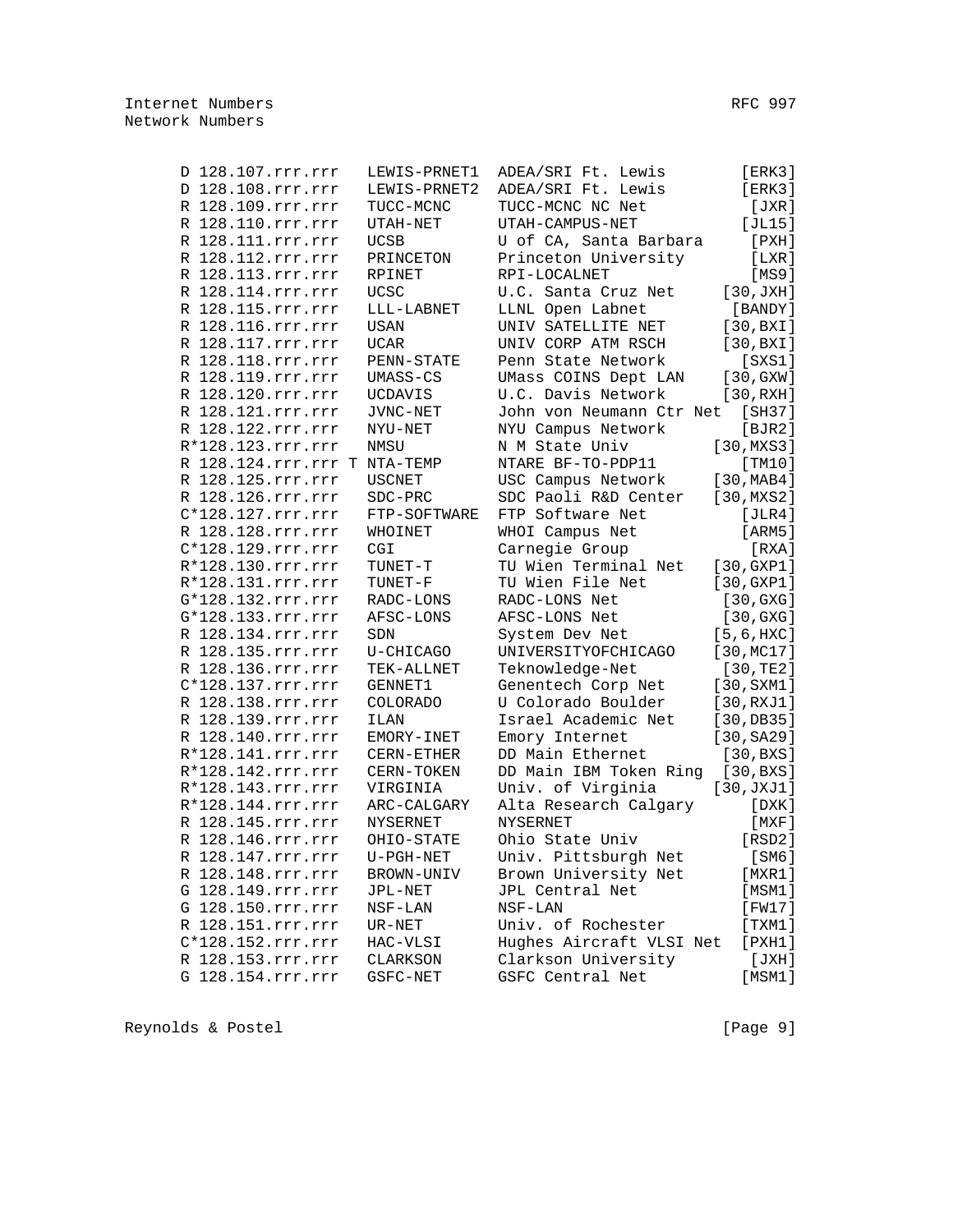|  | G 128.155.rrr.rrr   | LARC-NET     | LARC Central Net                    | [MSM1]  |
|--|---------------------|--------------|-------------------------------------|---------|
|  | G 128.156.rrr.rrr   | LERC-NET     | LERC Central Net                    | [MSM1]  |
|  | G 128.157.rrr.rrr   | JSC-NET      | JSC Central Net                     | [MSM1]  |
|  | G 128.158.rrr.rrr   | MSFC-NET     | MSFC Central Net                    | [MSM1]  |
|  | G 128.159.rrr.rrr   | KSC-NET      | KSC Central Net                     | [MSM1]  |
|  | G 128.160.rrr.rrr   | NSTL-NET     | NSTL Central Net                    | [MSM1]  |
|  | G 128.161.rrr.rrr   | NSN-NET      | NASA Science Net                    | [MSM1]  |
|  | C 128.162.rrr.rrr   | CRAY-NET     | Cray Research                       | [DXB]   |
|  | R 128.163.rrr.rrr   | UKY          | Univ of Kentucky                    | [ GXB ] |
|  | R 128.164.rrr.rrr   | GWU-GATE     | George Washington U.                | [ TXT ] |
|  | G 128.165.rrr.rrr   | LANL-INET    | LANL Inter-Network                  | [JC11]  |
|  | $D*128.166.rrr.rrr$ | BAC-NET      | Boeing Aerospace Corp Net           | [JXJ2]  |
|  | R 128.167.rrr.rrr   | SURA         | SURAnet                             | [JXH1]  |
|  | C 128.168.rrr.rrr   | GOLDHILL     | Gold-Hill-Computers                 | [ GXM ] |
|  | R 128.169.rrr.rrr   | UTK          | Univ Tenn-Knoxville                 | [JXC]   |
|  | D 108 170 rrr rrr   | $CDC$ $-CDM$ | $CDC$ $C2$ $D2$ $D1$ $D2$ $D3$ $D4$ | [neɒl   |

| G 128.157.rrr.rrr | JSC-NET        | JSC Central Net                   | [MSM1]                      |
|-------------------|----------------|-----------------------------------|-----------------------------|
| G 128.158.rrr.rrr | MSFC-NET       | MSFC Central Net                  | [MSM1]                      |
| G 128.159.rrr.rrr | KSC-NET        | KSC Central Net                   | [MSM1]                      |
| G 128.160.rrr.rrr | NSTL-NET       | NSTL Central Net                  | [MSM1]                      |
| G 128.161.rrr.rrr | NSN-NET        | NASA Science Net                  | [MSM1]                      |
| C 128.162.rrr.rrr | CRAY-NET       | Cray Research                     | [DXB]                       |
| R 128.163.rrr.rrr | UKY            | Univ of Kentucky                  | [GXB]                       |
| R 128.164.rrr.rrr | GWU-GATE       | George Washington U.              | [TXT]                       |
| G 128.165.rrr.rrr | LANL-INET      | LANL Inter-Network                | [JC11]                      |
| D*128.166.rrr.rrr | BAC-NET        | Boeing Aerospace Corp Net [JXJ2]  |                             |
| R 128.167.rrr.rrr | <b>SURA</b>    | SURAnet                           | [JXH1]                      |
| C 128.168.rrr.rrr | GOLDHILL       | Gold-Hill-Computers               | [ GXM ]                     |
| R 128.169.rrr.rrr | UTK            | Univ Tenn-Knoxville               | [JXC]                       |
| R 128.170.rrr.rrr | SDC-CAM        | SDC Camarillo R&D Net             | [DSR]                       |
| R*128.171.rrr.rrr | HAWAII         | Univ. of Hawaii                   | [BXC]                       |
| R 128.172.rrr.rrr | VCU-LAN        | VCU-LAN                           | [JXN]                       |
| R 128.173.rrr.rrr | VA-TECH        | Virgina Tech Net                  | [PXB]                       |
| R 128.174.rrr.rrr |                | UIUC-CAMPUS-B UIUC Campus Network | $[$ PXP $1$ ]               |
| R 128.175.rrr.rrr | <b>UDELNET</b> | U. of Delaware Network            | [DJG2]                      |
| R*128.176.rrr.rrr | DMSWWU-ETHER   | DMSWWU ETHERNET                   | [WXW1]                      |
| C*128.177.rrr.rrr | BLI-NET        | Britton Lee Network               | [EXA]                       |
| R*128.178.rrr.rrr | EPF-ETHER1     | Ecublens Campus Net               | [YXD]                       |
| R*128.179.rrr.rrr | EPF-ETHER2     | Cedres Campus Net                 | [YXD]                       |
| R*128.180.rrr.rrr | LEHIGH         | Lehigh University                 | [MXM2]                      |
| C*128.181.rrr.rrr | TEKTRONIX      | Tektronix Engineering             | [JXB2]                      |
| R 128.182.rrr.rrr | <b>PSCNET</b>  | PSC Affiliates Net                | [JXE1]                      |
| R 128.183.rrr.rrr | GSFC           | GSFC NASA                         | [JXB3]                      |
| R*128.184.rrr.rrr | DEAKINET       | Deakinet Univ Net                 | [JXM]                       |
| C 128.185.rrr.rrr | PROTEON-NET    | Proteon Network                   | [ $JS28$ ]                  |
| R 128.186.rrr.rrr | FSU            | Florida State Univ                | [KXH]                       |
| R*128.187.rrr.rrr | BYU-NET        | Brigham Young Net                 | [KXM]                       |
| R*128.188.rrr.rrr | M2CNET         | Mass VLSI/CAD Net                 | [SD1]                       |
| R*128.189.rrr.rrr | <b>BCNET</b>   | British Columbia Net              | [DXO1]                      |
| G 128.190.rrr.rrr | BELVOIR-G/W    | BRADEC Subnet                     | [DXH]                       |
| C*128.191.rrr.rrr | NECIS-NET      | NEC Info Systems Net              | [DXP]                       |
| R 128.192.rrr.rrr | UGA            | <b>UGNET</b>                      | [EXH]                       |
| R 128.193.rrr.rrr | ORSTATE        | Oregon State U. Net               | [ <b>BXA</b> ] <sub>2</sub> |
| R 128.194.rrr.rrr | TAMU-NET       | Texas A&M Univ                    | [WCE2]                      |
| R 128.195.rrr.rrr | UCIICS-NET     | UCI ICS Network                   | [RAJ3]                      |
| R 128.196.rrr.rrr | UNIV-ARIZ      | U of ARIZ Research Net            | [AXG1]                      |
| R 128.197.rrr.rrr | BU-NET         | BU-NET                            | [BS24]                      |
| R*128.198.rrr.rrr | CU-COLOSPGS    | CU-Colorado-Spgs-Net              | [GXT]                       |
| R*128.199.rrr.rrr | <b>STC</b>     | STC PLC Company Net               | [AXM]                       |
| R 128.200.rrr.rrr | UCI-NET        | UCI Campus Network                | [DXW1]                      |
| R*128.201.rrr.rrr | RENUIR         | Reseau des universites            | [RXN1]                      |
| D 128.202.rrr.rrr | 2SWNET         | 2 SW SPACENET LAN                 | [JXD]                       |
|                   |                |                                   |                             |

Reynolds & Postel [Page 10]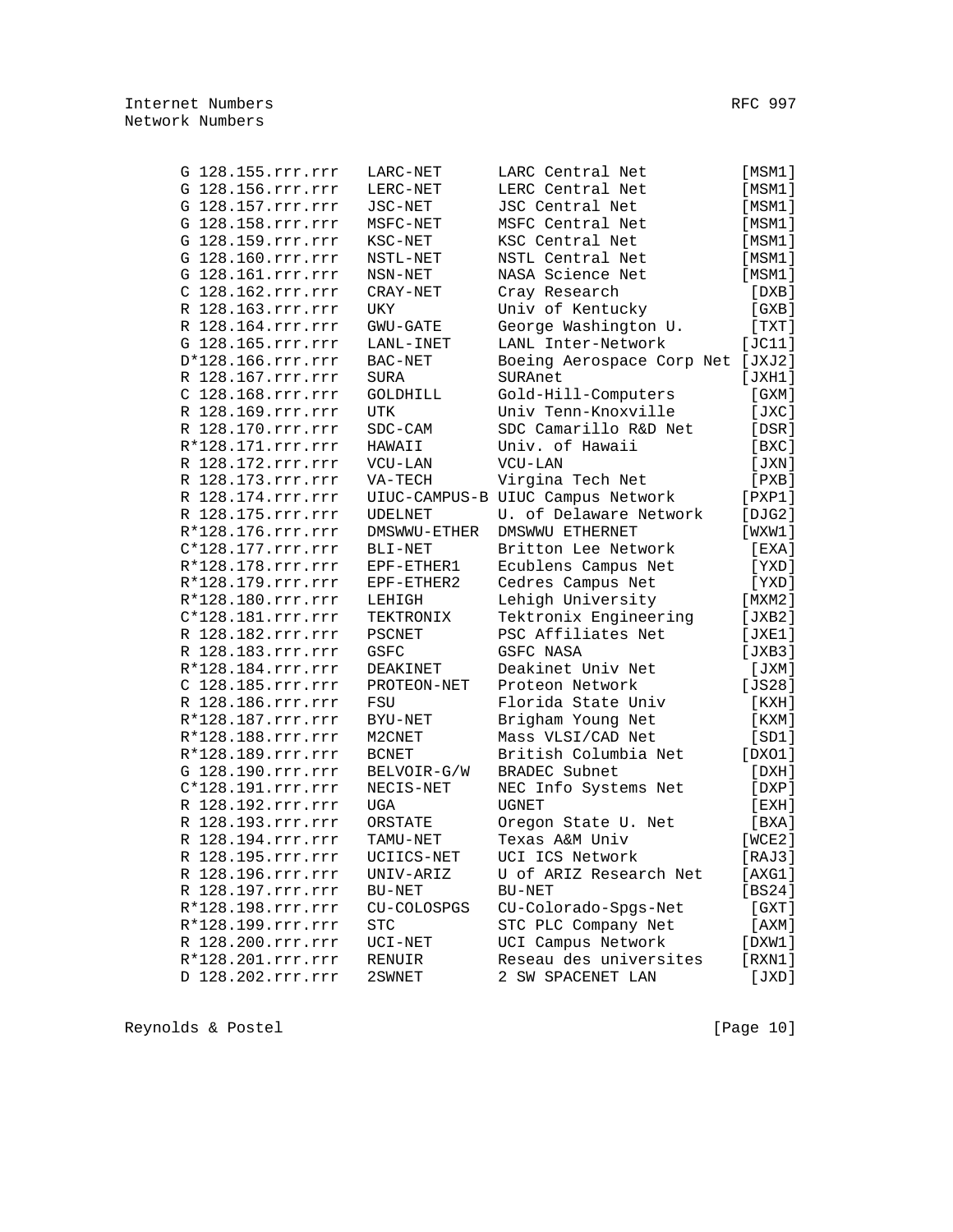|  | R*128.203.rrr.rrr                          | UB-INC             | Ungermann-Bass Inc | [DXC] |
|--|--------------------------------------------|--------------------|--------------------|-------|
|  | R 128.204.rrr.rrr                          | ALBNYNET           | U at Albany Net    | [BXC] |
|  | R 128.205.rrr.rrr                          | <b>UBUFFALONET</b> | UNIVOFBUFFALONET   | [CXD] |
|  | R 128.206.rrr.rrr                          | UBUFFCSNET         | UNIVOFBUFFALOCSNET | [CXD] |
|  | 128.207.rrr.rrr-191.254.rrr.rrr Unassigned |                    |                    | [NIC] |
|  | 191.255.rrr.rrr                            |                    | Reserved           | [JBP] |
|  |                                            |                    |                    |       |

Class C Networks

| $^\star$ | Internet Address                               | Name           | Network                                              | References |
|----------|------------------------------------------------|----------------|------------------------------------------------------|------------|
|          |                                                |                |                                                      |            |
|          | 192.000.000.rrr                                |                | Reserved                                             | [JBP]      |
|          | R 192.000.001.rrr                              | BBN-TEST-C     | BBN-GATE-TEST-C                                      | [RH6]      |
|          | R*192.000.002.rrr                              | TEST           | TEST                                                 | [JBP]      |
|          | 192.000.003.rrr-192.000.255.rrr Unassigned     |                |                                                      | [NIC]      |
|          |                                                |                | R 192.001.000.rrr-192.001.004.rrr BBN local networks | [SGC]      |
|          | R 192.001.005.rrr                              | BBN-ENET2      | BBN-ENET2                                            | [SGC]      |
|          | R 192.001.006.rrr                              |                | BBN local network                                    | [SGC]      |
|          | R 192.001.007.rrr                              | BBN-ENET       | BBN-ENET                                             | [SGC]      |
|          | R 192.001.008.rrr                              |                | BBN local network                                    | [SGC]      |
|          | R 192.001.009.rrr                              | BBN-ENET3      | BBN-ENET3                                            | [SGC]      |
|          | R 192.001.010.rrr                              | BBN-NETR       | BBN-NETR                                             | [SGC]      |
|          | R 192.001.011.rrr                              | BBN-SPC-ENET   | BBN-SPC-ENET                                         | [SC]       |
|          |                                                |                | R 192.001.012.rrr-192.003.255.rrr BBN local networks | [SGC]      |
|          | R*192.004.000.rrr-192.004.255.rrr BELLCORE-NET |                |                                                      | [30, PK28] |
|          | R 192.005.001.rrr                              | CISLHYPERNET   | Honeywell                                            | [JLM23]    |
|          | R*192.005.002.rrr                              | UF-NET-A       | UF-CIS Dept Ether                                    | [AXW]      |
|          | C 192.005.003.rrr                              |                | HP-DESIGN-AIDS HP Design Aids                        | [AXG]      |
|          | C 192.005.004.rrr                              | HP-TCG-UNIX    | Hewlett Packard TCG Unix                             | [AXG]      |
|          | R 192.005.005.rrr                              | DEC-MRNET      | DEC Marlboro Ethernet                                | [30, KWP]  |
|          | R 192.005.006.rrr                              | DEC-MRRAD      | DEC Marlboro Developmt                               | [30, KWP]  |
|          | R 192.005.007.rrr                              | CIT-CS-NET     | Caltech-CS-Net                                       | [33, DSW]  |
|          | R 192.005.008.rrr                              | MACOMNET       | MACOM Network                                        | [SXB]      |
|          | R 192.005.009.rrr                              | <b>AERONET</b> | Aerospace Labnet                                     | [1,LCN]    |
|          | R 192.005.010.rrr                              | <b>ECLNET</b>  | USC-ECL-CAMPUS-NET                                   | [MAB4]     |
|          | R 192.005.011.rrr                              | CSS-RING       | SEISMIC-RESEARCH-NET                                 | [RR2]      |
|          | R 192.005.012.rrr                              | UTAH-NET-C     | UTAH-COMPUTER-SCIENCE-NET [GW22]                     |            |
|          | R 192.005.013.rrr                              | <b>GSWDNET</b> | Compion Network                                      | [30, FAS]  |
|          | R 192.005.014.rrr                              | RAND-NET       | RAND Network                                         | [30,JDG]   |
|          | R 192.005.015.rrr T NYU-NET-TEMP               |                | NYU Network                                          | [EF5]      |
|          | R 192.005.016.rrr                              | LANLLAND       | Los Alamos Dev LAN                                   | [30, JC11] |
|          | R 192.005.017.rrr                              | NRL-NET        | Naval Research Lab                                   | [AP]       |
|          | R 192.005.018.rrr                              | IPTO-NET       | ARPA-IPTO Office Net                                 | [SA2]      |
|          | R 192.005.019.rrr                              | UCIICS         | UCI-ICS Res Net                                      | [MTR]      |
|          | R 192.005.020.rrr                              | CISLTTYNET     | Honeywell                                            | [JLM23]    |
|          | D 192.005.021.rrr                              | BRLNET1        | BRLNET1                                              | [4, MJM2]  |
|          | D 192.005.022.rrr                              | BRLNET2        | BRLNET2                                              | [4, MJM2]  |
|          | D 192.005.023.rrr                              | BRLNET3        | BRLNET3                                              | [4, MJM2]  |
|          |                                                |                |                                                      |            |

Reynolds & Postel (Page 11)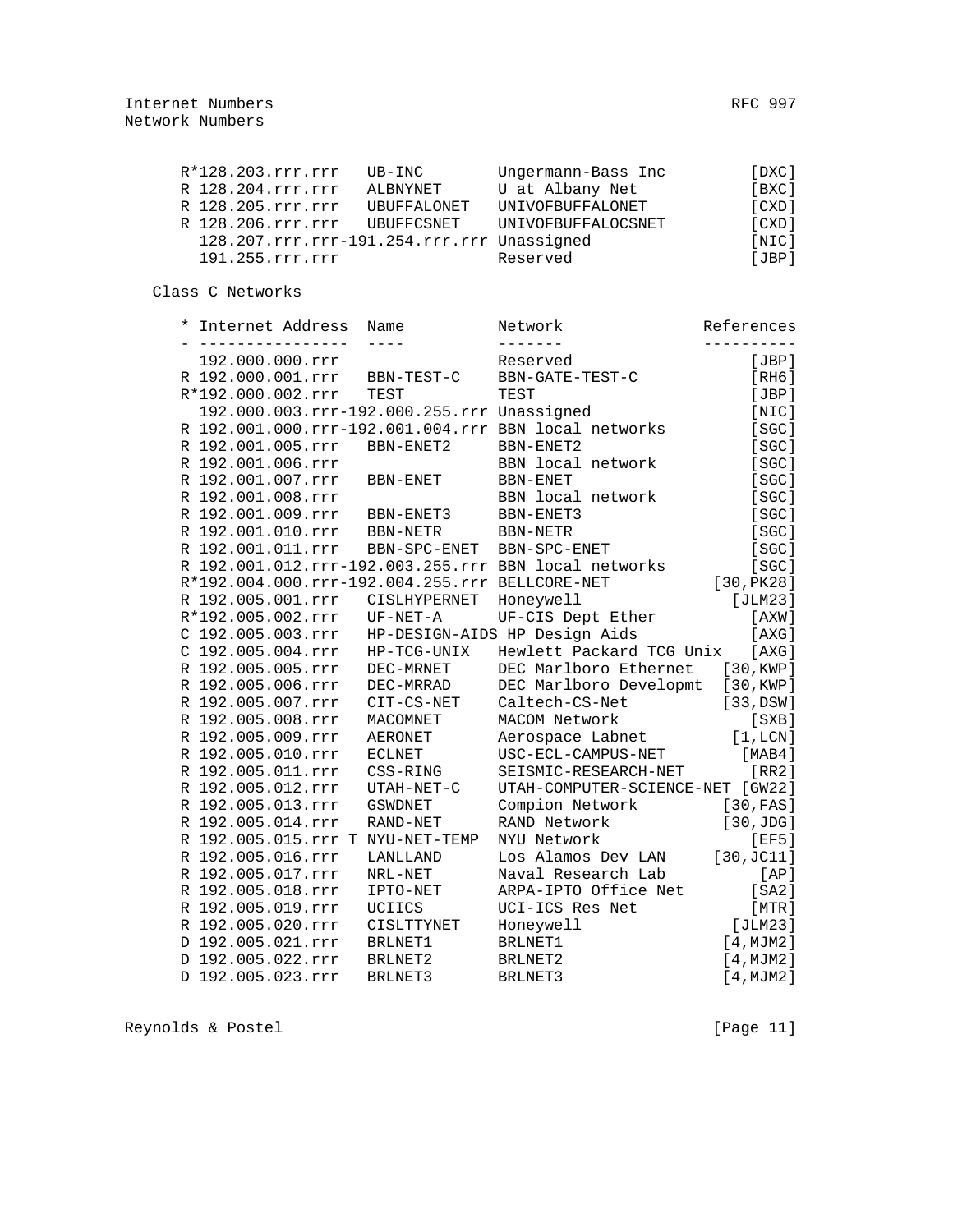| D 192.005.024.rrr | BRLNET4        | BRLNET4                           | [4, MJM2]       |
|-------------------|----------------|-----------------------------------|-----------------|
| D 192.005.025.rrr | BRLNET5        | BRLNET5                           | [4, MJM2]       |
| D 192.005.026.rrr | NSRDCOA-NET    | NSRDC Office Auto Net             | [TXC]           |
| D 192.005.027.rrr | DTNSRDC-NET    | DTNSRDC-NET                       | [TXC]           |
| R 192.005.028.rrr | RSRE-NULL      | RSRE-NULL                         | [RNM1]          |
| R 192.005.029.rrr | RSRE-ACC       | RSRE-ACC                          | [RNM1]          |
| R 192.005.030.rrr | RSRE-PR        | RSRE-PR                           | [RNM1]          |
| R*192.005.031.rrr | SIEMENS-NET    | Siemens Research Network          | $[$ PXN $]$     |
| R 192.005.032.rrr | CISLTESTNET2   | Honeywell                         | [14, 15, JLM23] |
| R 192.005.033.rrr | CISLTESTNET3   | Honeywell                         | [14,15,JLM23]   |
| R 192.005.034.rrr | CISLTESTNET4   | Honeywell                         | [14, 15, JLM23] |
| R 192.005.035.rrr | RIACS          | USRA                              | [30, WPJ]       |
| R 192.005.036.rrr | CORNELL-CS     | CORNELL CS Research               | [30, DK2]       |
| R 192.005.037.rrr | $UR-CS-NET$    | U of R CS 3Mb Net                 | [30, LBI6]      |
| R 192.005.038.rrr | SRI-C3ETHER    | SRI-AITAD C3ETHERNET              | [30, BG5]       |
| R 192.005.039.rrr | UDEL-EECIS     | Udel EECIS LAN                    | [30, DJG2]      |
| R 192.005.040.rrr | PUCC-NET-A     | PURDUE Comp Cntr Net              | [JRS8]          |
| D 192.005.041.rrr | WISLAN         | WIS Research LAN                  | [30, JRM1]      |
| D 192.005.042.rrr | HYPER-1ISG     | AFDSC Hypernet                    | [MCA1]          |
| R 192.005.043.rrr | <b>CUCSNET</b> | Columbia CS Net                   | [30, LH2]       |
| R 192.005.044.rrr |                | FARBER-PC-NET Farber PC Network   | $[$ $DJF]$      |
| R 192.005.045.rrr | AIDS-NET       | AI&DS Network                     | [30, KFD]       |
| R 192.005.046.rrr | NTA-RING       | NDRE-RING                         | [PS27]          |
| R 192.005.047.rrr | NSRDC          | <b>NSRDC</b>                      | $[$ PXM $]$     |
| R 192.005.048.rrr |                | PURDUE-CS-NET Purdue CS Ethernet  | [30, CAK]       |
| R 192.005.049.rrr | <b>UCSF</b>    | Univ of Calif, San Fran [30, TF6] |                 |
| R 192.005.050.rrr | CTH-CS-NET     | Chalmers CSN Net                  | [30,UXB]        |
| R 192.005.051.rrr | THEORYNET      | Cornell Theory Center             | [30, AB13]      |
| R 192.005.052.rrr | NLM-ETHER      | NLM-LHNCBC-ETHERNET               | [JA1]           |
| R 192.005.053.rrr | UR-CS-ETHER    | U of R CS 10Mb Net                | [30, LBI6]      |
| R 192.005.054.rrr | AERO-A6        | Aerospace                         | [1,LCN]         |
| R 192.005.055.rrr | UCLA-CECS      | UCLA-CECS Network                 | [30, RBW]       |
| C 192.005.056.rrr | TARTAN-NET     | Tartan Labs                       | [SXB]           |
| R 192.005.057.rrr | $UDEL-CC$      | UDEL Comp Center                  | [30, RR18]      |
| R 192.005.058.rrr | CSNET-PDN      | CSNET X.25 Network                | [18, RDR4]      |
| R*192.005.059.rrr | INRIA-SM90     | Inria GIP SM-90                   | [MXS]           |
| R*192.005.060.rrr | $SM90-X1$      | Inria SM-90 exp. 1                | [MXS]           |
| R*192.005.061.rrr | $SM90-X2$      | Inria SM-90 exp. 2                | [MXS]           |
| R*192.005.062.rrr | LITP-SM90      | LITP SM-90                        | [MXS]           |
| R 192.005.063.rrr | <b>ENCORE</b>  | Encore-Marlboro                   | [IXN]           |
| R 192.005.064.rrr |                | AMES-NAS-NET NASA ARC NAS LAN     | [30, MF31]      |
| R 192.005.065.rrr | NPRDC-Ether    | NPRDC TRCF Ethernet               | [LRB]           |
| R 192.005.066.rrr | HARV-NET       | Harvard Comp Sci Net              | [SB28]          |
| R 192.005.067.rrr | CECOM-ETHER    | CECOM ADDCOMPE ETHER              | [30, GIH]       |
| R 192.005.068.rrr | AERO-130       | AEROSPACE-130                     | [LCN]           |
| R 192.005.069.rrr | UIUC-NET       | Univ of IL at Urbana              | [30, AKC]       |
| G 192.005.070.rrr | CELAN          | COINS Exper. LAN                  | $[$ MXM $]$     |
| R 192.005.071.rrr | SAC-ETHER      | SAC C3 Ethernet                   | [30, BG5]       |
|                   |                |                                   |                 |

Reynolds & Postel (Page 12)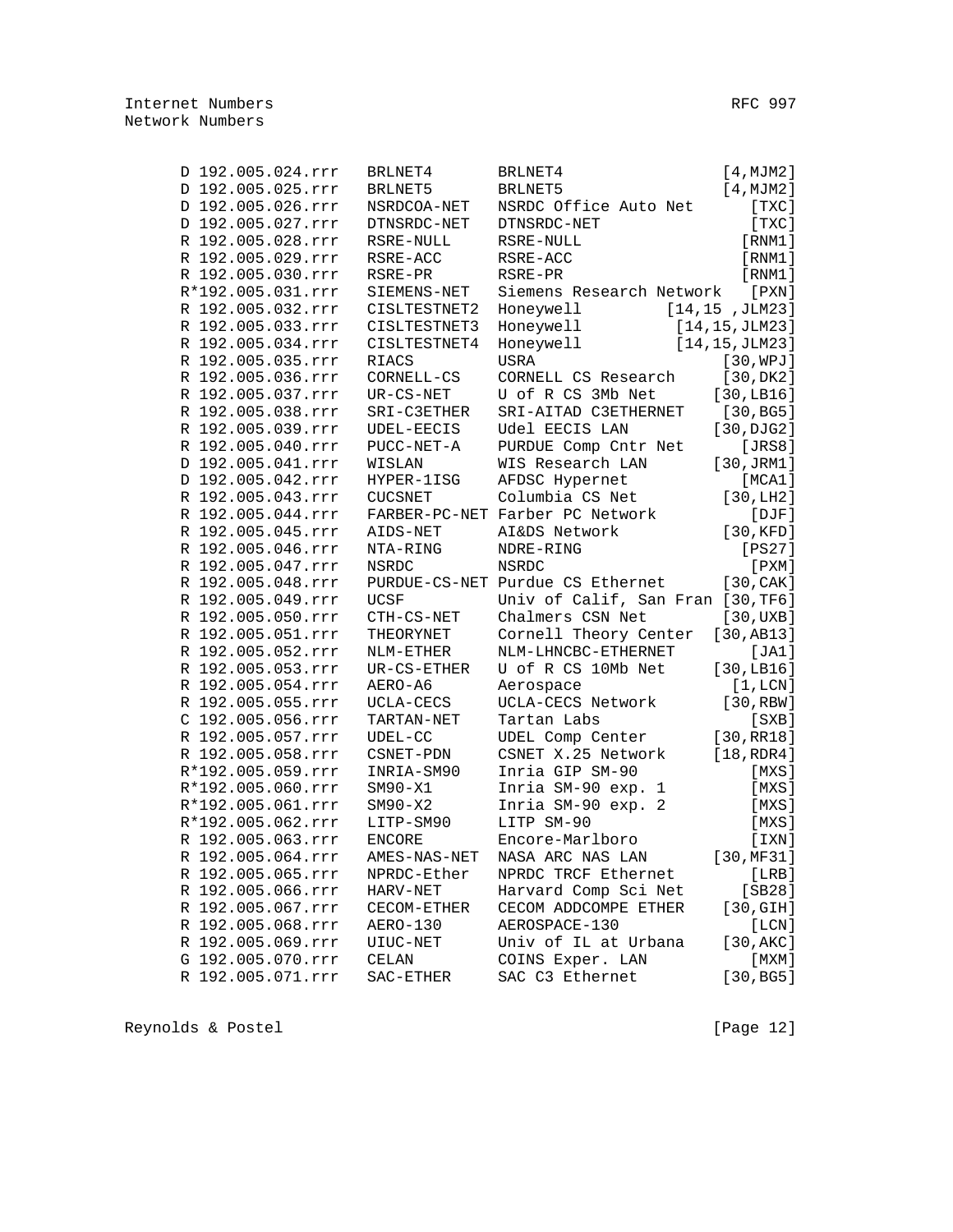| R*192.005.072.rrr                           | U CHICAGO         | U Chicago              | [ TXN ]              |
|---------------------------------------------|-------------------|------------------------|----------------------|
| R 192.005.073.rrr                           | U CHICAGO         | U Chicago              | [TXN]                |
| R*192.005.074.rrr-192.005.087.rrr U Chicago |                   |                        | [TXN]                |
| R 192.005.088.rrr                           | YALE-EE-NET       | YALE-EE-NET            | [30, AG22]           |
| R 192.005.089.rrr                           | HARV-APPOLLO      | Harvard University     | $[2,$ SB28]          |
| R 192.005.090.rrr                           | HARV-ETHER        | Harvard CS Ethernet    | $[SB28]$             |
| R 192.005.091.rrr                           | PURDUE-ECN1       | Purdue ECN             | [9, 17, GG11]        |
| R 192.005.092.rrr                           | BRAGG-ETHER       | SRI Bragg Ether        | $[30, \mathrm{GIH}]$ |
| R 192.005.093.rrr                           | SRI-DEMO          | SRI Ether Demo         | [30, GIH]            |
| R*192.005.094.rrr                           | SDCRDCF-10MB      | SDC R&D primary net    | [30, DJV1]           |
| R*192.005.095.rrr                           | SDCRDCF-3MB       | SDC R&D old net        | [30, DJV1]           |
| R*192.005.096.rrr                           | $UBC-CS-NET$      | UBC Comp Sci Net       | [30, PXB]            |
| R*192.005.097.rrr                           | UCLA-CS-LNI       | UCLA CS LNI Network    | $[$ RBW $]$          |
| R*192.005.098.rrr                           | UCLA-PIC          | UCLA PIC Network       | [30, RBW]            |
| R 192.005.099.rrr                           | SPACENET          | S-1 Workstation Net.   | [30, TXX]            |
| R*192.005.100.rrr                           | HCSC-NET          | Honeywell CSC Net      | [30, TRG4]           |
| R 192.005.101.rrr                           | PUCC-NET-B        | Purdue Gateway Network | [JRS8]               |
| R 192.005.102.rrr                           | PUCC-RHF-NET      | PUCC RHF Based Net     | [JRS8]               |
| C*192.005.103.rrr                           | TYM-NTD-NET       | Tymnet NTD Ethernet    | $[$ SMF $]$          |
| R 192.005.104.rrr                           | THINK-INET        | Thinking Machines      | [30, BJN1]           |
| R 192.005.105.rrr                           | CCA-POND          | CCA Ethernet1 (POND)   | [34, AL6]            |
| C*192.005.106.rrr                           | <b>BITSTREAM</b>  | Bitstream Type Foundry | [30, PXA]            |
| R*192.005.107.rrr                           | PASC-ETHER        | IBM PASC Ethernet      | [30, GXL]            |
| R*192.005.108.rrr                           | PASC-BB           | IBM PASC Broadband     | [17, GXL]            |
| R*192.005.109.rrr                           | $CWR-JCC-T$       | ARJCC TOPS-20 NET      | [30, JAG3]           |
| R*192.005.110.rrr                           | CWR-JCC-L         | ARJCC LOCAL NET        | [30, JAG3]           |
| R*192.005.111.rrr                           | CWR-QUAD          | Campus QUAD NET        | [30, JAG3]           |
| R*192.005.112.rrr                           | CWR-CAISR         | CAISR LOCAL NET        | [30, JAG3]           |
| R*192.005.113.rrr                           | $CWR - CES$       | CES LOCAL NET          | [JAG3]               |
| C*192.005.114.rrr                           | I2-RING-1         | INTERMETRICS PRONET    | [30,NXH]             |
| C*192.005.115.rrr                           | $I2 - ETHER - 1$  | INTERMETRICS ETHER     | [30,NXH]             |
| R 192.005.116.rrr                           | BRAGGNET-1        | BRAGG/ADDCOMPE         | [30, BG25]           |
| R 192.005.117.rrr                           | BRAGGNET-2        | BRAGG/ADDCOMPE         | [30, BG25]           |
| R 192.005.118.rrr                           | BRAGGNET-3        | BRAGG/ADDCOMPE         | [30, BG25]           |
| R 192.005.119.rrr                           | BRAGGNET-4        | BRAGG/ADDCOMPE         | [30, BG25]           |
| R 192.005.120.rrr                           | BRAGGNET-5        | BRAGG/ADDCOMPE         | [30, BG25]           |
| R 192.005.121.rrr                           | BRAGGNET-6        | BRAGG/ADDCOMPE         | [30, BG25]           |
| R 192.005.122.rrr                           | <b>BRAGGNET-7</b> | BRAGG/ADDCOMPE         | [30, BG25]           |
| R 192.005.123.rrr                           | BRAGGNET-8        | BRAGG/ADDCOMPE         | [30, BG25]           |
| R 192.005.124.rrr                           | BRAGGNET-9        | BRAGG/ADDCOMPE         | [30, BG25]           |
| R 192.005.125.rrr                           | BRAGGNET-10       | BRAGG/ADDCOMPE         | [30, BG25]           |
| R 192.005.126.rrr                           | BRAGGNET-11       | BRAGG/ADDCOMPE         | [30, BG25]           |
| R 192.005.127.rrr                           | BRAGGNET-12       | BRAGG/ADDCOMPE         | [30, BG25]           |
| R 192.005.128.rrr                           | BRAGGNET-13       | BRAGG/ADDCOMPE         | [30, BG25]           |
| R 192.005.129.rrr                           | BRAGGNET-14       | BRAGG/ADDCOMPE         | [30, BG25]           |
| R 192.005.130.rrr                           | BRAGGNET-15       | BRAGG/ADDCOMPE         | [30, BG25]           |
| R 192.005.131.rrr                           | BRAGGNET-16       | BRAGG/ADDCOMPE         | [30, BG25]           |
| R 192.005.132.rrr                           | BRAGGNET-17       | BRAGG/ADDCOMPE         | [30, BG25]           |
|                                             |                   |                        |                      |

Reynolds & Postel (Page 13)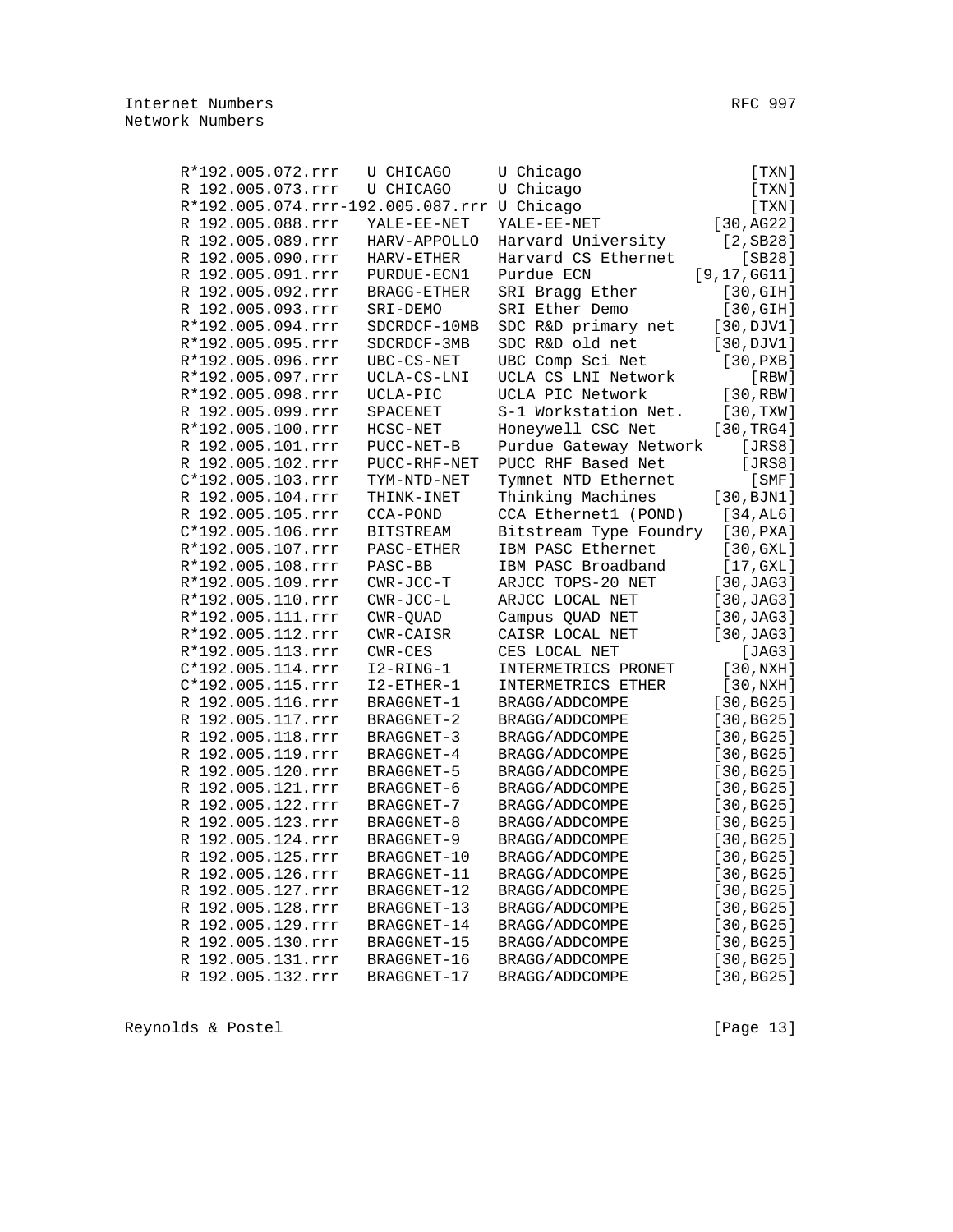| R*192.005.133.rrr | PERCEPT-AI         | Perceptronics                      | $[$ KXC $]$  |
|-------------------|--------------------|------------------------------------|--------------|
| C*192.005.134.rrr | $I2 - ETHER - 2$   | Intermetrics                       | [30,NH2]     |
| R 192.005.135.rrr |                    | LL-SPEECH-NET LL Speech Net        | [30, RH60]   |
| R 192.005.136.rrr |                    | LL43-LEX-BACK Lincoln G43-LEX-BACK | [30, BC65]   |
| R 192.005.137.rrr |                    | LL43-LEX-SUNA Lincoln G43-LEX-SUNA | [30, BC65]   |
| R 192.005.138.rrr |                    | LL43-LEX-SUNB Lincoln G43-LEX-SUNB | [30, BC65]   |
| R 192.005.139.rrr | LL43-LEX-APO       | Lincoln G43-LEX-APO                | [30, BC65]   |
| R 192.005.140.rrr | LL43-TB-BACK       | Lincoln G43-TB-BACK                | [30, BC65]   |
| R 192.005.141.rrr | $LL43-TB-APO$      | Lincoln G43-TB-APO                 | [30, BC65]   |
| R*192.005.142.rrr | <b>CCVR</b>        | CCVR Network                       | [30, RXD]    |
| R 192.005.143.rrr | NWU                | NORTHWESTERN                       | [AXS]        |
| R 192.005.144.rrr | $CRE-NET$          | CANADA-CRC-ETHERNET                | [JR17]       |
| R 192.005.145.rrr | ECRC-SL            | ECRC-SL Net                        | [PXD]        |
| R 192.005.146.rrr | CPW-PSC            | Pittsburgh SC Center               | [MXL]        |
| R 192.005.147.rrr | ALV-ETHER          | MMDAALVVAX                         | [LXR]        |
| R 192.005.148.rrr | DISE               | Dist Sys Eval Envir                | [RHS4]       |
| R 192.005.149.rrr | $\verb!RDL-ETHER!$ | <b>RDL</b>                         | [30,MXS1]    |
| G*192.005.150.rrr | $SP-ACE-NET$       | Sperry Space Sys Net               | [30, JXM]    |
| R 192.005.151.rrr | PENN-STATE-1       | Penn State Network                 | $[$ SXS1 $]$ |
| R 192.005.152.rrr | PENN-STATE-2       | Penn State Network                 | $[$ SXS1 $]$ |
| R 192.005.153.rrr | PENN-STATE-3       | Penn State Network                 | $[$ SXS1 $]$ |
| R 192.005.154.rrr | PENN-STATE-4       | Penn State Network                 | [SXS1]       |
| R 192.005.155.rrr | PENN-STATE-5       | Penn State Network                 | $[$ SXS1 $]$ |
| R 192.005.156.rrr | PENN-STATE-6       | Penn State Network                 | $[$ SXS1 $]$ |
| R 192.005.157.rrr | PENN-STATE-7       | Penn State Network                 | [SXS1]       |
| R 192.005.158.rrr | PENN-STATE-8       | Penn State Network                 | $[$ SXS1 $]$ |
| R 192.005.159.rrr | PENN-STATE-9       | Penn State Network                 | [SXS1]       |
| R 192.005.160.rrr |                    | PENN-STATE-10 Penn State Network   | [SXS1]       |
| R 192.005.161.rrr |                    | PENN-STATE-11 Penn State Network   | [SXS1]       |
| R 192.005.162.rrr |                    | PENN-STATE-12 Penn State Network   | $[$ SXS1 $]$ |
| C*192.005.163.rrr | I2-SPDNET-1        | I2 SPD Ethernet                    | [30,NH2]     |
| C 192.005.164.rrr | <b>GTEECN</b>      | GTE Eng Net                        | [30, JXE]    |
| R 192.005.165.rrr | $SDC-CAM-1$        | SDC Camarillo R&D Net              | [DSR]        |
| R*192.005.166.rrr | CRC-WDC-NET        | CRC Washington DC                  | [GEOF]       |
| R 192.005.167.rrr | $MCC-AI-NET$       | MCC AI Subnet                      | [30, CBD]    |
| R 192.005.168.rrr | MCC-CAD2-NET       | MCC CAD2 Subnet                    | [30, CBD]    |
| R 192.005.169.rrr | MCC-PKG-NET        | MCC PKG Subnet                     | [30, CBD]    |
| G 192.005.170.rrr | ANLNET1            | Argonne Network                    | [30, LW26]   |
| G 192.005.171.rrr | ANLNET2            | Argonne Network                    | [30, LW26]   |
| G 192.005.172.rrr | ANLNET3            | Argonne Network                    | [30, LW26]   |
| G 192.005.173.rrr | ANLNET4            | Argonne Network                    | [30, LW26]   |
| G 192.005.174.rrr | ANLNET5            | Argonne Network                    | [30, LW26]   |
| G 192.005.175.rrr | ANLNET6            | Argonne Network                    | [30, LW26]   |
| G 192.005.176.rrr | ANLNET7            | Argonne Network                    | [30, LW26]   |
| G 192.005.177.rrr | ANLNET8            | Argonne Network                    | [30, LW26]   |
| G 192.005.178.rrr | ANLNET9            | Argonne Network                    | [30, LW26]   |
| G 192.005.179.rrr | ANLNET10           | Argonne Network                    | [30, LW26]   |
| G 192.005.180.rrr | ANLNET11           | Argonne Network                    | [30, LW26]   |

Reynolds & Postel (Page 14)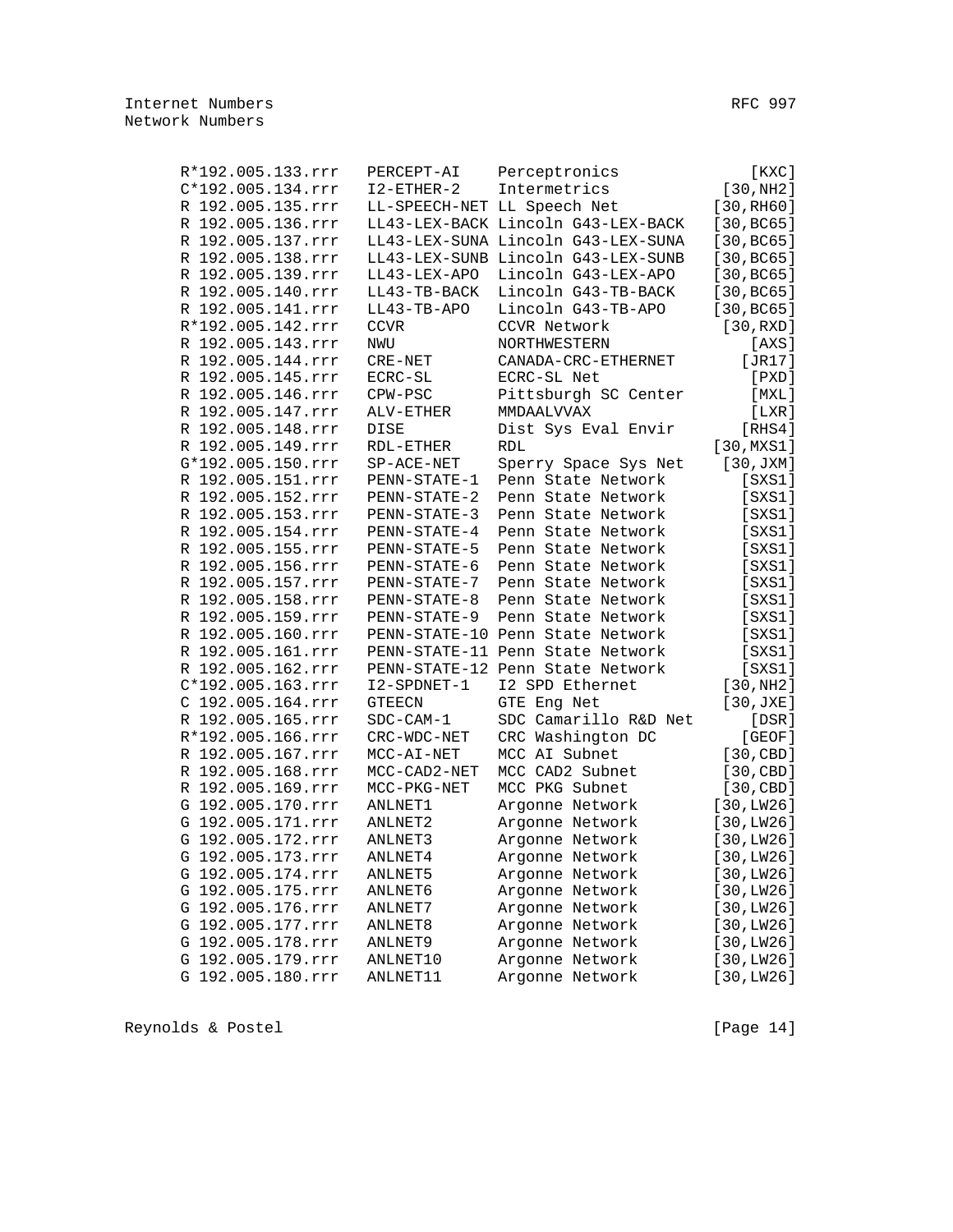| G 192.005.181.rrr                 | ANLNET12      | Argonne Network          | [30, LW26]  |
|-----------------------------------|---------------|--------------------------|-------------|
| G 192.005.182.rrr                 | ANLNET13      | Argonne Network          | [30, LW26]  |
| G 192.005.183.rrr                 | ANLNET14      | Argonne Network          | [30, LW26]  |
| G 192.005.184.rrr                 | ANLNET15      | Argonne Network          | [30, LW26]  |
| G 192.005.185.rrr                 | ANLNET16      | Argonne Network          | [30, LW26]  |
| G 192.005.186.rrr                 | ANLNET17      | Argonne Network          | [30, LW26]  |
| G 192.005.187.rrr                 | ANLNET18      | Argonne Network          | [30, LW26]  |
| G 192.005.188.rrr                 | ANLNET19      | Argonne Network          | [30, LW26]  |
| G 192.005.189.rrr                 | ANLNET20      | Argonne Network          | [30, LW26]  |
| G 192.005.190.rrr                 | ANLNET21      | Argonne Network          | [30, LW26]  |
| G 192.005.191.rrr                 | ANLNET22      | Argonne Network          | [30, LW26]  |
| G 192.005.192.rrr                 | ANLNET23      | Argonne Network          | [30, LW26]  |
| G 192.005.193.rrr                 | ANLNET24      | Argonne Network          | [30, LW26]  |
| G 192.005.194.rrr                 | ANLNET25      | Argonne Network          | [30, LW26]  |
| G 192.005.195.rrr                 | ANLNET26      | Argonne Network          | [30, LW26]  |
| G 192.005.196.rrr                 | ANLNET27      | Argonne Network          | [30, LW26]  |
| G 192.005.197.rrr                 | ANLNET28      | Argonne Network          | [30, LW26]  |
| G 192.005.198.rrr                 | ANLNET29      | Argonne Network          | [30, LW26]  |
| G 192.005.199.rrr                 | ANLNET30      | Argonne Network          | [30, LW26]  |
| G 192.005.200.rrr                 | ANLNET31      | Argonne Network          | [30, LW26]  |
| G 192.005.201.rrr                 | ANLNET32      | Argonne Network          | [30, LW26]  |
| R 192.005.202.rrr                 | $FMC-CEL$     | FMC-CEL Host Net         | [30, BXL1]  |
| R*192.005.203.rrr                 | OKSTATE-CS    | Okla. St. CS Network     | [30, MXY]   |
| R 192.005.204.rrr                 | SKL-ENET      | Canada_SKL_ethernet      | [JR17]      |
| R*192.005.205.rrr                 | ARC-CALGARY   | Alta Research Calgary    | [DXK]       |
| R 192.005.206.rrr                 | BU-MATHNET    | BU-MATHNET               | [BS24]      |
| R 192.005.207.rrr                 | BU-CHEMNET    | BU-CHEMNET               | [BS24]      |
| R 192.005.208.rrr                 | BU-CLANNET    | BU-CLANNET               | [BS24]      |
| D 192.005.209.rrr                 | SSDF-CDCNET   | CDC-DDN-DEVELOPMENT      | [RXE]       |
| G 192.005.210.rrr                 | <b>ECSNET</b> | Embedded Comp Sys Net    | [CAL7]      |
| R 192.005.211.rrr                 | INTEL-IWARP   | Intel iWarp Net          | [30, BT5]   |
| R 192.005.212.rrr T EMORY-INET4   |               | Emory Internet 4         | [SA29]      |
| R 192.005.213.rrr                 | HARRIS        | Harris-GSSNet            | [DXT1]      |
| C*192.005.214.rrr                 | DECUACNET     | Decuac Network           | [30, FXA]   |
| R 192.005.215.rrr                 | MASONNET      | GMU Network              | [30, TH15]  |
| R*192.005.216.rrr                 | $NTT-NET$     | NTT Research Lab Net     | [30, YXS]   |
| R 192.005.217.rrr                 | YALE-ZOO-NET  | Yale Apollo Ed Net       | [RC77]      |
| R 192.005.218.rrr                 | ARINC-GW-NET  | Yale Apollo Ed Net       | [YXN]       |
| R 192.005.219.rrr                 | CLEMSON       | Clemson Univ Comp Center | [DXB]       |
| C*192.005.220.rrr                 | <b>SCCNET</b> | SPACECOM IP Network      | $[$ MXO $]$ |
| C*192.005.221.rrr                 | CSC-LONS      | CSC-LONS Network         | [30, GXG]   |
| C*192.005.222.rrr                 | CSC-OIS       | CSC-OIS Network          | [30, GXG]   |
| R*192.005.223.rrr                 | HWELL-RE      | HWELL-RESD-ENGRG         | [30, PXP]   |
| D*192.005.224.rrr                 | HAIC-NET      | Hughes AI Center Net     | [30,DXK]    |
| C*192.005.225.rrr-192.005.236.rrr |               | GE CALMA BLOCK           | [30, TXR]   |
| C*192.005.237.rrr                 | PRIME-AI      | Prime AI CAD/CAM         | [22,NXS]    |
| C*192.005.238.rrr                 | PALLADIAN-1   | Palladian-IN1            | [CSTACY]    |
| C*192.005.239.rrr                 | PALLADIAN-2   | Palladian-RING           | [CSTACY]    |
|                                   |               |                          |             |

Reynolds & Postel [Page 15]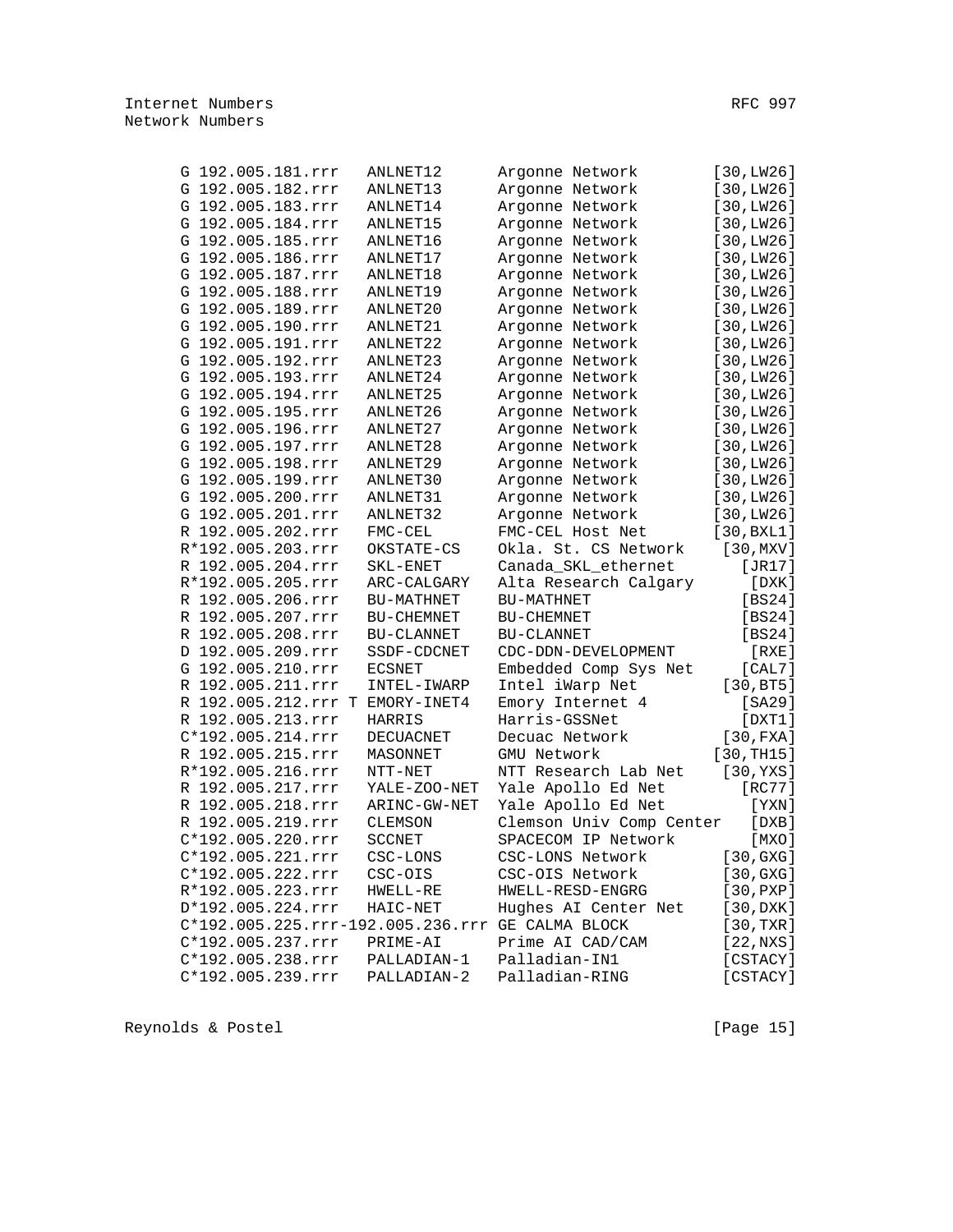| C*192.005.240.rrr   |  | PALLADIAN-3                                     | Palladian-IN2                                               | [CSTACY]               |
|---------------------|--|-------------------------------------------------|-------------------------------------------------------------|------------------------|
| R 192.005.241.rrr   |  | USC-CYPRESS                                     | USC Cypress Network                                         | [8,DXE]                |
| C*192.005.242.rrr   |  | MOT-ASIC                                        | Motorola Chandler LAN                                       | [GXW1]                 |
| C*192.005.243.rrr   |  | MOT-MESA                                        | Motorola Mesa LAN                                           | [GXW1]                 |
| C*192.005.244.rrr   |  | MOT-DOVER                                       | Motorola Dover LAN                                          | [GXW1]                 |
| C*192.005.245.rrr   |  | MOT-PRICE                                       | Motorola Prince Road LAN                                    | [GXW1]                 |
| C*192.005.246.rrr   |  | MOT-PICO                                        | Motorola Pico LAN                                           | [GXW1]                 |
| $C*192.005.247.rrr$ |  | $MOT-52ND$                                      | Motorola Semi MIS LAN                                       | [GXW1]                 |
| $C*192.005.248.rrr$ |  | MOT-AUSTIN                                      | Motorola Austin LAN                                         | [GXW1]                 |
| C*192.005.249.rrr   |  | MOT-OAKHILL                                     | Motorola Oakhill LAN                                        | [GXW1]                 |
| C*192.005.250.rrr   |  | MOT-TELAVIV                                     | Motorola Tel Aviv LAN                                       | [GXW1]                 |
| C*192.005.251.rrr   |  | MOT-GENEVA                                      | Motorola Geneva LAN                                         | [GXW1]                 |
| C*192.005.252.rrr   |  | MOT-TOKYO                                       | Motorola Tokyo LAN                                          | [GXW1]                 |
| C*192.005.253.rrr   |  | MOT-HONGKONG                                    | Motorola Hongkong LAN                                       | [GXW1]                 |
| R*192.005.254.rrr   |  | ANSA                                            | ANSA Project                                                | [30,DXO]               |
| 192.005.255.rrr     |  | Unassigned                                      | Unassigned                                                  | [NIC]                  |
|                     |  |                                                 | C*192.006.000.rrr-192.006.255.rrr Hewlett Packard           | [AXG]                  |
|                     |  |                                                 | C*192.007.000.rrr-192.007.255.rrr Computer Consoles, Inc.   | [RA11]                 |
|                     |  |                                                 | C*192.008.000.rrr-192.008.255.rrr Spartacus Computers, Inc. | $[$ SXM $]$            |
|                     |  |                                                 | C*192.009.000.rrr-192.009.255.rrr SUN Microsystems, Inc.    | [BN4]                  |
|                     |  |                                                 | C*192.010.000.rrr-192.010.040.rrr Symbolics, Inc.           | [CH2]                  |
|                     |  | R 192.010.041.rrr T SCRC-ETHERNET SCRC ETHERNET |                                                             | [30, CH2]              |
|                     |  |                                                 | C*192.010.042.rrr-192.010.255.rrr Symbolics, Inc.           | [CH2]                  |
|                     |  |                                                 | C*192.011.000.rrr-192.011.255.rrr ATT, Bell Labs            | [MH12]                 |
| R 192.012.000.rrr   |  | YALE-SUN-NET                                    | YALE-SUN-NET                                                | [LFO]                  |
| 192.012.001.rrr     |  | Unassigned                                      | Unassigned                                                  | [NIC]                  |
| 192.012.002.rrr     |  | Unassigned                                      | Unassigned                                                  | [NIC]                  |
| C*192.012.003.rrr   |  | FLAIR                                           | Fairchild AI Lab Net                                        | [30, AMS1]             |
| $C*192.012.004.rrr$ |  | SCG-NET                                         | Hughes SCG Net                                              | [32, MXP]              |
| R 192.012.005.rrr   |  | AIC-LISPMS                                      | SRI-AIC-LispMachNet                                         | [30, PM4]              |
| R 192.012.006.rrr   |  | $NPS-C2$                                        | $NPS-C2$                                                    | [30, AW9]              |
|                     |  | R 192.012.007.rrr T NYU-CS-ETHER                | NYU CompSci Ethernet                                        | [30, LOU]              |
| D 192.012.008.rrr   |  | PICANET1                                        | Picatinny Arsenal LAN1                                      | [30,RFD1]              |
|                     |  | R 192.012.009.rrr T CADRE-NET                   | Decision Systems Lab                                        | [SM6]                  |
| R 192.012.010.rrr   |  | CORNELL-ENG                                     | Cornell-Engineering                                         | [30, B <sub>N</sub> 9] |
| R 192.012.011.rrr   |  | MIT-TEST                                        | MIT Gateway TEST NET                                        | [30,NC3]               |
| G 192.012.012.rrr   |  | <b>NBS</b>                                      | NBS Network                                                 | [JCN2]                 |
| R 192.012.013.rrr   |  | JHU-NET1                                        | JHU-NET1                                                    | [30, MO14]             |
| R 192.012.014.rrr   |  | JHU-NET2                                        | JHU-NET2                                                    | [30, MO14]             |
| R 192.012.015.rrr   |  | <b>BROOKNET</b>                                 | BNL Brooknet III                                            | [30, GC]               |
| R 192.012.016.rrr   |  | PRMNET                                          | SRI-SURAN-EN                                                | [30, BPI7]             |
| G 192.012.017.rrr   |  | LLL-TIS-NET                                     | LLL-TIS-NET                                                 | [30, 32, NAL]          |
| R 192.012.018.rrr   |  | CIT-CS-10NET                                    | Caltech 10Meg EtherNet [33, AD22]                           |                        |
| R 192.012.019.rrr   |  | CIT-NET                                         | Caltech Campus Net                                          | [33, AD22]             |
| R 192.012.020.rrr   |  | CIT-SUN-NET                                     | Caltech Sun Net                                             | [33, AD22]             |
| R 192.012.021.rrr   |  | CIT-PHYSCOMP                                    | Caltech Phys Comp Net                                       | [33, AD22]             |
| R 192.012.022.rrr   |  | UTCSRES                                         | UTCS Net Research                                           | $[30, \text{JBC2}]$    |
| R 192.012.023.rrr   |  | UTCSTTY                                         | UTCS TTY Kludgenet                                          | $[30, \text{JBC2}]$    |
|                     |  |                                                 |                                                             |                        |

Reynolds & Postel (Page 16)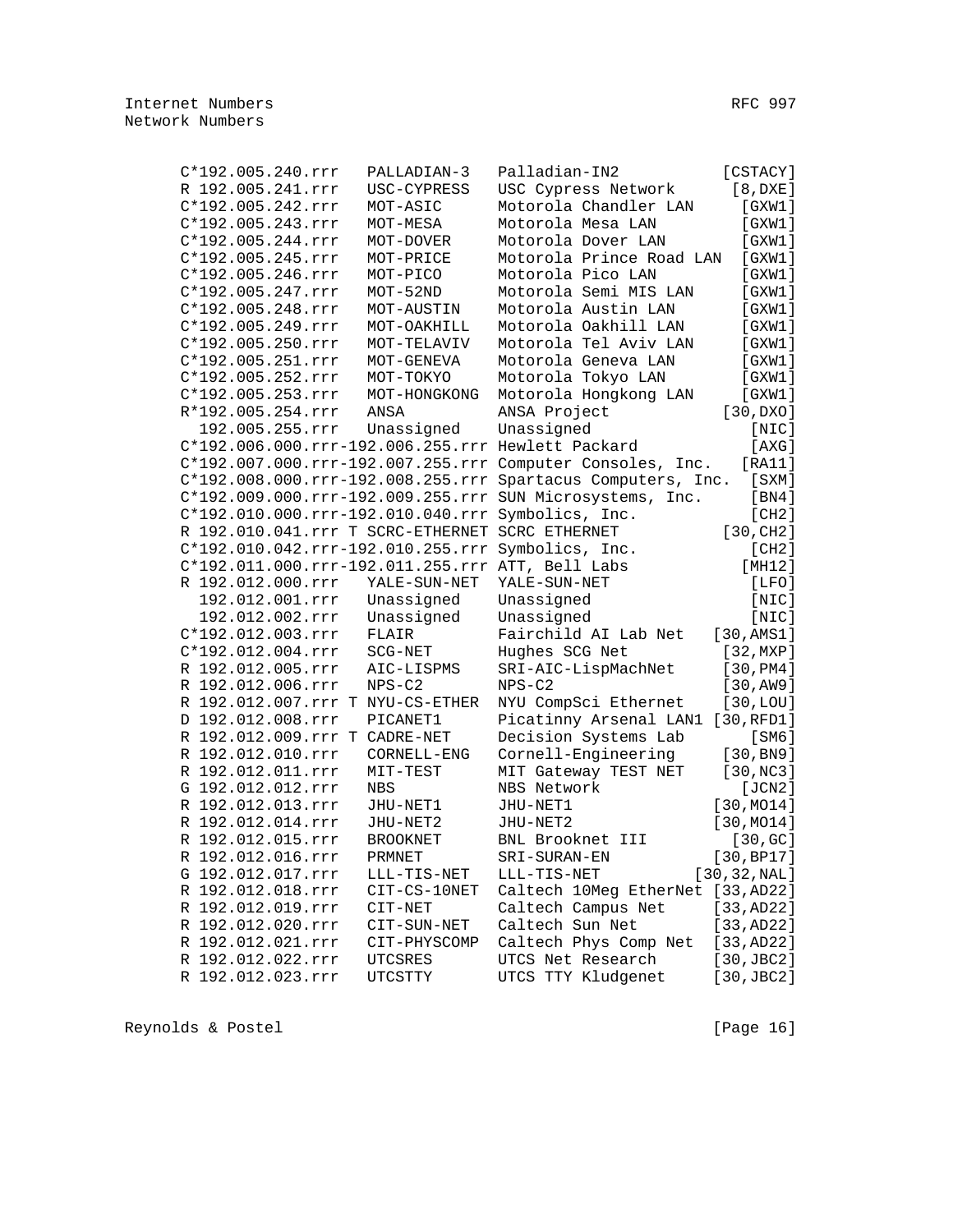| R 192.012.024.rrr            | MICANET      | MITRE (Experimental)                                  | [WDL]              |
|------------------------------|--------------|-------------------------------------------------------|--------------------|
| R 192.012.025.rrr            | CSS-GRAMINAE | CSS Workstation Net                                   | [16, RR2]          |
| R 192.012.026.rrr            | NOSC-NETR    | Net-R Testbed at BBN                                  | [26, CP10]         |
| R 192.012.027.rrr            | UR-LASER     | UR Laser Energetics                                   | [30, WXL]          |
| R*192.012.028.rrr            | RIACS-X-NET  | RIACS-Experimental-Net                                | [DG28]             |
| D 192.012.029.rrr            | $RF-EVANS$   | ADDCOMPE DC3 LAN1                                     | [30, MB31]         |
| D 192.012.030.rrr            | $RF-HEX-A$   | ADDCOMPE DC3 LAN2                                     | [30, MB31]         |
| D 192.012.031.rrr            | USNA-ENET    | USNA Engineering Net                                  | [30, TS9]          |
| R*192.012.032.rrr            | CMU-VINEYARD | CMU File Cluster Net                                  | $[30, \text{MXK}]$ |
| R 192.012.033.rrr            | SRI-CSL-NET  | SRI-CSL 10MB Ethernet                                 | [GEOF]             |
|                              |              | C*192.012.034.rrr-192.012.043.rrr Schlumberger PA Net | [30, RXB]          |
| R 192.012.044.rrr T NRTC-NET |              | Northrop Research Net                                 | [30, RSM1]         |
| R 192.012.045.rrr            |              | ACC-SB-IMP-NET ACC Santa Barbara IMP                  | [AB20]             |
| R 192.012.046.rrr            | ACC-SB-ETHER | ACC Santa Barbara Ethernet [AB20]                     |                    |
|                              |              |                                                       |                    |
| R 192.012.047.rrr            | UMN-UCC-NET  | Univ. of Minnesota                                    | [RG12]             |
| G 192.012.048.rrr            |              | AMES-ED-EXPNET Code ED Exp. Net.                      | [30, MSM1]         |
| G 192.012.049.rrr            | AMES-ED-NET  | Code ED IP Net                                        | [30, MSM1]         |
| G 192.012.050.rrr            | AMES-DB-NET  | Ames DBridge Net                                      | [30, MSM1]         |
| R 192.012.051.rrr            | THINK-CHAOS  | TMC Chaos                                             | [30, BJN1]         |
| R*192.012.052.rrr            | NEURO-NET    | NEURO-NET                                             | [30, JXB]          |
| R*192.012.053.rrr            | $PU-LCA$     | Princeton U. LCA                                      | [30, CXH]          |
| R 192.012.054.rrr            | AERO-A3      | Aerospace                                             | [AWS3]             |
| R 192.012.055.rrr            | HAZ-LPR-BETA | Hazeltine LPR Net                                     | [30, KO11]         |
| R 192.012.056.rrr            | UTAH-AP-NET  | Utah-Appolo-Ring-Net                                  | [JL15]             |
| R 192.012.057.rrr            | MCC-CAD-NET  | MCC CAD Subnet                                        | [30, CBD]          |
| R 192.012.058.rrr            | $MCC-PP-NET$ | MCC AI Subnet                                         | [30, CBD]          |
| R 192.012.059.rrr            | $MCC-DB-NET$ | MCC DB Subnet                                         | [30, CBD]          |
| R 192.012.060.rrr            | $MCC-HI-NET$ | MCC HI Subnet                                         | [30, CBD]          |
| R 192.012.061.rrr            | MCC-SW-NET   | MCC SW Subnet                                         | [30, CBD]          |
| R 192.012.062.rrr            | DREA-ENET    | DREA Lispm & Vaxen                                    | [30, GLH5]         |
| R 192.012.063.rrr            | CYPRESS      | CYPRESS Serial Net                                    | [CAK]              |
| D 192.012.064.rrr            | LOGNET       | Logistics Net GW                                      | [4, JR15]          |
| D 192.012.065.rrr            | HELNET1      | HELNET1                                               | [30, MJM2]         |
| D 192.012.066.rrr            | HELNET2      | HELNET2                                               | [30, MJM2]         |
| D 192.012.067.rrr            | HELNET3      | HELNET3                                               | [MJM2]             |
| G 192.012.068.rrr            | ORNL-MSRNET  | ORNL Local Area Net                                   | [4, HD]            |
| R 192.012.069.rrr            | UA-CS-NET    | UNIV. OF ARIZ-CS DEPT                                 | [30, BM40]         |
| R 192.012.070.rrr            | NPRDC-IPD    | NPRDC-IPD REMOTE ETHERNET                             | [LRB]              |
| R 192.012.071.rrr            | NPRDC-ISG    | NPRDC-ISG REMOTE ETHERNET                             | [LRB]              |
| R 192.012.072.rrr            | $ULCC$       | UK.AC.ULCC                                            | [RHC3]             |
| R 192.012.073.rrr            | <b>BTRL</b>  | UK.CO.BT-RESEARCH-LABS                                | [RHC3]             |
| R*192.012.074.rrr            | APPLE-ETHER  | APPLE COMPUTER ETHER                                  | [30, RXJ]          |
| R*192.012.075.rrr            | PASC-RING    | IBM PASC TOKEN RING                                   | [ GXL ]            |
| R*192.012.076.rrr            | UQ-NET       | UNIV. OF OLD NETWORK                                  | $[30, AXH]$        |
| C*192.012.077.rrr            | PRIME        | PRIME COMPUTER, INC.                                  | [FXS]              |
| C*192.012.078.rrr            | GENNET       | GENENTECH NET                                         | [30, SXM]          |
| C*192.012.079.rrr            | SLI          | SOFTWARE LEVERAGE INC.                                | [MXG]              |
| R 192.012.080.rrr            | CAEN         | UMICH-CAEN                                            | [HWB]              |
|                              |              |                                                       |                    |

Reynolds & Postel [Page 17]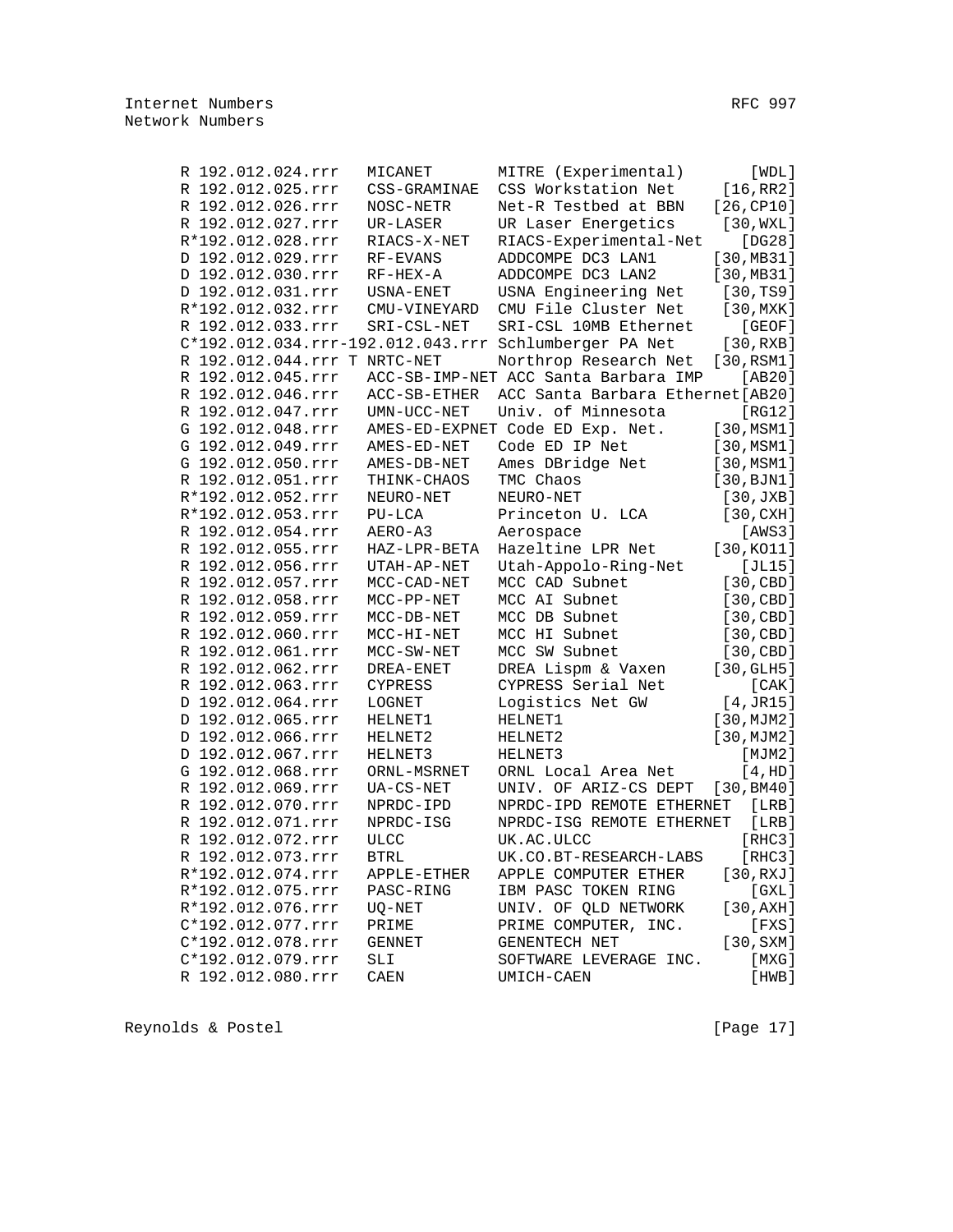| R 192.012.081.rrr |                     | YALE-RING-NET YALE RESEARCH RING                           | [RC77]      |
|-------------------|---------------------|------------------------------------------------------------|-------------|
| C 192.012.082.rrr | $CU-CC-NET$         | Columbia CC Net                                            | [30, BC14]  |
| G 192.012.083.rrr | UCDLA-EXNET         | UCDLA EXPERIMENTAL NET                                     | [CLL]       |
| G 192.012.084.rrr | UCDLA-PCNET         | UCDLA PERSONAL NET                                         | [CXL]       |
| G 192.012.085.rrr | UCDLA-OPNET         | UCDLA OPTICAL DISK                                         | [CXL]       |
| G 192.012.086.rrr | UCDLA-RADNET        | UCDLA PACKET RADIO                                         | [CXL]       |
| G 192.012.087.rrr | UCDLA-CSLNET        | UCDLA STATE LIBRARY                                        | [CXL]       |
| R*192.012.088.rrr | RUTGERS-NWK         | RUTGERS, NEWARK                                            | [DXB]       |
| R 192.012.089.rrr |                     | SBCS-CSDEPT-1 SB Computer Science                          | [JXS]       |
| R 192.012.090.rrr |                     | SBCS-CSDEPT-2 SB Computer Science                          | [JXS]       |
| R 192.012.091.rrr | RPICSNET0           | RPICS-LOCALNET-0                                           | [MS9]       |
| R 192.012.092.rrr | RPICSNET1           | RPICS-LOCALNET-1                                           | [MS9]       |
| R 192.012.093.rrr | RPICSNET2           | RPICS-LOCALNET-2                                           | [MS9]       |
| R 192.012.094.rrr | RPICSNET3           | RPICS-LOCALNET-3                                           | [MS9]       |
| R 192.012.095.rrr | RPICSNET4           | RPICS-LOCALNET-4                                           | [MS9]       |
| R 192.012.096.rrr | RPICSNET5           | RPICS-LOCALNET-5                                           | [MS9]       |
| R 192.012.097.rrr | RPICSNET6           | RPICS-LOCALNET-6                                           | [MS9]       |
| R 192.012.098.rrr | RPICSNET7           | RPICS-LOCALNET-7                                           | [MS9]       |
| R 192.012.099.rrr | RPICSNET8           | RPICS-LOCALNET-8                                           | [MS9]       |
| R 192.012.100.rrr | RPICSNET9           | RPICS-LOCALNET-9                                           | [MS9]       |
| R*192.012.101.rrr | OSU-CGRG            | OSU Computer Graphics                                      | [30,KXS]    |
| G 192.012.102.rrr | AMES-NAS-HY         | AMES NAS HY NET                                            | [MF31]      |
| R 192.012.103.rrr | CSU-USCETHER        | Colorado State Univ Nets                                   | [RXB1]      |
| R 192.012.104.rrr | <b>CSUNRELETHER</b> | Colorado State Univ Nets                                   | [RXB1]      |
| R 192.012.105.rrr | CSU-ASYNC           | Colorado State Univ Nets                                   | [RXB1]      |
| R 192.012.106.rrr | $CSU-LANCE$         | Colorado State Univ Nets                                   | [RXB1]      |
| R 192.012.107.rrr | CSU-ATMOS           | Colorado State Univ Nets                                   | [RXB1]      |
| R 192.012.108.rrr |                     | CSU-UCC-ETHER Colorado State Univ Nets                     | [RXB1]      |
|                   |                     | R*192.012.109 rrr-192.012.118.rrr Colorado State Univ Nets | [RXB1]      |
| G 192.012.119.rrr | ICST                | ICST Network                                               | [30, JCN2]  |
| D 192.012.120.rrr | MITRE-B-NET         | MITRE BEDFORD ETHER                                        | [BSW]       |
| R*192.012.121.rrr | FSUCS               | FSU COMPUTER SCIENCE 1                                     | [TXB]       |
| R*192.012.122.rrr | FSUCS2              | FSU COMPUTER SCIENCE 2                                     | [TXB]       |
| G 192.012.123.rrr | AMES-CCF-NET        | AMES CCF NETWORK                                           | [30, MSM1]  |
| D 192.012.124.rrr | $ETL-LAN$           | ETL LOCAL AREA NET                                         | [30, WWS]   |
| D 192.012.125.rrr | CRDC-NET1           | CRDC-NET1                                                  | [30, JXY]   |
| D 192.012.126.rrr | CRDC-NET2           | CRDC-NET2                                                  | [30, JXY]   |
| R 192.012.127.rrr | LL-MI-NET           | LL-Machine Intell.                                         | [30, GAA]   |
| R 192.012.128.rrr | AITAC-ADMIN         | SRI-AITAC ADMIN NET                                        | [30, DVC]   |
| C*192.012.129.rrr | SYM-CAN             | Symbolics/Canada                                           | [ MXH ]     |
| R 192.012.130.rrr | $SDC-SM$            | SDC Santa Monica                                           | [CAS]       |
| R 192.012.131.rrr | SAC-ADMIN           | SRI-SAC ADMIN NET                                          | [30, KMC3]  |
| R 192.012.132.rrr | LLL-MON             | LLL Open Labnet-1                                          | [30, BANDY] |
| R 192.012.133.rrr | LLL-TUE             | LLL Open Labnet-2                                          | [30, BANDY] |
| R 192.012.134.rrr | LLL-WED             | LLL Open Labnet-3                                          | [30, BANDY] |
| R 192.012.135.rrr | $LLL-THU$           | LLL Open Labnet-4                                          | [30, BANDY] |
| R 192.012.136.rrr | ${\tt LLL-FRI}$     | LLL Open Labnet-5                                          | [30, BANDY] |
| R 192.012.137.rrr | LLL-SAT             | LLL Open Labnet-6                                          | [30, BANDY] |
|                   |                     |                                                            |             |

Reynolds & Postel (Page 18)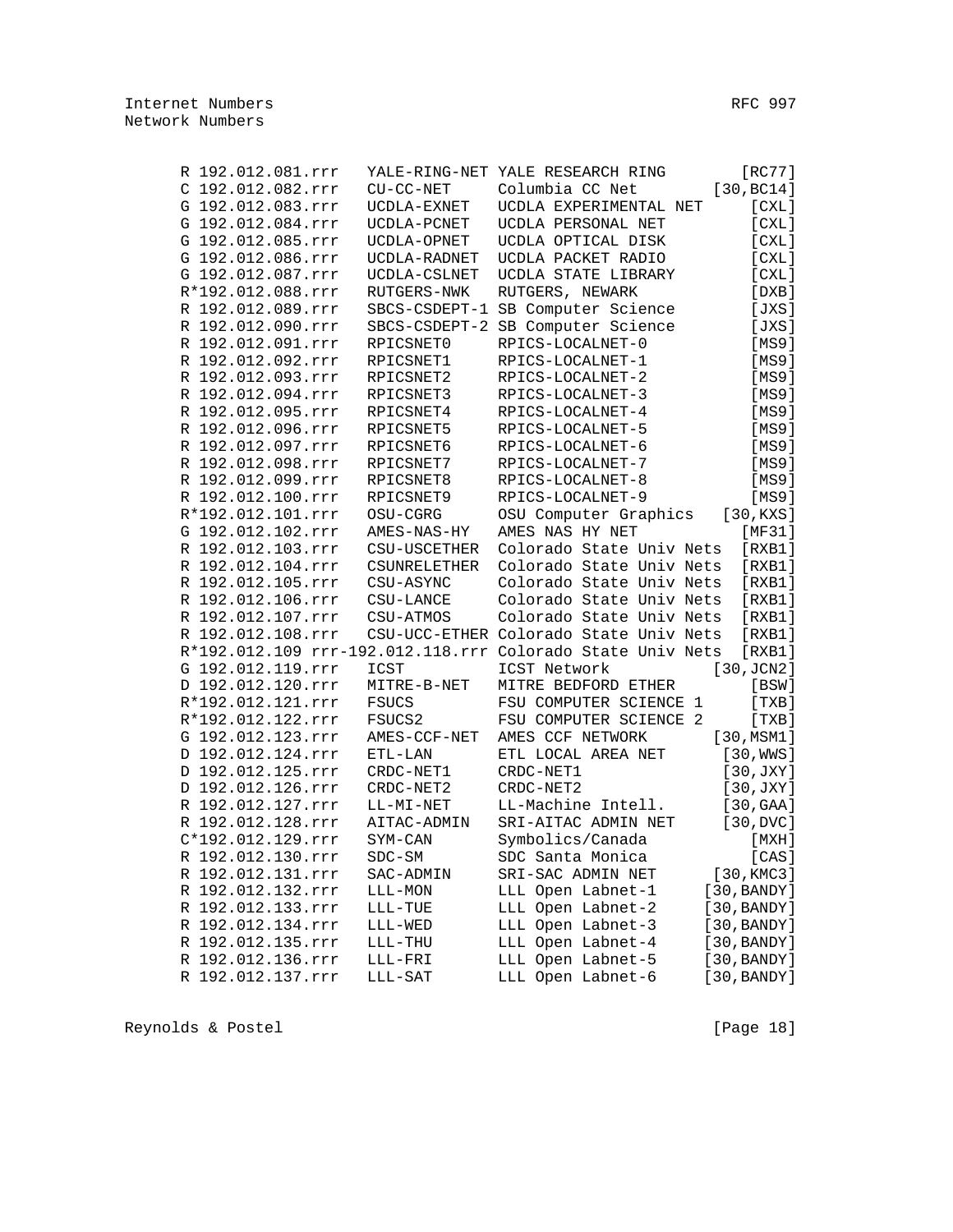| R 192.012.138.rrr                            | LLL-SUN            | LLL Open Labnet-7                         | [30, BANDY]     |
|----------------------------------------------|--------------------|-------------------------------------------|-----------------|
| D 192.012.139.rrr                            | JTELS-BEN-GW       | JUMPS Teleprocessing                      | [RR26]          |
| R*192.012.140.rrr                            | INFERENCE          | INFERENCE                                 | [DXT]           |
| R 192.012.141.rrr                            | CSS-ETHER          | CSS Workstation Net 2                     | [RA11]          |
| C*192.012.142.rrr                            | SENTRY             | Sentry Adv. Prod. Net                     | [LXL]           |
| C*192.012.143.rrr                            | VHSIC-NET          | Sentry VHSIC Test                         | [LXL]           |
| R 192.012.144.rrr                            | <b>ECRCNET</b>     | ECRC Internet                             | [30, PXD]       |
| C*192.012.145 rrr-192.012.154.rrr RCA-CADNET |                    |                                           | [30, RXG]       |
| C*192.012.155 rrr-192.012.170.rrr MTCS-CUST  |                    |                                           | $[$ SXF $]$     |
| D 192.012.171.rrr                            | PICANET2           | Picatinny Arsenal 2                       | [RFD1]          |
| R 192.012.172.rrr                            | ROCKWELLENET       | ROCKWELL ETHERNET                         | [NG]            |
| R 192.012.173.rrr                            | AERO-D8            | Aerospace                                 | [AWS3]          |
| R*192.012.174 rrr-192.012.183.rrr TORONTO    |                    |                                           | [30,BXD]        |
| R 192.012.184.rrr                            | DSPO-NET           | BRL Hyper Proj Net                        | [BT5]           |
| R 192.012.185.rrr                            | BU-NET             | BU COMPUTING                              | [BS24]          |
| R 192.012.186.rrr                            | BU-ACCNET          | BU ACADEMIC                               | [BS24]          |
| R 192.012.187.rrr                            | BU-BROADB          | BU BROADBAND                              | [BS24]          |
| R 192.012.188.rrr                            | BU-SCINET          | BU SCIENCE                                | [BS24]          |
| R 192.012.189.rrr                            | $\verb BU-ENGNET $ | BU ENGINEERING                            | [BS24]          |
| R 192.012.190.rrr                            | BU-DSGNET          | BU DIST SYS                               | [BS24]          |
| R 192.012.191.rrr                            | BU-MEDNET          | BU MED SCHOOL                             | [BS24]          |
| R 192.012.192.rrr                            | CNUCE-LAN1         | CNR Pisa Ethernet                         | [ABB2]          |
| R 192.012.193.rrr                            | CNUCE-LAN2         | CNR Pisa Ethernet                         | [ABB2]          |
| R 192.012.194.rrr                            |                    |                                           |                 |
|                                              | CNUCE-LAN3         | CNR Pisa Ethernet<br>SDC Paoli R&D Center | [ABB2]          |
| R 192.012.195.rrr                            | SDC-PRC-NET        |                                           | [MXS2]          |
| D 192.012.196.rrr                            | JHUAPL-NET         | JHU APL Net                               | [30, SAK3]      |
| D 192.012.197.rrr                            | ACATT-ETHER1       | ADEA/CECOM Adv Tech                       | [30, ERK3]      |
| D 192.012.198.rrr                            | ACATT-ETHER2       | ADEA/CECOM Adv Tech                       | [30, ERK3]      |
| D 192.012.199.rrr                            | LEWIS-ETHER1       | ADEA/SRI Ft. Lewis                        | [30, ERK3]      |
| D 192.012.200.rrr                            | SRI-PSON-10        | ADEA/SRI Ft. Lewis                        | [30, ERK3]      |
| D 192.012.201.rrr                            | SRI-PSON-11        | ADEA/SRI Ft. Lewis                        | [30, ERK3]      |
| D 192.012.202.rrr                            | SRI-PSON-12        | ADEA/SRI Ft. Lewis                        | [30, ERK3]      |
| D 192.012.203.rrr                            | SRI-PSON-13        | ADEA/SRI Ft. Lewis                        | [30, ERK3]      |
| D 192.012.204.rrr                            | SRI-PSON-14        | ADEA/SRI Ft. Lewis                        | [30, ERK3]      |
| R 192.012.205.rrr                            | OHIO-STATE1        | Ohio State Univ.                          | $[$ RSD $2]$    |
| R 192.012.206.rrr                            | INDIANA            | Indiana-Bloomington                       | [BXS1]          |
| R 192.012.207.rrr                            | SUPERCOMP          | SDSC-Supercomputer                        | [SIP]           |
| 192.012.208.rrr                              | Unassigned         | Unassigned                                | [NIC]           |
| R 192.012.209.rrr                            | <b>NSF</b>         | NSF Internal Net                          | [FW17]          |
| R*192.012.210.rrr                            | NORTHEASTERN       | Northeastern Univ.                        | [CXJ]           |
| R 192.012.211.rrr                            | <b>JVNC</b>        | NSF/JVNC Net                              | [HXH]           |
| R 192.012.212.rrr                            | RAND-NET2          | RAND-NET2                                 | [JDG]           |
| R 192.012.213.rrr                            | RAND-NET3          | RAND-NET3                                 | [JDG]           |
| R*192.012.214.rrr                            | BUFFALO-CS         | SUNY/Buffalo-CS-Ether                     | $[30,$ JRL $8]$ |
| R 192.012.215.rrr                            | XDRENET            | DRE X.25 COMPONENT                        | [JR17]          |
| R 192.012.216.rrr                            | STEVENS-TECH       | Stevens Inst of Tech                      | [30, RXM]       |
| R 192.012.217.rrr T EMORY-INET1              |                    | Emory Internet                            | [30, SA29]      |
| R 192.012.218.rrr T EMORY-INET2              |                    | Emory Internet                            | [30, SA29]      |

Reynolds & Postel [Page 19]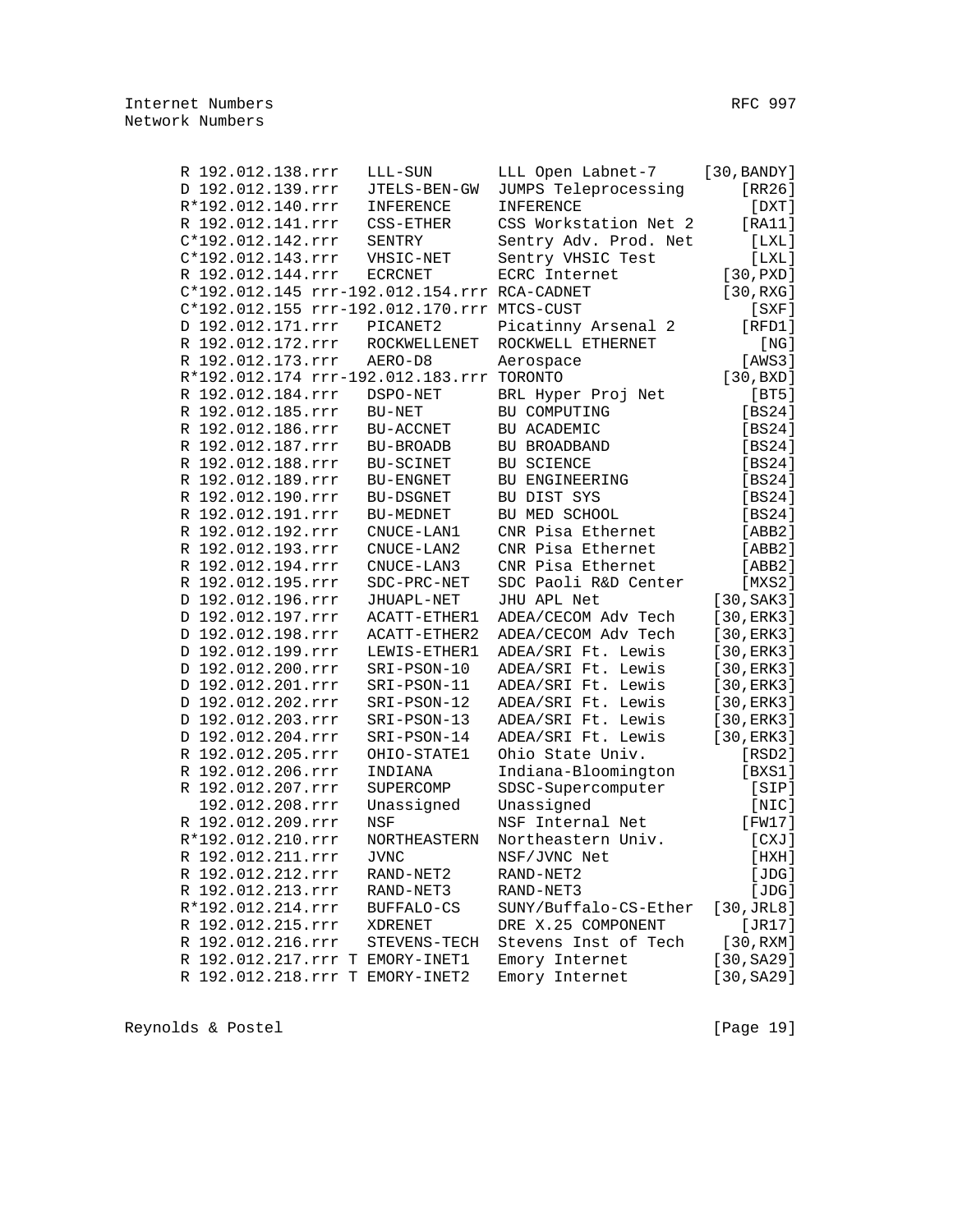|                   |  | R 192.012.219.rrr T EMORY-INET3                 | Emory Internet                                       | [30, SA29]          |
|-------------------|--|-------------------------------------------------|------------------------------------------------------|---------------------|
|                   |  | R 192.012.220 rrr-192.012.234.rrr UWISC-IPNET   |                                                      | [30, EJM1]          |
| R*192.012.235.rrr |  | IDA-NET                                         | Comp Sc Linkoping S                                  | [MXA2 ]             |
| R 192.012.236.rrr |  | CITNET                                          | CIT Campus Net                                       | [30, CXB]           |
| R*192.012.237.rrr |  | HCSC-APOLLO                                     | Honeywell CSC Apollo                                 | [2, TRG4]           |
| R*192.012.238.rrr |  | <b>CU-BOULDER</b>                               | CU Boulder Campus                                    | [30,DXW]            |
| R*192.012.239.rrr |  | $CU-ACS$                                        | CU ACS Net                                           | [30,DXW]            |
| R*192.012.240.rrr |  | CU-ENGINEER                                     | CU Engineering Net                                   | [30,DXW]            |
| R*192.012.241.rrr |  | CU-SUNNET                                       | CU Sun Net                                           | [30,DXW]            |
| R*192.012.242.rrr |  | $CU-CER$                                        | CU CER Net                                           | [30,DXW]            |
| R*192.012.243.rrr |  | $CU-OT$                                         | CU Office Tower                                      | [30,DXW]            |
| R*192.012.244.rrr |  |                                                 | CU-ENTERPRISE CU ECE Sun Net                         | [30,DXW]            |
| R*192.012.245.rrr |  | $CU-LASP$                                       | CU LASP Net                                          | [30,DXW]            |
| R*192.012.246.rrr |  | $CU-JILA$                                       | CU JILA Net                                          | [30,DXW]            |
| R*192.012.247.rrr |  | CU-PHYSICS                                      | CU Physics Net                                       | [30,DXW]            |
| R*192.012.248.rrr |  |                                                 | CU-PSYCHOLOGY CU Psychology Net                      | [30,DXW]            |
| R*192.012.249.rrr |  | CU-MCDB                                         | CU MCDB Net                                          | [30,DXW]            |
| R*192.012.250.rrr |  | $CU-AI$                                         | CU AI Consortium                                     | [30,DXW]            |
| R*192.012.251.rrr |  | CU-CHEMISTRY                                    | CU Chemistry Net                                     | [30,DXW]            |
| R 192.012.252.rrr |  | LL-VENET1                                       | Linclon Labs Venet1                                  | [30, BC65]          |
| R 192.012.253.rrr |  | LL-VENET2                                       | Linclon Labs Venet2                                  | [30, BC65]          |
| R 192.012.254.rrr |  | LL-APOLLO                                       | Linclon Labs Apollo                                  | [30, BC65]          |
| R 192.012.255.rrr |  | LL-ENET                                         | Linclon Labs Enet                                    | [30, BC65]          |
|                   |  |                                                 | D 192.013.000.rrr-192.014.255.rrr DODIIS Subnetworks |                     |
|                   |  |                                                 |                                                      | [AY5]               |
|                   |  | C*192.015.000.rrr-192.015.255.rrr NBINET        |                                                      | [WW2]               |
|                   |  | G 192.016.000.rrr-192.016.049.rrr LANLLAN       |                                                      | $[30, \text{JCl1}]$ |
|                   |  | R 192.016.050.rrr-192.016.071.rrr RPI-LOCALNETS |                                                      | [30, MS9]           |
| R 192.016.072.rrr |  | <b>UTCHPC</b>                                   | U.T. System CHPC                                     | [30, WCB3]          |
| R 192.016.073.rrr |  | UTDALLAS                                        | U.T. Dallas                                          | [30, WCB3]          |
| R 192.016.074.rrr |  | <b>UTABRC</b>                                   | U.T. Austin BRC                                      | [30, WCB3]          |
|                   |  | C*192.016.075.rrr-192.016.122.rrr CSC-BLOCK     |                                                      | [30, GXG]           |
|                   |  |                                                 | R*192.016.123.rrr-192.016.154.rrr Swedish Network    | [BXE]               |
|                   |  | R*192.016.155.rrr-192.016.166.rrr CERN-Block    |                                                      | [BXS]               |
| R 192.016.167.rrr |  | YALE-HP-NET                                     | YALE-HP-NET                                          | [RC77]              |
| D 192.016.168.rrr |  | PICANET3                                        | Picatinny 3                                          | [RFD1]              |
| D 192.016.169.rrr |  | NRL-HUBNET                                      | Experimental Hubnet                                  | $[$ MPM $]$         |
| C 192.016.170.rrr |  | TWG-DEMO-NET                                    | TWG Net for Demos                                    | [JXS1]              |
| R 192.016.171.rrr |  | MACOM                                           | M/A-COM Net                                          | [JXA]               |
| C*192.016.172.rrr |  | EIK-ENG                                         | Eikonix Eng'rg Net                                   | [SXW]               |
| D 192.016.173.rrr |  | $CDA-LAN$                                       | Catalog Data Act LAN                                 | [FJS3]              |
| R 192.016.174.rrr |  |                                                 | LL-MICRO-NET LL Microelectronics Net                 | $[$ GLD $]$         |
| R 192.016.175.rrr |  | <b>GUACC</b>                                    | GU Academic Net                                      | [SXA1]              |
| R 192.016.176.rrr |  | LSUNET                                          | LSU Campus Ethernet                                  | [CXB]               |
| R 192.016.177.rrr |  | UABSURA                                         | Univ Ala at Bham                                     | [LXM]               |
| R*192.016.178.rrr |  | NTT-Y-ETHER                                     | NTT-Y-ETHER                                          | [RXN]               |
| R*192.016.179.rrr |  | NTT-Y-APOLLO                                    | NTT-Y-APOLLO                                         | [RXN]               |
| R 192.016.180.rrr |  | AMS                                             | Amer. Math Society                                   | [SXW1]              |
| R 192.016.181.rrr |  | $_{\rm LL-DSN-NET}$                             | LL Dist Sensor Net                                   | $[GAA]$             |

Reynolds & Postel (Page 20)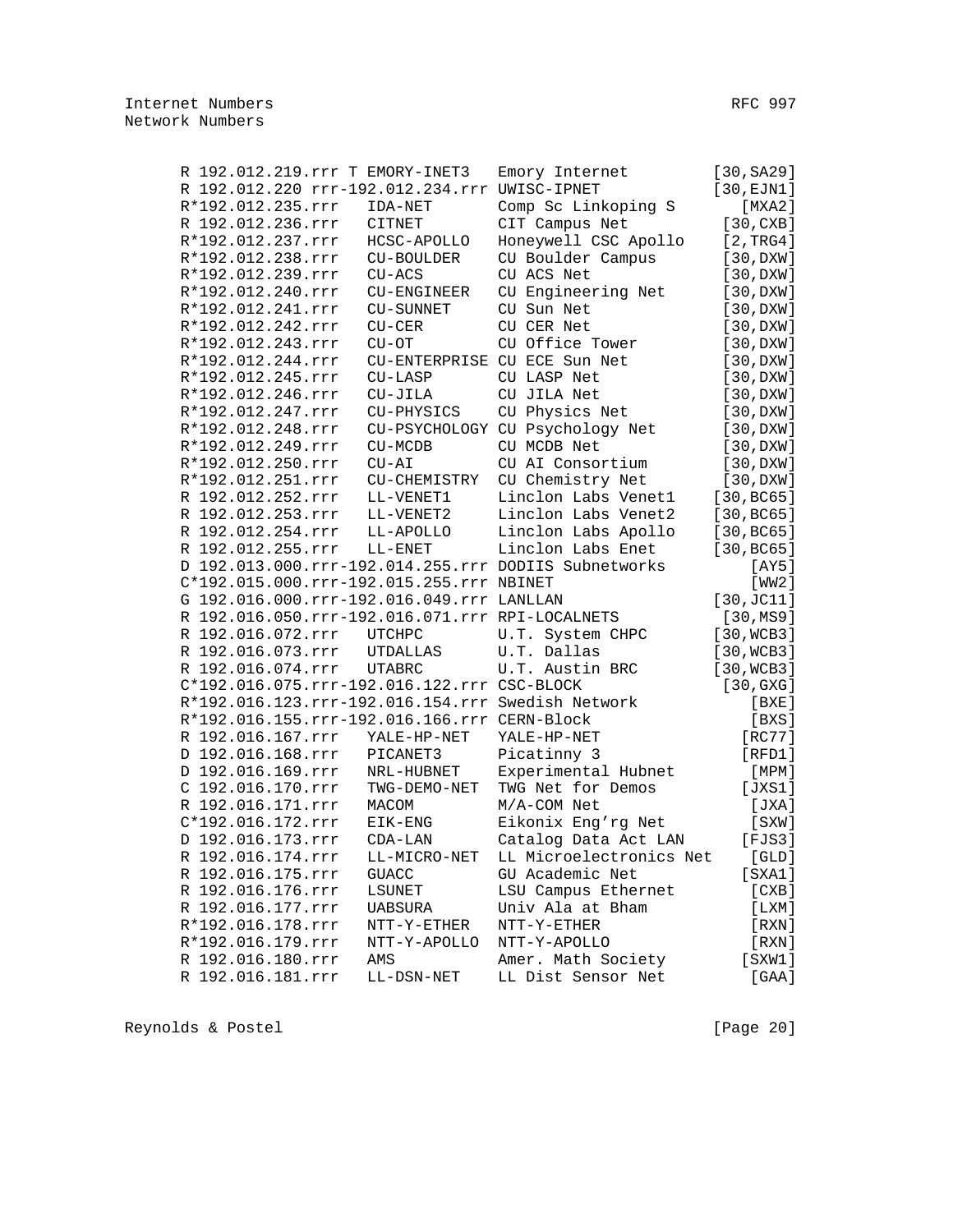|                   | R*192.016.182.rrr GTICS-SUNS                      | [GXS]<br>GT ICS Faculty Suns                                      |
|-------------------|---------------------------------------------------|-------------------------------------------------------------------|
|                   | R*192.016.183.rrr-192.016.202.rrr WCW-LAN         | [JA]                                                              |
| R*192.016.203.rrr | HCSC-SUN                                          | [TRG4]<br>Honeywell CSC SUN                                       |
| R 192.016.204.rrr | <b>IASNET</b>                                     | Inst for Adv Study<br>[ KXJ ]                                     |
|                   | 192.016.205.rrr-192.016.255.rrr Unassigned        | [NIC]                                                             |
|                   | R*192.017.000.rrr-192.017.255.rrr NIBELUNG        | [MXA]                                                             |
|                   |                                                   | C*192.018.000.rrr-192.018.255.rrr SUN Microsystems, Inc.<br>[BN4] |
|                   | C*192.019.000.rrr-192.019.255.rrr SYSNET-2        | $[$ EXY $]$                                                       |
|                   | C*192.020.000.rrr-192.020.255.rrr ATT-MD-NET      | [30, MHz]                                                         |
|                   | C*192.021.000.rrr-192.021.255.rrr FORMATIVE       | $[$ SXB $1]$                                                      |
|                   | C*192.022.000.rrr-192.022.255.rrr APPLICON        | [AXS1]                                                            |
|                   | C*192.023.000.rrr-192.023.255.rrr FACTNET         | [JXB]                                                             |
|                   | C*192.024.000.rrr-192.024.255.rrr CHROMATICS      | [RXB2]                                                            |
|                   | R*192.025.000.rrr-192.024.255.rrr Hewlett Packard | [SXI]                                                             |
| D*192.026.000.rrr | ACSAD                                             | ACSAD Network<br>[SXH]                                            |
| R 192.026.001.rrr | MCC-DB1-NET                                       | MCC DB1 Network<br>[ CBD ]                                        |
| R 192.026.002.rrr | MCC-DB2-NET                                       | MCC DB2 Network<br>[ CBD ]                                        |
| R 192.026.003.rrr | MCC-DB3-NET                                       | MCC DB3 Network<br>[CBD]                                          |
| R 192.026.004.rrr | MCC-DB4-NET                                       | MCC DB4 Network<br>[CBD]                                          |
| R 192.026.005.rrr | MCC-DB5-NET                                       | MCC DB5 Network<br>[CBD]                                          |
| R 192.026.006.rrr | MCC-DB6-NET                                       | [CBD]<br>MCC DB6 Network                                          |
| R 192.026.007.rrr | SPAWAR                                            | [JK7]<br>SPARWAR Systems Command                                  |
| D 192.026.008.rrr | SAIC-CPVB                                         | SAIC-CPVB<br>[MXW]                                                |
| R*192.026.009.rrr | ICOT                                              | $[$ SXT $]$<br>ICOT Local Network                                 |
| R 192.026.010.rrr | GALLAUDET                                         | GALLAUDET UNIVERSITY<br>[KXC]                                     |
| D 192.026.011.rrr | NRL-HUBNET1                                       | Experimental Hubnet 1<br>[MPM]                                    |
| D 192.026.012.rrr | NRL-HUBNET2                                       | Experimental Hubnet 2<br>[MPM]                                    |
| D 192.026.013.rrr | NRL-HUBNET3                                       | Experimental Hubnet 3<br>[MPM]                                    |
| D 192.026.014.rrr | NRL-HUBNET4                                       | Experimental Hubnet 4<br>[MPM]                                    |
| D 192.026.015.rrr | NRL-HUBNET5                                       | Experimental Hubnet 5<br>[MPM]                                    |
| D 192.026.016.rrr | NRL-HUBNET6                                       | Experimental Hubnet 6<br>[MPM]                                    |
| D 192.026.017.rrr | NRL-HUBNET7                                       | Experimental Hubnet 7<br>[ MPM ]                                  |
| D 192.026.018.rrr | NRL-HUBNET8                                       | Experimental Hubnet 8<br>[MPM]                                    |
| D 192.026.019.rrr | NRL-HUBNET9                                       | Experimental Hubnet 9<br>[MPM]                                    |
| R*192.026.020.rrr | NJIT-NET                                          | NJIT-SUPERCOMPUTER<br>[ BXC ]                                     |
| R 192.026.021.rrr | SDC-PRC-SW                                        | SDC/PAOLI SOFT TECH<br>[MXS2]                                     |
| R 192.026.022.rrr | SDC-PRC-LBS                                       | [MXS2]<br>SDC/PAOLI ARTIF INT                                     |
| R 192.026.023.rrr | SDC-PRC-SA                                        | SDC/PAOLI SYS ARCH<br>[MXS2]                                      |
| R 192.026.024.rrr | SDC-PRC-CR                                        | [MXS2]<br>SDC/PAOLI COMP RES                                      |
| R 192.026.025.rrr | LUCID                                             | Lucid Network<br>[ BXM ]                                          |
| D 192.026.026.rrr | NRL-FIBER                                         | NRL Fiber Optic Net<br>$[\mathrm{\,WF3\,}]$                       |
| R 192.026.027.rrr | ROCKEFELLER                                       | [30, MK38]<br>ROCKEFELLER UNIV                                    |
|                   | R*192.026.028.rrr-192.026.047.rrr EPFL            | [YXD]                                                             |
| R*192.026.048.rrr | DART-ETHER                                        | [SXC]<br>Dartmouth Ethernet                                       |
| R*192.026.049.rrr | <b>DUNET</b>                                      | U of Denver Network<br>[BXS3]                                     |
|                   |                                                   | C*192.026.050.rrr-192.026.082.rrr Silicon Graphics Inc<br>[ RXB ] |
| R*192.026.083.rrr | CSM-NET                                           | Colorado School of Mines<br>[RXW]                                 |
| R 192.026.084.rrr | NPRDC-FTC                                         | NPRDC-FTC Remote Ethernet<br>[LRB]                                |
|                   |                                                   |                                                                   |

Reynolds & Postel (Page 21)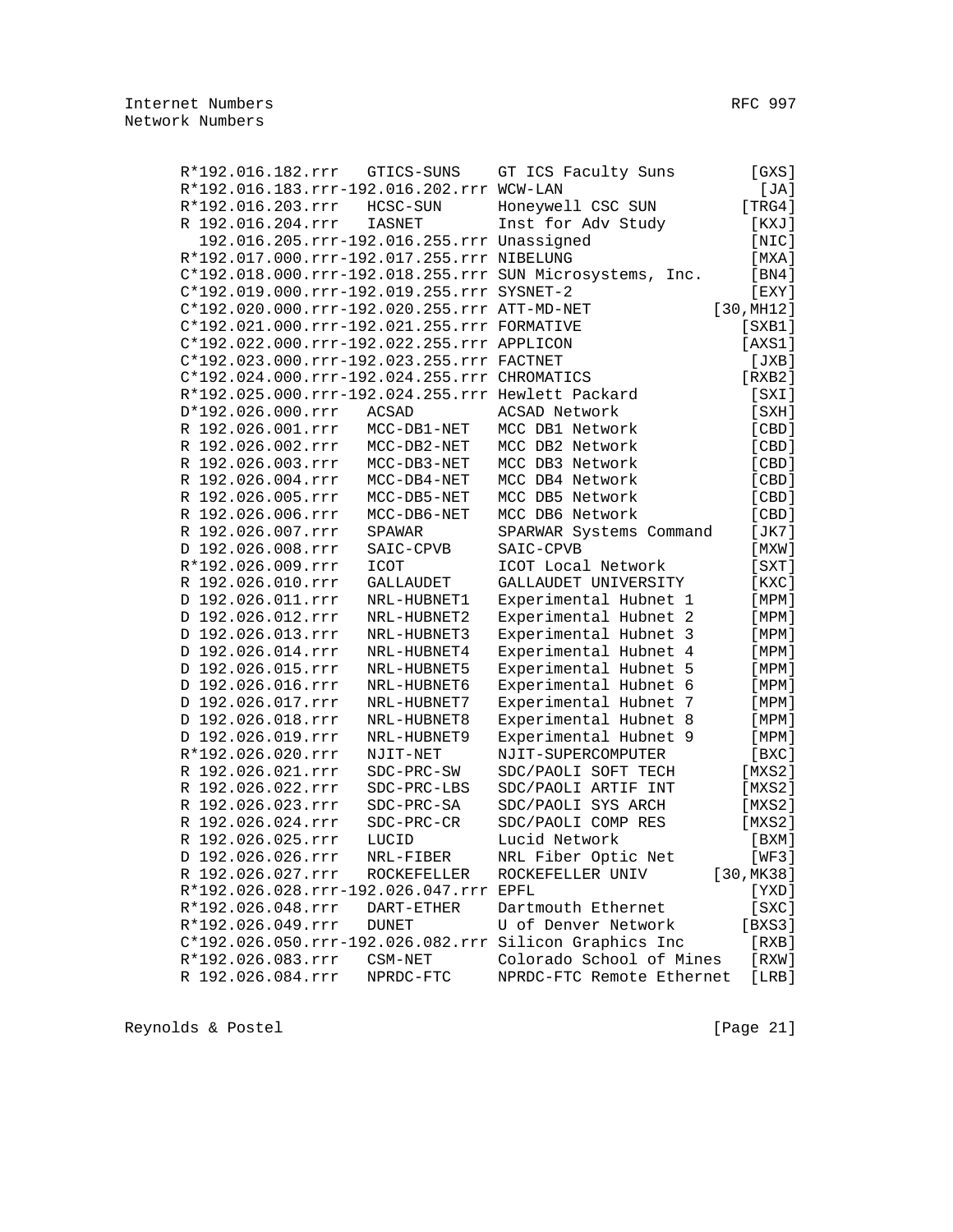| R 192.026.085.rrr                            | NUSAN        | NU Supercomp Access Net                                | [EEW6]      |
|----------------------------------------------|--------------|--------------------------------------------------------|-------------|
| R 192.026.086.rrr                            | PHYSICS-SAC  | NU Physics                                             | [EEW6]      |
| R 192.026.087.rrr                            | $MS-SAC$     | NU Material Science SAC                                | [EEW6]      |
| R 192.026.088.rrr                            | YALE-ENG-NET | YALE-ENG-NET                                           | [LFO]       |
| D 192.026.089.rrr                            |              | JTELS-BEN1-GW JTELS-BEN1-GW                            | [RR26]      |
| $C*192.026.090.rrr$                          | SYNTELNET-A  | Syntelligence IPNET-A                                  | [RXR]       |
| R*192.026.091.rrr                            | <b>KDD</b>   | KDD Research Net                                       | [ TXA ]     |
| R*192.026.092.rrr                            | WRIGHT       | Wright State University                                | [JXS]       |
| R*192.026.093.rrr                            | AECL-NET     | NTT Atsugi Lab Net                                     | [TXK]       |
| R*192.026.094.rrr                            | NTT-AP-NET   | NTT ECL Appolo Net                                     | [HXM]       |
| R 192.026.095.rrr                            | LL-VLSI-NET  | Lincoln Lab VLSI Net                                   | [AHA]       |
| R*192.026.096.rrr                            | FX-NTC-NET2  | FX-Tokyo-10BM-Net2                                     | $[$ SXY $]$ |
| $C*192.026.097.rrr$                          | RCA-SNOOPY   | Peanut Net                                             | [RXR1]      |
| C*192.026.098.rrr                            | TASC-CTC-NET | TASC Reading CTC Net                                   | [RXR2]      |
| $C$ 192.026.099.rrr                          | FAI          | FAI Local Net                                          | [MWS10]     |
| C 192.026.100.rrr                            | PROTEON-EXP1 | Proteon Exp Net 1                                      | [JS28]      |
| $C$ 192.026.101.rrr                          | PROTEON-EXP2 | Proteon Exp Net 2                                      | [JS28]      |
| $C$ 192.026.102.rrr                          | PROTEON-EXP3 | Proteon Exp Net 3                                      | [JS28]      |
| D 192.026.103.rrr                            | <b>EXNET</b> | CECOM Exp Net                                          | [MB31]      |
| R*192.026.104.rrr-192.026.135.rrr FINLAND    |              |                                                        | [JXH]       |
| R*192.026.136.rrr                            | UW-TEMP      | Univ. of Washington                                    | [RA17]      |
| R 192.026.137.rrr-192.026.146.rrr SYR-MH-NET |              |                                                        | [JXW]       |
| R 192.026.147.rrr                            | WLV-ETHER    | ETN-WLV-ETHER                                          | [SMS1]      |
| R 192.026.148.rrr                            | UMDNJ-NRAC   | UMDNJ-NRAC NJMS                                        | [LXM]       |
| R 192.026.149.rrr                            |              | LL43-LEX-SUNC Grp43 Lexington Net C                    | [ VXK ]     |
| R 192.026.150.rrr                            | LL43-TB-SUNA | Grp43 Testbed Net A                                    | [ VXK ]     |
| $C*192.026.151.rrr$                          | LATICORP     | LatiCorp Net                                           | [CXC]       |
| 192.026.152.rrr-192.026.255.rrr Unassigned   |              |                                                        | [NIC]       |
|                                              |              | C*192.027.000.rrr-192.027.255.rrr Hughes Aircraft VLSI | [PXH1]      |
| C*192.028.000.rrr-192.028.099.rrr MMM        |              |                                                        | [LXS]       |
| 192.028.100.rrr-192.028.255.rrr Unassigned   |              |                                                        | [NIC]       |
| C*192.029.000.rrr-192.029.255.rrr SUN-NET    |              |                                                        | [BN4]       |
| 192.030.000.rrr-223.255.254.rrr Unassigned   |              |                                                        | [NIC]       |
| 223.255.255.rrr                              |              | Reserved                                               | [JBP]       |

Other Reserved Internet Addresses

| * Internet Address                        | Name | Network | References     |
|-------------------------------------------|------|---------|----------------|
|                                           |      |         |                |
| 224.000.000.000-239.255.255.255 Multicast |      |         | $[10,$ JBP $]$ |
| 240.000.000.000-255.255.255.255 Reserved  |      |         | [JBP]          |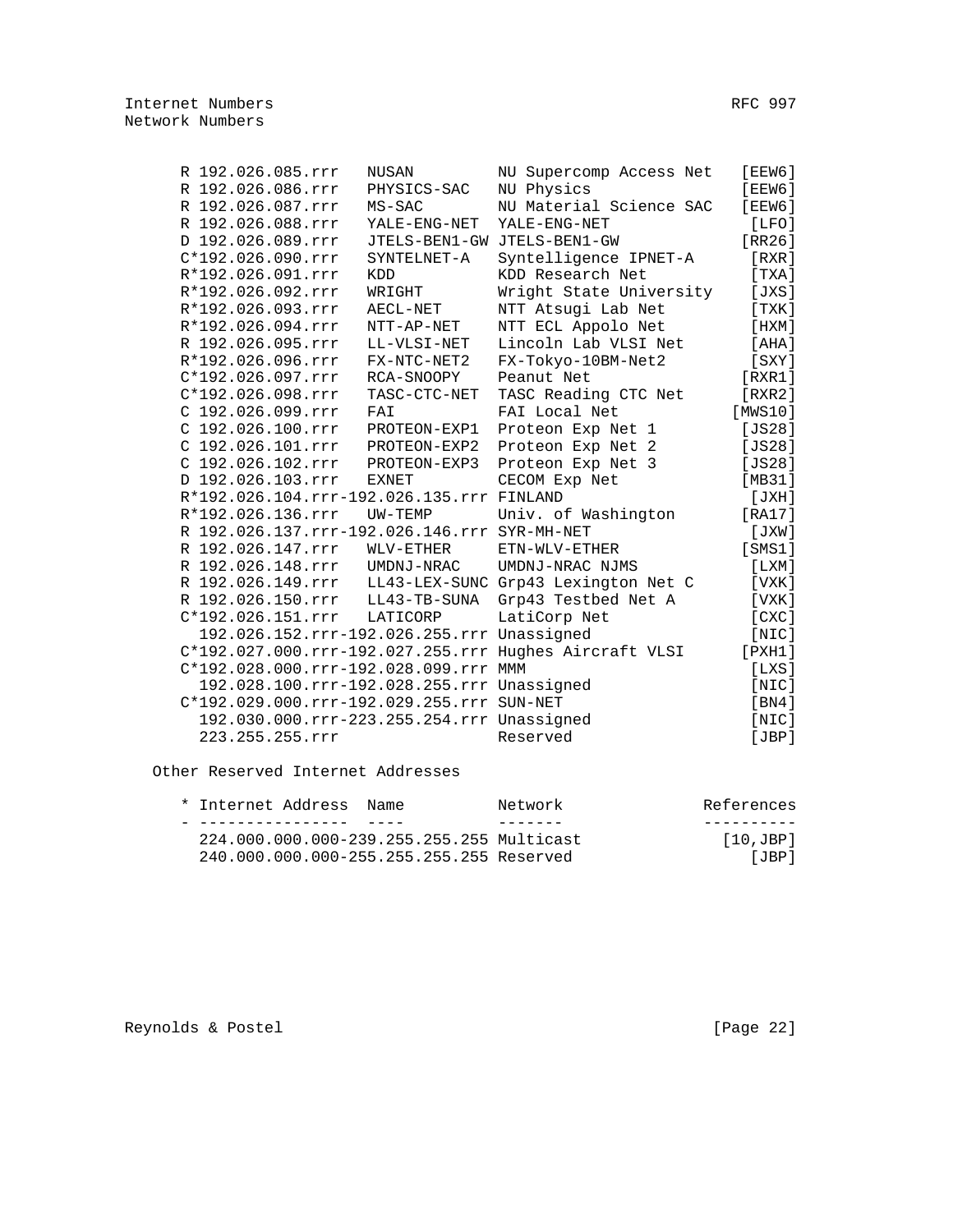# Internet Numbers **RFC** 997 Network Numbers

| Network Totals                                      |              |       |         |         |
|-----------------------------------------------------|--------------|-------|---------|---------|
| Assigned for the ARPA-Internet and the DDN-Internet |              |       |         |         |
| Class                                               | Α            | B     | C       | Total   |
| Research                                            | 13           | 109   | 804     | 926     |
| Defense                                             | 9            | 20    | 50      | 79      |
| Government                                          | $\mathbf{1}$ | 15    | 98      | 114     |
| Commercial                                          | 3            | 5     | 10      | 18      |
| Total                                               | 26           | 149   | 962     | 1137    |
| Allocated for Internet and Independent Uses         |              |       |         |         |
| Class                                               | Α            | B     | C       | Total   |
| Research                                            | 14           | 134   | 1796    | 1944    |
| Defense                                             | 9            | 21    | 52      | 82      |
| Government                                          | $\mathbf{1}$ | 17    | 99      | 117     |
| Commercial                                          | 3            | 16    | 4372    | 4391    |
| Total                                               | 27           | 188   | 6319    | 6534    |
| Maximum Allowed                                     |              |       |         |         |
| Class                                               | Α            | В     | C       | Total   |
| Research                                            | 8            | 1024  | 65536   | 66568   |
| Defense                                             | 24           | 3072  | 458752  | 461848  |
| Government                                          | 24           | 3072  | 458752  | 461848  |
| Commercial                                          | 74           | 9214  | 1114137 | 1123394 |
| Total                                               | 126          | 16382 | 2097150 | 2113658 |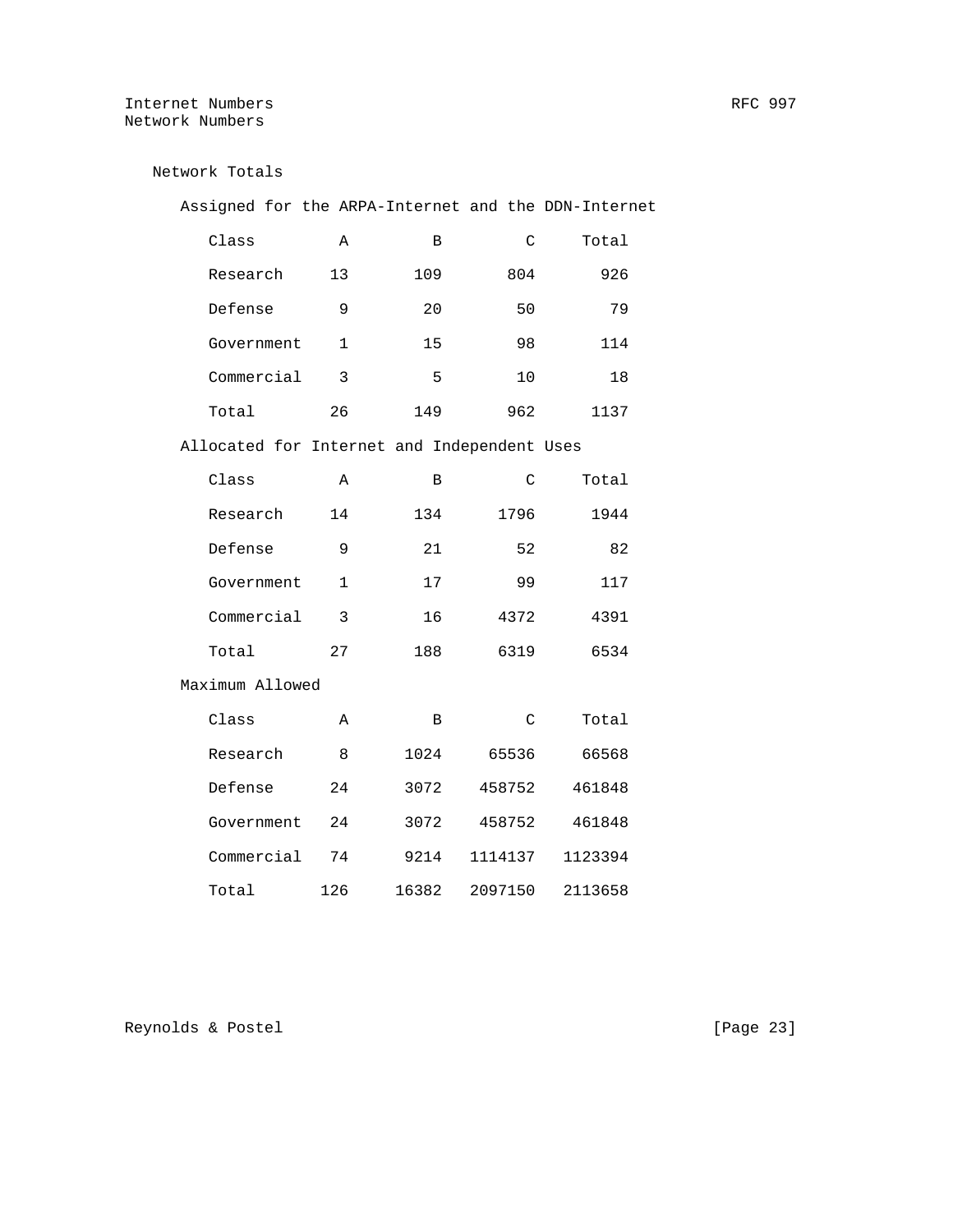## AUTONOMOUS SYSTEM NUMBERS

 The Exterior Gateway Protocol (EGP) [25,27] specifies that groups of gateways may form autonomous systems. The EGP provides a 16-bit field for identifying such systems. The values of this field are registered here.

Autonomous System Numbers:

| Decimal        | Name                  | References |
|----------------|-----------------------|------------|
|                |                       |            |
| 0              | Reserved              | [JBP]      |
| $\mathbf 1$    | The BBN Core Gateways | [MB]       |
| $\overline{2}$ | DCN-AS                | [DLM1]     |
| 3              | The MIT Gateways      | [LM8]      |
| $\overline{4}$ | ISI-AS                | [JKR1]     |
| 5              | Symbolics             | [CH2]      |
| 6              | HIS-Multics           | [JLM23]    |
| 7              | UK-MOD                | [RNM1]     |
| 8              | RICE-AS               | [PGM]      |
| 9              | CMU-ROUTER            | [ MA ]     |
| 10             | CSNET-PDN-AS          | [RDR4]     |
| 11             | <b>HARVARD</b>        | [SB28]     |
| 12             | NYU-DOMAIN            | [EF5]      |
| 13             | BRL-AS                | [RBM1]     |
| 14             | COLUMBIA-GW           | [BC14]     |
| 15             | NET DYNAMICS EXP      | [ZSU]      |
| 16             | LBL                   | [ WG ]     |
| 17             | PURDUE-CS             | [KCS1]     |
| 18             | UTEXAS                | [JBC2]     |
| 19             | CSS-DOMAIN            | [RR2]      |
| 20             | <b>UR</b>             | [LBI6]     |
| 21             | <b>RAND</b>           | [JDG]      |
| 22             | <b>NOSC</b>           | [RLB3]     |
| 23             | RIACS-AS              | [DG28]     |
| 24             | AMES-NAS-GW           | [MF31]     |
| 25             | <b>UCB</b>            | [MK17]     |
| 26             | CORNELL               | [BN9]      |
| 27             | <b>UMDNET</b>         | [JWO1]     |
| 28             | DFVLR-SYS             | [GB7]      |
| 29             | YALE-AS               | [JG46]     |
| 30             | SRI-AICNET            | [PM4]      |
| 31             | CIT-CS                | [AD22]     |
| 32             | STANFORD              | [PA5]      |
| 33             | DEC-WRL-AS            | [RKJ2]     |
| 34             | UDEL-EECIS            | [ NMM ]    |
| 35             | MICATON               | [WDL]      |
| 36             | EGP-TESTOR            | [BP17]     |
|                |                       |            |

Reynolds & Postel [Page 24]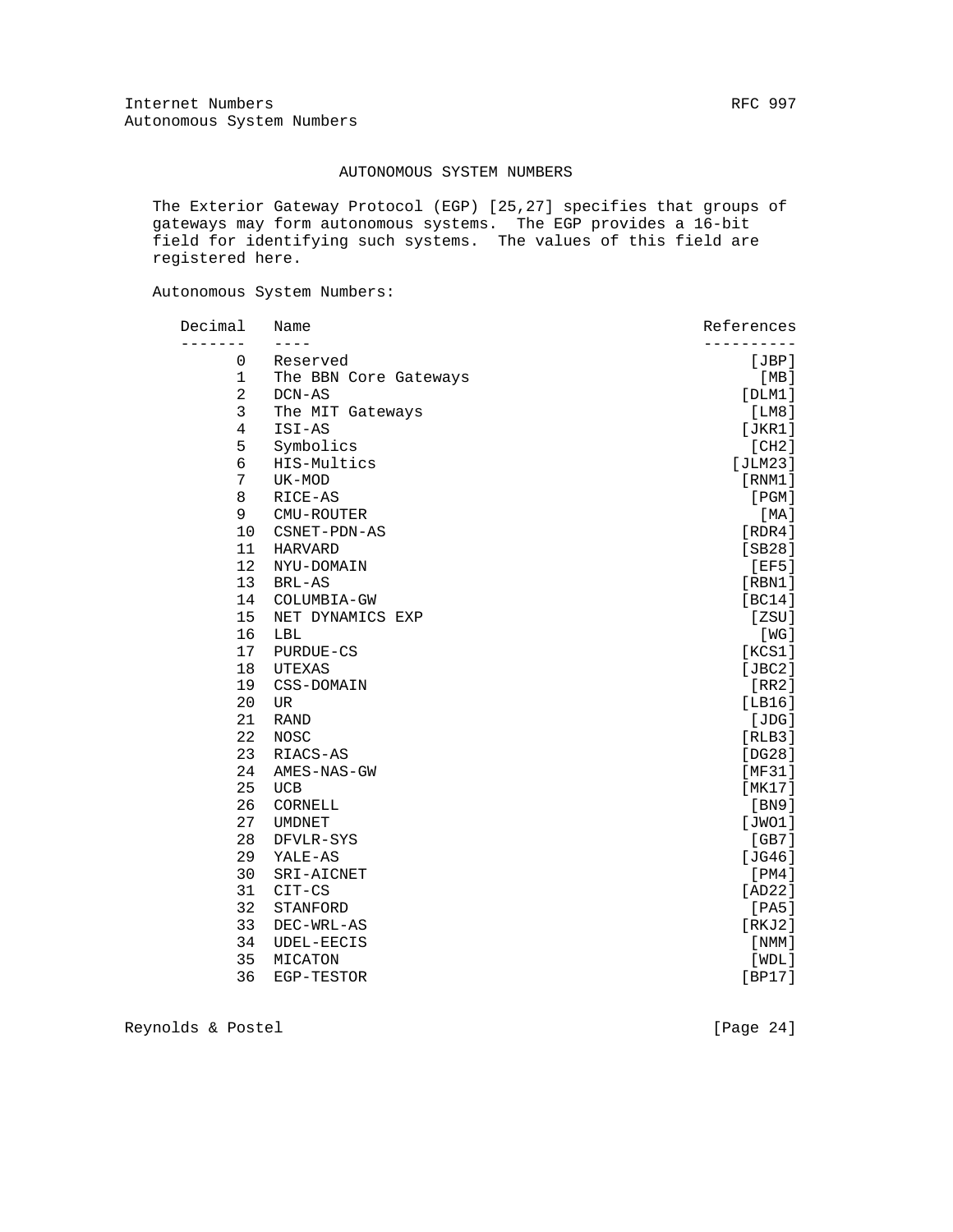| 37 | NSWC            | $[$ MXP $1$ $]$ |
|----|-----------------|-----------------|
| 38 | UIUC            | [AKC]           |
| 39 | NRL-ITD         | [AP]            |
| 40 | MIT-TEST        | [NC3]           |
| 41 | AMES            | [MSM1]          |
| 42 | THINK-AS        | [BJN1]          |
| 43 | $BNL-AS$        | [GC]            |
| 44 | S1-DOMAIN       | [LWR]           |
| 45 | LLL-TIS-AS      | [NAL]           |
| 46 | RUTGERS         | [RM8]           |
| 47 | USC-OBERON      | [DRS4]          |
| 48 | NRL-AS          | [WF3]           |
| 49 | ICST-AS         | [JCN2]          |
| 50 | ORNL-MSRNET     | [THD]           |
| 51 | USAREUR-EM-AS   | [WXD]           |
| 52 | <b>UCLA</b>     | [BXL]           |
| 53 | NORTHROP-AS     | [RSM1]          |
| 54 | COA-FIN-NET     | [RR26]          |
| 55 | UPENN-CIS       | [IW5]           |
| 56 | OPTIMIS-P       | [JXL]           |
| 57 | UMN-REI-UC      | [HWB]           |
| 58 | DREA-AS         | [GLH5]          |
| 59 | WISC-MADISON-AS | $[$ EJN1 $]$    |
| 60 | DARPA-BFLY      | [MB]            |
| 61 | DEC-MARLBORO-AS | [ WM3 ]         |
| 62 | TEKVAXC         | [TE2]           |
| 63 | LL-MI           | [RTL]           |
| 64 | MITRE-B-AS      | [BSW]           |
| 65 | LOGNET-AS       | [JR15]          |
| 66 | ETL-AI          | [MMM3]          |
| 67 | SDC-PRC-AS      | [MXS2]          |
| 68 | LANL-INET-AS    | [JC11]          |
| 69 | WHARTON-AS      | [GBR]           |
| 70 | $NLM-GW$        | [JA1]           |
| 71 | SU-TEST         | [KSL]           |
| 72 | SPAR-AS         | [RXB]           |
| 73 | WASHINGTON-AS   | [RA17]          |
| 74 | XDRENET-AS      | [JR17]          |
| 75 | $ANL-AS$        | [LW26]          |
| 76 | SDC-CAM-AS      | [DSR]           |
| 77 | JHUAPL-AS       | [SAK3]          |
| 78 | SSDF-CDC-GW     | [RE22]          |
| 79 | DSPO-HC-AS      | [BT5]           |
| 80 | $GE-CRD$        | [JC106]         |
| 81 | TUCC-MCNC       | [JXR]           |
| 82 | TWG-DEMO-AS     | [JXS1]          |
| 83 | PICANET-AS      | $[$ RFD $1]$    |
| 84 | DTNSRDC-AS1     | [RWT2]          |

Reynolds & Postel [Page 25]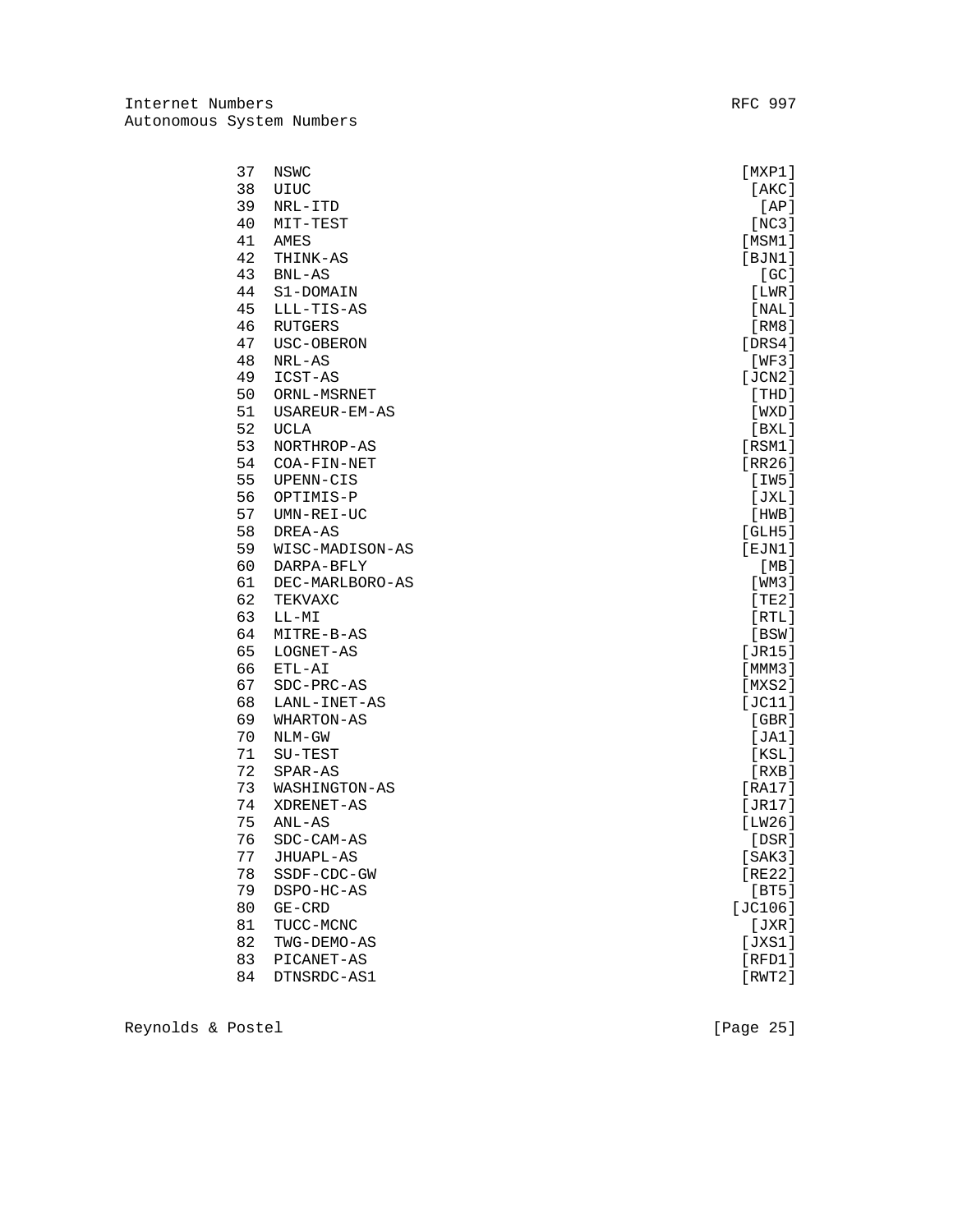Internet Numbers **RFC** 997 Autonomous System Numbers

| 85        | AERO-NET        | [LCN]   |
|-----------|-----------------|---------|
| 86        | SURANET-AS      | [JXH1]  |
| 87        | INDIANA-AS      | [BXS1]  |
| 88        | PRINCETON-AS    | [LXR]   |
| 89        | NUSC-CSTLNET-AS | [MP20]  |
| 90        | $SUN-AS$        | [WM3]   |
| 91        | RPI-AS          | [MS9]   |
| 92        | CLARKSON-AS     | [JXH]   |
| 93        | FORD-AS         | [KR9]   |
| 94        | BELVOIR-NET     | [DXH]   |
| 95        | NUSCLSB1        | [RPP]   |
| 96        | JTELS-BEN1-AS   | [RR26]  |
| 97        | JVNC-AS         | [SH37]  |
| 98        | ROCKEFELLER-AS  | [MK38]  |
| 99        | INTEL-IWARP     | [ WXM ] |
| 100       | FMC-CEL         | [BXL1]  |
| 101-65534 | Unassigned      | [NIC]   |
| 65535     | Reserved        | [JBP]   |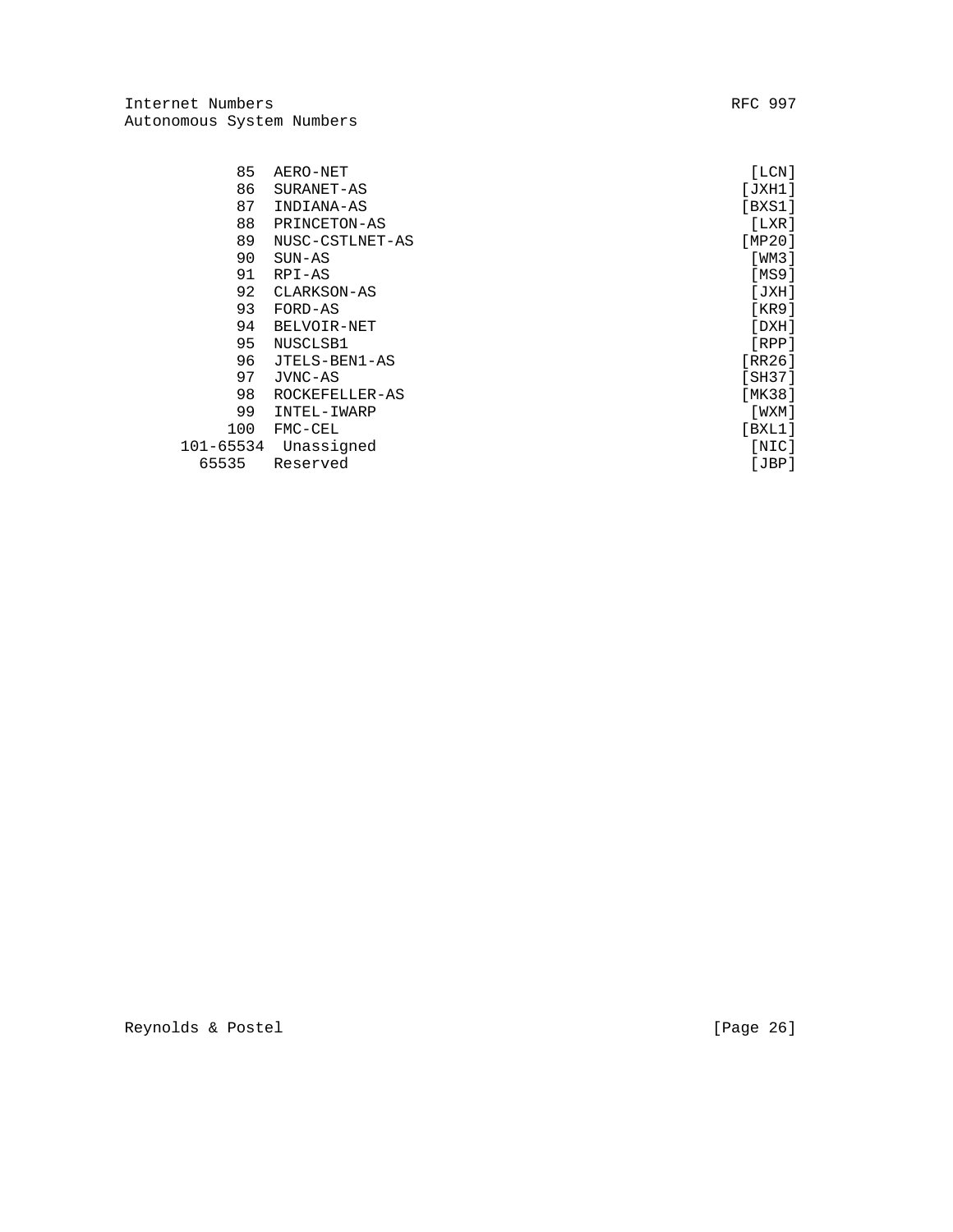### DOCUMENTS

- [1] Aerospace, Internal Report, ATM-83(3920-01)-3, 1982.
- [2] Apollo Computer, Inc., "Domain TCP/IP Reference", Order No. 003247, Chelmsford, Ma.
- [3] BBN Proposal No. P83-COM-40, "Packet Switched Overlay to Tactical Multichannel/Satellite Systems".
- [4] BBN, "Specifications for the Interconnection of a Host and an IMP", Report 1822, Bolt Beranek and Newman, Cambridge, Massachusetts, revised, December 1981.
- [5] Chon, K., et al., "SDN: A Computer Network for Korean Research Community", Proc. of the Pacific Computer Communications Symposium, October 1985, pp. 567-570, Seoul, Korea.
- [6] Chon, K., et al., "System Development Network", Proc. of TENCON, April 1984, pp. 133-135, Singapore.
- [7] Clark, D., "Revision of DSP Specification", Local Network Note 9, Laboratory for Computer Science, MIT, June 1977.
- [8] Comer, D., and T. Narten, "The Cypress Multifunction Packet Switch", Technical Report CSD-TR-575, Computer Science Dept., Purdue University, West LaFayette, IN.
- [9] Croft, W. J., "Unix Networking at Purdue", USENIX Conference, 1980.
- [10] Deering, S. E., "Host Extensions for IP Multicasting", RFC 988, Stanford University, December 1985.
- [11] Feinler, E., editor, "DDN Protocol Handbook", Network Information Center, SRI International, December 1985.
- [12] Feinler, E., editor, "Internet Protocol Transition Workbook", Network Information Center, SRI International, March 1982.
- [13] Feinler, E. and J. Postel, eds., "ARPANET Protocol Handbook", NIC 7104, for the Defense Communications Agency by SRI International, Menlo Park, California, Revised January 1978.
- [14] Honeywell CISL, Internal Document, "AFSDSC Hyperchannel RPQ Project Plan".
- [15] Honeywell CISL, Internal Document, "Multics MR11 PFS".

Reynolds & Postel [Page 27]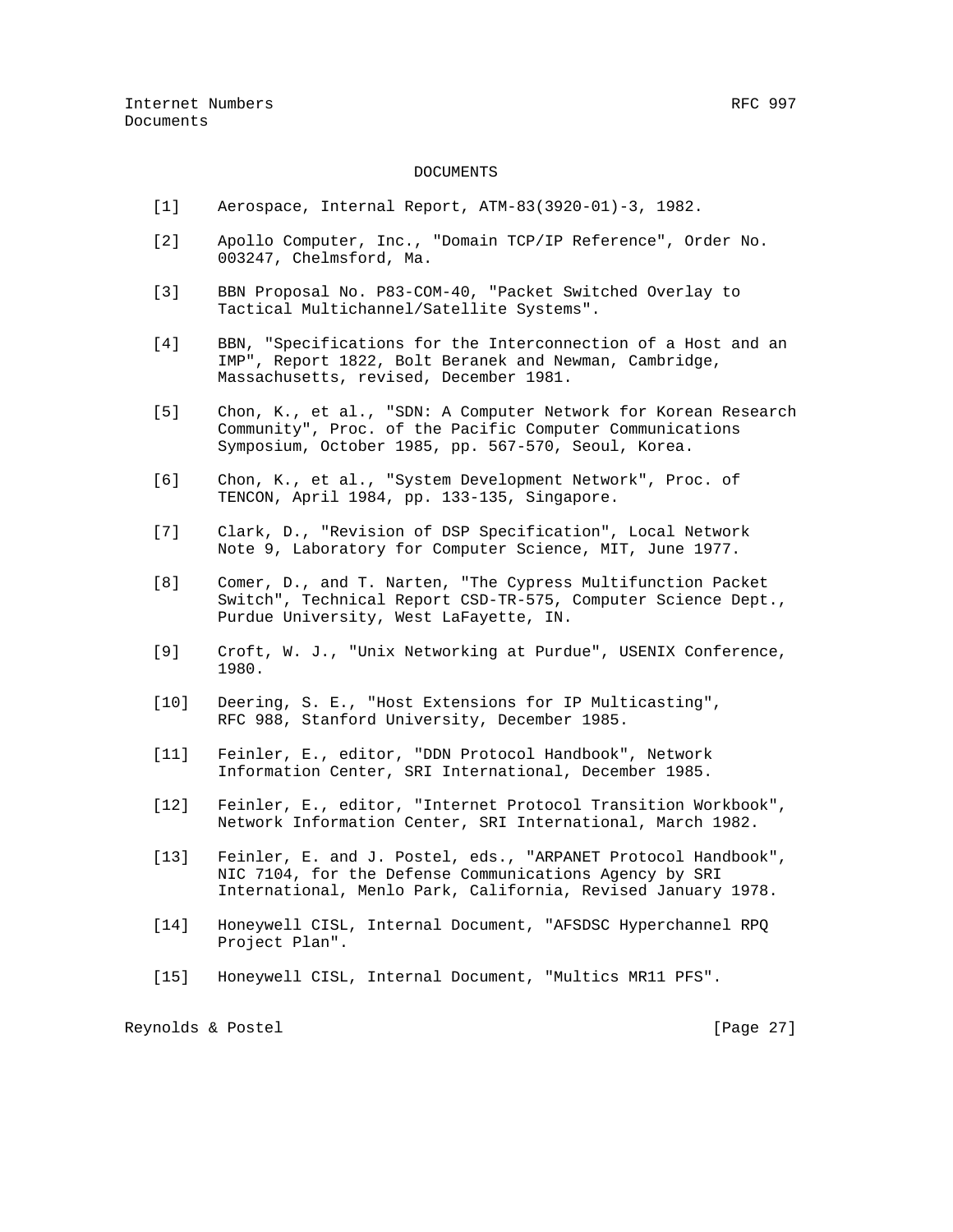- [16] Hwang, K., W. J. Croft and G. H. Goble, "A Unix-Based Local Computer Network with Load Balancing", IEEE Computer, April 1982.
- [17] IBM Corporation, "Technical Reference Manual for the IBM PC Network", 6322505, IBM, Boca Raton, Florida, 1984.
- [18] Korb, J. T., "A Standard for the Transmission of IP Datagrams Over Public Data Networks", RFC 877, Purdue University, September 1983.
- [19] Macgregor, W., and D. Tappan, "The CRONUS Virtual Local Network", RFC 824, Bolt Beranek and Newman, August 1982.
- [20] Mills, D., "Network Time Protocol", RFC 958, M/A-COM Linkabit, September 1985.
- [21] Postel, J., ed., "Internet Protocol DARPA Internet Program Protocol Specification", RFC 791, Information Sciences Institute, September 1981.
- [22] Prime, "Medusa, The Prime Ethernet", PRIME/WS/AI/86/2, July 1986, Framingham, MA.
- [23] Reed, D., "Protocols for the LCS Network", Local Network Note 3, Laboratory for Computer Science, MIT, November 1976.
- [24] Reynolds, J. and J. Postel, "Official ARPA-Internet Protocols", RFC XXX, Information Sciences Institute, XXX 1987.
- [25] Rosen, E., "Exterior Gateway Protocol" RFC 827, Bolt Beranek and Newman, October 1982.
- [26] Saltzer, J. H., "Design of a Ten-megabit/sec Token Ring Network", MIT Laboratory for Computer Science Technical Report.
- [27] Seamonson, L. J., and E. C. Rosen, "STUB" Exterior Gateway Protocol", RFC 888, BBN Communications Corporation, January 1984.
- [28] Shuttleworth, B., "A Documentary of MFENet, a National Computer Network", UCRL-52317, Lawrence Livermore Labs, Livermore, California, June 1977.
- [29] Skelton, A., S. Holmgren, and D. Wood, "The MITRE Cablenet Project", IEN 96, April 1979.

Reynolds & Postel [Page 28]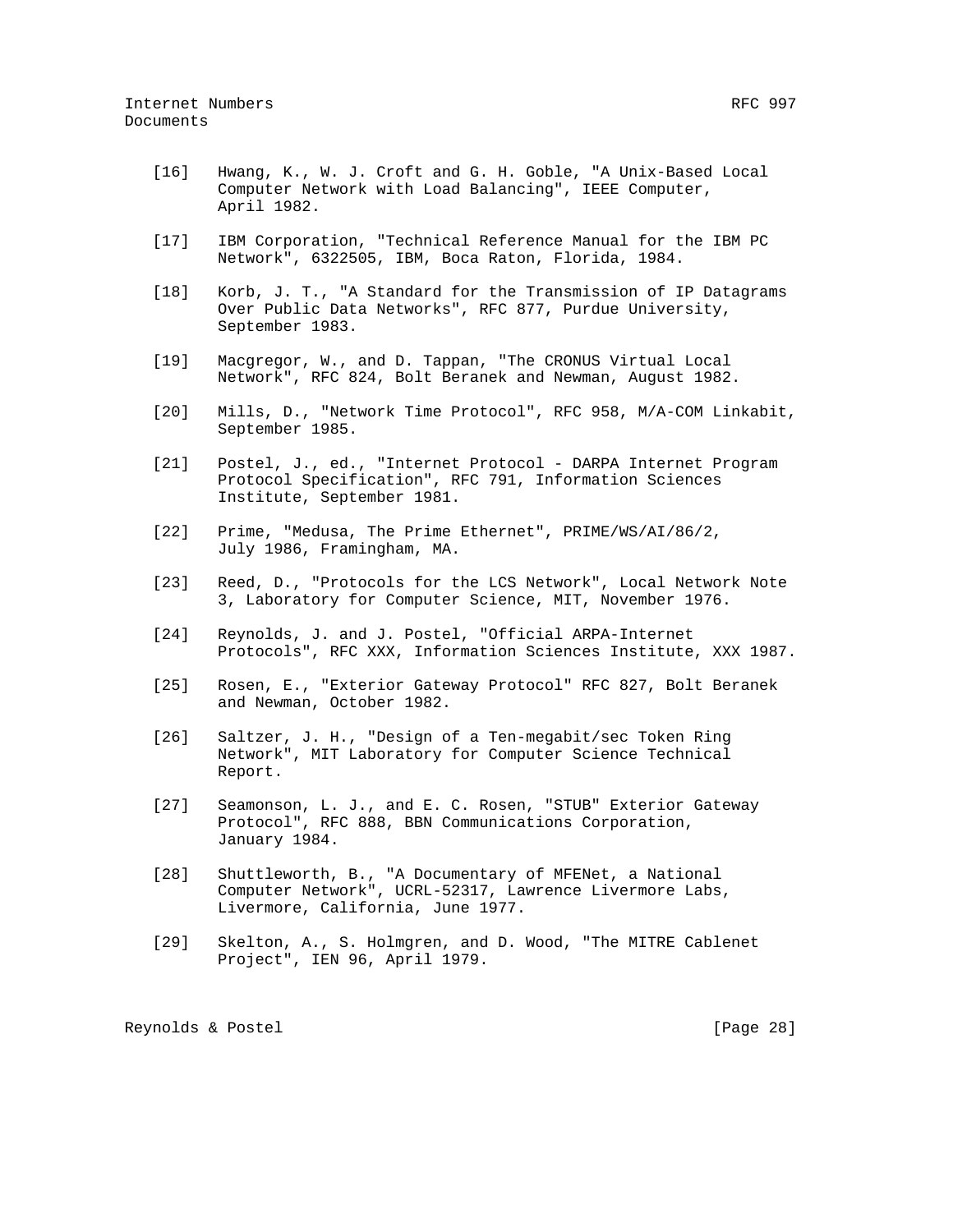- [30] "The Ethernet, A Local Area Network: Data Link Layer and Physical Layer Specification", AA-K759B-TK, Digital Equipment Corporation, Maynard, MA. Also as: "The Ethernet - A Local Area Network", Version 1.0, Digital Equipment Corporation, Intel Corporation, Xerox Corporation, September 1980. And: "The Ethernet, A Local Area Network: Data Link Layer and Physical Layer Specifications", Digital, Intel and Xerox, November 1982. And: XEROX, "The Ethernet, A Local Area Network: Data Link Layer and Physical Layer Specification", X3T51/80-50, Xerox Corporation, Stamford, CT., October 1980.
- [31] Cohen, D., "On Holy Wars and a Plea for Peace", IEEE Computer Magazine, October 1981.
- [32] The High Level Protocol Group, "A Network Independent File Transfer Protocol", INWG Protocol Note 86, December 1977.
- [33] Whelan, D., "The Caltech Computer Science Department Network", 5052:D F:82, Caltech Computer Science Department, 1892.
- [34] XEROX, "Internet Transport Protocols", XSIS 028112, Xerox Corporation, Stamford, Connecticut, December 1981.

Reynolds & Postel [Page 29]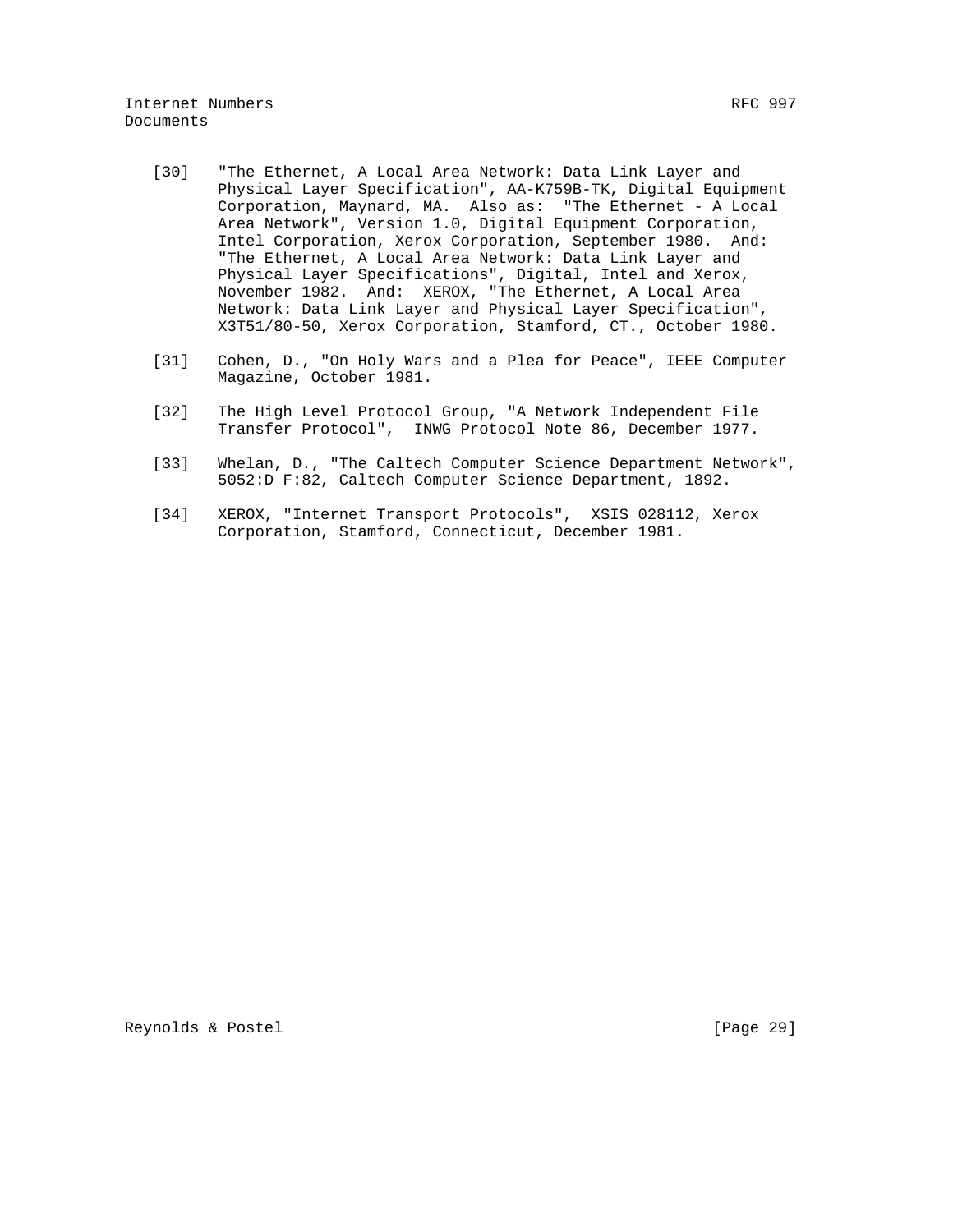# PEOPLE

| [AB13]                      | Alison Brown               | CORNELL      | alison@CORNELL.EDU                         |
|-----------------------------|----------------------------|--------------|--------------------------------------------|
| [AB20]                      | Art Berggreen              | ACC          | ART@ACC.ARPA                               |
| [ABB2]                      | A. Blasco Bonito           | <b>CNUCE</b> | Blasco@CNUCE-VM.ARPA                       |
| [AD22]                      | Arlene DesJardins          | CIT          | arlene@VLSI.CALTECH.EDU                    |
| [AG22]                      | Alfred Ganz                | YALE         | GANZ@YALE.ARPA                             |
| [AHA]                       | Allan H. Anderson          | LL           | anderson@LL-VLSI.ARPA                      |
| [AKC]                       | Albert Cheng               | <b>UIUC</b>  | acheng@UIUC.EDU                            |
| [AL6]                       | Alexis Layton              | <b>CCA</b>   | alex@CCA-UNIX.ARPA                         |
| [AMS1]                      | Allan Schiffman            | SRI          | Schiffman@SRI-KL.ARPA                      |
| [AP]                        | Alan Parker                | NRL          | parker@NRL-CSS.ARPA                        |
| [ARM5]                      | Andrew R. Maffei           | IOHW         | mit-erl!aqua!arm@EDDIE.MIT.EDU             |
| [AW9]                       | Allen Waters               | ΑF           | SAC.96bmw-se@E.ISI.EDU                     |
| [AW34]                      | Albert Wong                | NPS          | Wong@NPS-CS.ARPA                           |
| [AWS3]                      | Andy Sills                 |              | AEROSPACE Sills@AEROSPACE.ARPA             |
| [AXG]                       | Atul Garg                  | HP           | $---none---$                               |
| [AXG1]                      | Alma Grijalva              | UARIZ        |                                            |
|                             |                            |              | alma%arizrvax.bitnet@WISCVM.WISC.EDU       |
| [AXH]                       | Arthur Hartwig             | <b>UQNET</b> | $---none---$                               |
| [AXM]                       | Andrew MacPherson          | <b>STC</b>   |                                            |
|                             |                            |              | mcvax!tcom.stc.co.uk!andrew@SEISMO.CSS.GOV |
| [AXS]                       | Albert Steiner             | NWU          | $---none---$                               |
| [AXS1]                      | Anthony Schoener           | Applicon     | $---none---$                               |
| [AXW]                       | Andy Wilcox                | UFL          | ajw%ufl.csnet@csnet-relay                  |
| [AY5]                       | Akiharu Yasuda             | DODIIS       | dia@PAXRV-NES.ARPA                         |
| [BANDY]                     | Andrew S. Beals            | LLNL         | bandy@LLL-CRG.ARPA                         |
| [BC14]                      | Robert Cattani             | COLUMBIA     | Cattani@CS.COLUMBIA.EDU                    |
| [BC65]                      | Bill Chiarchiaro           | LL           | wjc@LL-VLSI.ARPA                           |
| [BG5]                       | Bob Gilligan               | SRI          | Gilligan@SRI-SPAM.ARPA                     |
| [BG25]                      | Bryan L. Gorman            | SRI          | GORMAN@BRAGGVAX.ARPA                       |
| [BJL5]                      | Barry J. Lustig            | UCLA         | barry@LOCUS.UCLA.EDU                       |
| [BJN1]                      | Bruce Nemnich              | TMC          | BJN@THINK.COM                              |
| [BJR2]                      | Bill Russell               | NYU          | Russell@NYU.ARPA                           |
| [BM40]                      | Bill Mitchell              |              | U OF ARIZ WHM@ARIZONA.EDU                  |
| [BN4]                       | Bill Nowicki               | <b>SUN</b>   | Nowicki@SUN.COM                            |
| [BN9]                       | Bill Nesheim               | CORNELL      | bill@CORNELL.EDU                           |
| [BP17]                      | Bobbi Phillips             | SRI          | bobbi@SRI-TSC.ARPA                         |
| [BS24]                      | Barry Shein                | <b>BU</b>    | BZS%BU-CS@CSNET-RELAY.ARPA                 |
| [BSW]                       | Barbara Seber-Wagner MITRE |              | bnsw@MITRE-BEDFORD.ARPA                    |
| [BT5]                       | Bob Tomlinson              | LANL         | dspo!tomlin@LANL.ARPA                      |
| [BWA]                       | Bobby W. Allen             | YUMA         | Allen@YUMA.ARPA                            |
| [BWM4]                      | Brad Miller                |              | Rochester lab@ROCHESTER.ARPA               |
| [ <b>BXA</b> ] <sub>2</sub> | Bill Ayres                 | ORSTATE      |                                            |
|                             |                            |              | ayres%orstate.bitnet@WISCVM.WISC.EDU       |
| [BXC]                       | Bill Cheswick              | NJIT         |                                            |
|                             |                            |              | 7.7<br>$\cdot$ $\cdot$                     |

bellcore!argus!bc@MOUTON.ARPA

Reynolds & Postel [Page 30]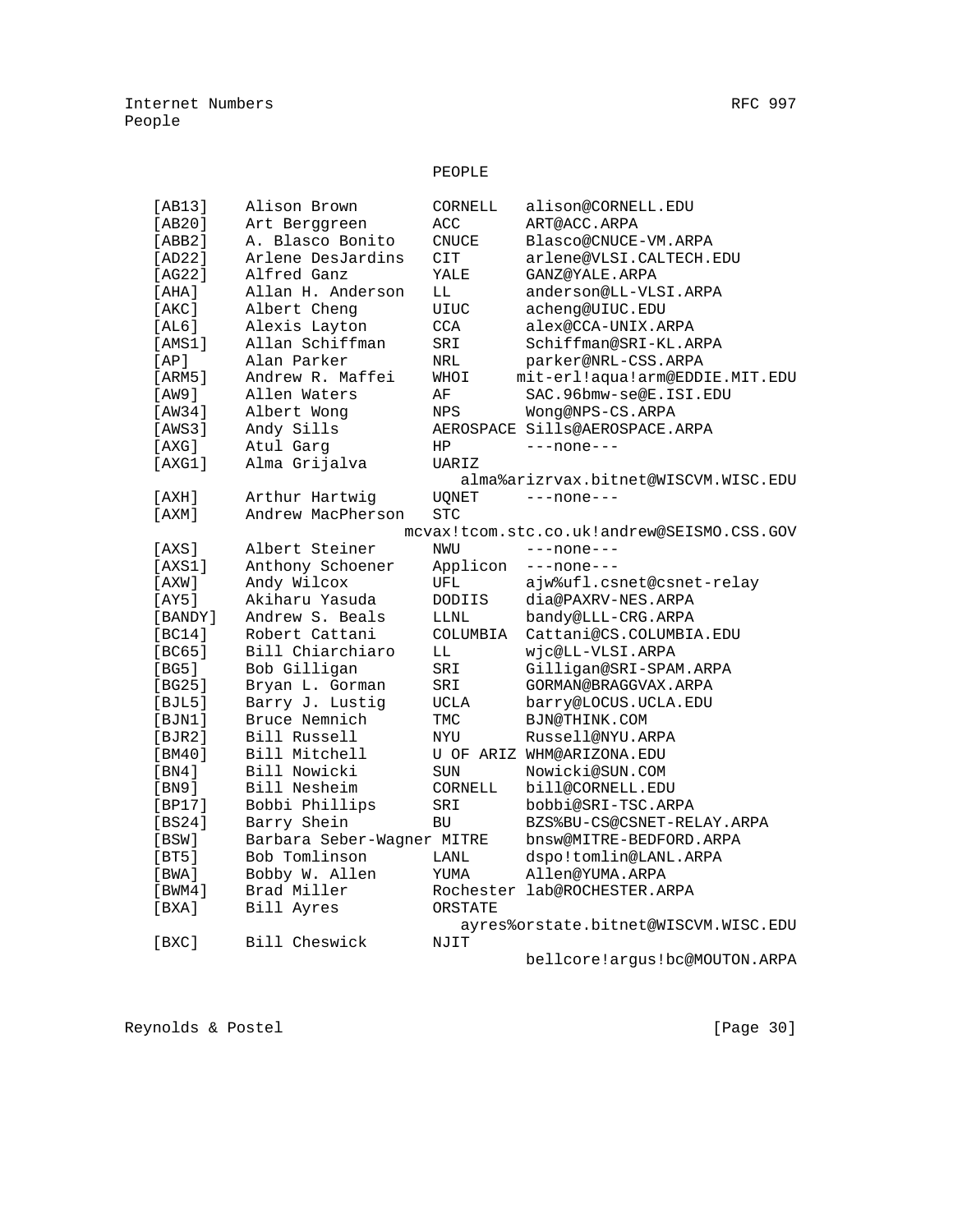| [BXC1]     | Bob Cunningham    | HAWAII          |                                             |
|------------|-------------------|-----------------|---------------------------------------------|
|            |                   |                 | cunninghamr%haw.sdscnet@LLL-MFE.ARPA        |
| [BXC2]     | Benjamin E. Chi   | <b>UALBANY</b>  |                                             |
|            |                   |                 | bec%albny1vx.bitnet@WISCVM.WISC.EDU         |
| [BXD]      | Brian Down        | TORONTO         | bdown%TORONTO@CSNET-RELAY.ARPA              |
| [BXE]      | Bjorn Eriksen     | SWEDEN          | enea!ber@SEISMO.CSS.GOV                     |
| [BXI]      | Basil Irwin       | UCAR            | irwin%ncar@CSNET-RELAY.ARPA                 |
| [ BXL ]    | Barry Greenberg   | LOCUS           | $---none---$                                |
| [BXL1]     | Bil Lewis         | <b>FMC</b>      | ---none---                                  |
| [ BXM ]    | Burton Murray     | LUCID           | ---none---                                  |
| [BXR]      | Bert Raphael      | ΗP              | ---none---                                  |
| [BXS]      | Ben M. Segal      | CERN            | ---none---                                  |
| [BXS1]     | Brent Sweeny      | INDIANA         |                                             |
|            |                   |                 | BSweeny%IUBACS.BITNET@WISCVM.WISC.EDU       |
| [BXS3]     | Bob Shafer        | <b>UDENVER</b>  | $---none---$                                |
| [CAK]      | Chris Kent        | <b>PURDUE</b>   | CAK@PURDUE.EDU                              |
| [CAL7]     | Charles A. Leach  | OKC             | CAL@OKC-UNIX                                |
| [CAS]      | Carl Sunshine     | ${\tt SDC}$     | Sunshine@ISI.EDU                            |
| [CAS1]     | Claude S. Steffey | WSMR            | csteffey@WSMRCAS1.ARPA                      |
| [CBD]      | Clive B. Dawson   | MCC             | AI.CLIVE@MCC.COM                            |
| [CBP]      | Brian Pinkerton   |                 | WISCONSON Brian@RSCH.WISC.EDU               |
|            | Charles Hornig    |                 |                                             |
| [CH2]      |                   |                 | SYMBOLICS CAH@MC.LCS.MIT.EDU                |
| [CIW2]     | Cliff Weinstein   | LL              | cjw@LL-SST.ARPA                             |
| [CLH3]     | Charles Hedrick   | <b>RUTGERS</b>  | Hedrick@RED.RUTGERS.EDU                     |
| [CMR]      | Craig Rogers      | ISI             | Rogers@ISI.EDU                              |
| [CP10]     | Craig Partridge   | <b>BBN</b>      | craig@UNIX.BBN.COM                          |
| [CSTACY]   | Christopher Stacy |                 | Palladian CStacy@AI.AI.MIT.EDU              |
| [CXB]      | Carl Brandt       | LSU             |                                             |
|            |                   |                 | carl%lsumvs.bitnet@WISCVM.WISC.EDU          |
| $[cxC]$    | Charles Clanton   |                 | LatiCorp ---none---                         |
| [CXD]      | Charles Dunn      | SUNYB           |                                             |
|            |                   |                 | chuck%ubvm.bitnet@WISCVM.WISC.EDU           |
| [CXJ]      | Chris Johnson     | ΝU              |                                             |
|            |                   |                 | johnson%northeastern.csnet@CSNET-RELAY.ARPA |
| [CXL]      | Clifford A. Lynch | <b>BERKELEY</b> |                                             |
|            |                   |                 | ucdla%ucbtopaz.cc@UCBARPA.BERKELEY.EDU      |
| [DAM1]     | David A. Mosher   |                 | BERKELEY Mosher@UCBARPA.BERKELEY.EDU        |
| [DAVE]     | David Roode       | IntelliCorp     |                                             |
|            |                   |                 | Roode@SUMEX-AIM.STANFORD.EDU                |
| [DB35]     | Danny Branis      | HUJ             |                                             |
|            |                   |                 | danny%ISRAEL.CSNET@CSNET-RELAY.ARPA         |
| [DBJ]      | David B. Johnson  |                 | DRILLTECH DBJ@RICE.EDU                      |
| [DCP1]     | David Plummer     | MIT             | DCP@SYMBOLICS.ARPA                          |
| [DDC1]     | David Clark       | MIT             | DClark@MIT-MULTICS.ARPA                     |
| [DG28]     | David L. Gehrt    | RIACS           | Dave@RIACS.ARPA                             |
| [DH17]     | Douglas Hirsch    | BBN             | hirsch@CCS.BBN.COM                          |
| $[$ $DJF]$ | David J. Farber   | UDEL            | Farber@HUEY.UDEL.EDU                        |
| [DJG2]     | Daniel J. Grim    | UDEL            | grim@HUEY.UDEL.EDU                          |
|            |                   |                 |                                             |

Reynolds & Postel (Page 31)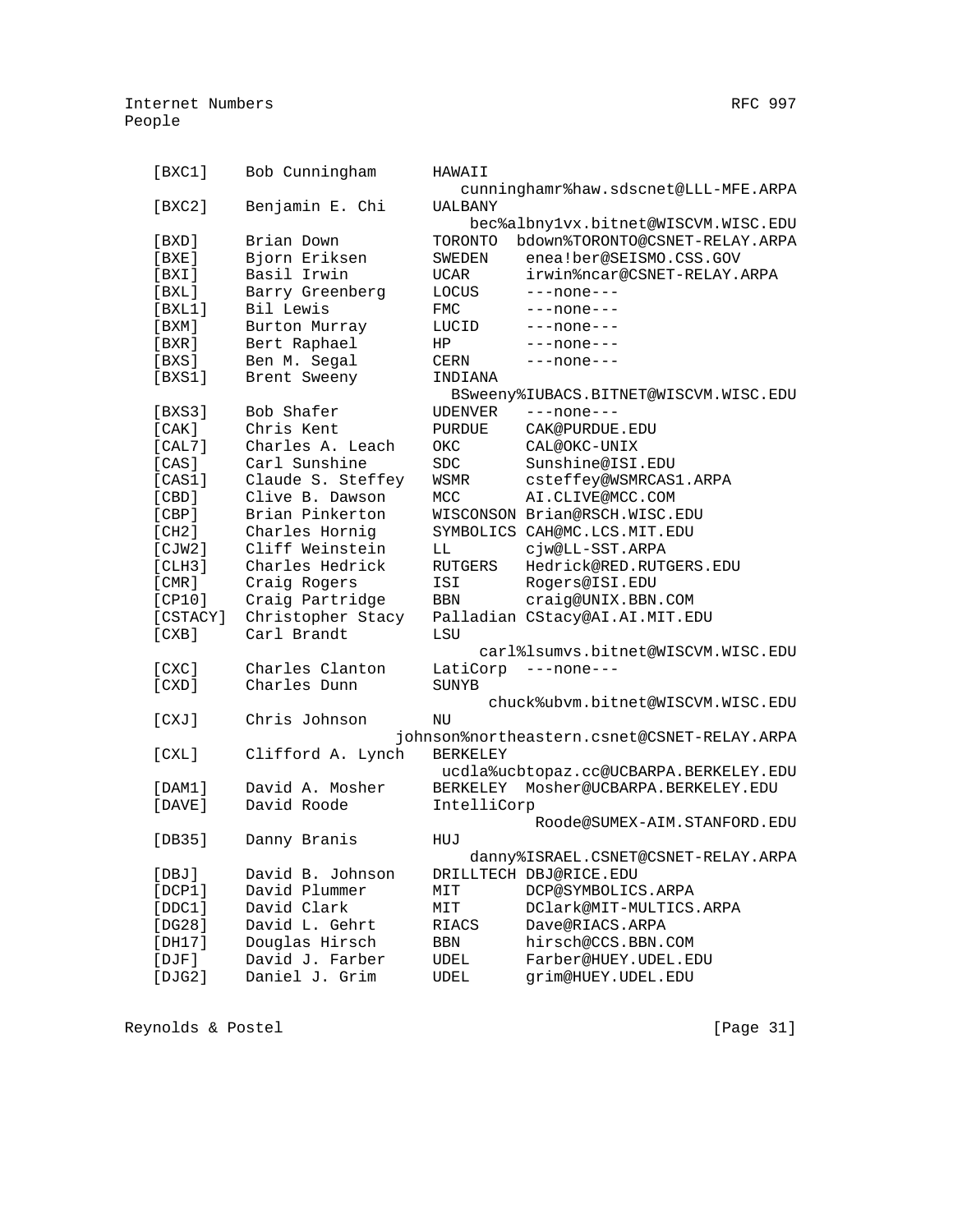| [DJVI]      | Darrel J. Van Buer  | <b>SDC</b>   | vanbuer@USC-ECL.USC.EDU                      |
|-------------|---------------------|--------------|----------------------------------------------|
| [DK2]       | Dean B. Krafft      | CORNELL      | Dean@CORNELL.EDU                             |
| [DIM1]      | David Mills         | LINKABIT     | Mills@D.ISI.EDU                              |
| $[$ DPR $]$ | David Reed          | MIT-LCS      | Reed@MIT-MULTICS.ARPA                        |
| $[$ DRP $]$ | Don Provan          | LLNL         | Provan@LLL-MFE.ARPA                          |
| [DRS4]      | Dennis R. Smith     | <b>USC</b>   | Smith@USC-ECLC.USC.EDU                       |
| [DSR]       | Dale Russell        | SDC          | SWG.Dale@ISI.EDU                             |
| [DSW]       | Dan Whelan          | CALTECH      | Dan@CIT-20.CALTECH.EDU                       |
| [DVC]       | Don Cone            | SRI          | CONE@SRI-SPAM.ARPA                           |
| [DXB]       | David Bloom         | RUTGERS      | andromeda!bloom@RUTGERS.EDU                  |
| [DXB1]      | Dave Bullard        | CLEMSON      |                                              |
|             |                     |              | dave%clemson.bitnet@WISCVM.WISC.EDU          |
| [DXC]       | David Crocker       | UBINC        | dcrocker%ub.com@RELAY.CS.NET                 |
| [DXD]       | Dennis J.W. Dube    |              | VIA SYSTEMS ---none---                       |
| [DXE]       | Deborah Estrin      | <b>USC</b>   | Estrin@USC-CSEB.USC.EDU                      |
| [DXG]       | David Goldberg      | SMI          | sun!dg@UCBARPA.BERKELEY.EDU                  |
| [DXH]       | Doc Hayes           | ARMY         | ns-ddn@DDN2.ARPA                             |
| [DXK]       | Doug Konkin         | ARC          |                                              |
|             |                     |              | doug%noah.arc.cdn%ubc.csnet@CSNET-RELAY.ARPA |
| [DXK1]      | David M. Keirsey    | HUGHES       | KEIRSEY@USC-ECL.ARPA                         |
| [DXO]       | David Oliver        | ANSA         | ANSA%ALVEY.UK@CS.UCL.AC.UK                   |
| [DX01]      | Dennis O'Reilly     | UBC          | $---none---$                                 |
| [DXP]       | David Palus         | NEC          | $---none---$                                 |
| [DXS]       | Don Scelza          | PERO         | $---none---$                                 |
| [DXT]       | Dave Taylor         |              | INFERENCE ---none---                         |
| [DXT1]      | Doug A. Thomae      | HARRIS       | $---none---$                                 |
| [DXW]       | David C. M. Wood    | CU           | $---none---$                                 |
| [DXW1]      | David Walker        | UCI          | DHWalker@UCI.EDU                             |
| [EAK1]      | Earl Killian        | LLL          | EAK@S1-C.ARPA                                |
| [EBM]       | Eliot Moss          | MIT          | EBM@XX.LCS.MIT.EDU                           |
| [EC5]       | Ed Cain             | <b>DCEC</b>  | cain@EDN-UNIX.ARPA                           |
| [EEW6]      | Ernest Woodward     | NU           | ernie%nuacc.bitnet@WISCVM.WISC.EDU           |
| [EF5]       | Ed Franceschini     | NYU          | Franceschini@NYU.ARPA                        |
| [EHP]       | Ed Perry            | SRI          | Perry@SRI-KL.ARPA                            |
| [EJM1]      | Eric J. Norman      | WISC         | EJNorman@UNIX.MACC.WISC.EDU                  |
| [ERK3]      | Edward Kozel        | SRI          | Kozel@SRI-SPAM.ARPA                          |
| [EXA]       | Eric Allman         | <b>BLI</b>   | eric@MONET.BERKELEY.EDU                      |
| [EXH]       | Eddie H. Hunter     | UGA          | $---none---$                                 |
| $[$ EXY $]$ | Elaine Yamin        | ATT          | $---none---$                                 |
| [FAS]       | Fred Segovich       | GSWD         | fred@GSWD-VMS.ARPA                           |
| [FJS3]      | F. Jeffery Schmidt  | <b>USAMC</b> | Jeff@AMC-HQ.ARPA                             |
| $[$ $FJW]$  | Frank J. Wancho     | WSMR         | WANCHO@SIMTEL20.ARPA                         |
| [FLM2]      | F. Lee Maybaum      | MILNET       | Maybaum@DDN1.ARPA                            |
| [FRAN]      | Francine Perillo    | SRI          | Perillo@NIC.SRI.COM                          |
| [FW17]      | Frederic Wendling   | NSF          | $---none---$                                 |
| [FXA]       | Frederick M. Avolio | DECUAC       | Avolio@DECUAC.DEC.COM                        |
| [FXS]       | Frank Solensky      | PRIME        | $---none---$                                 |
| $[GAA]$     | Glenn A. Adams, Jr. | MIT/LL       | glenn@LL-XN.ARPA                             |

Reynolds & Postel (Page 32)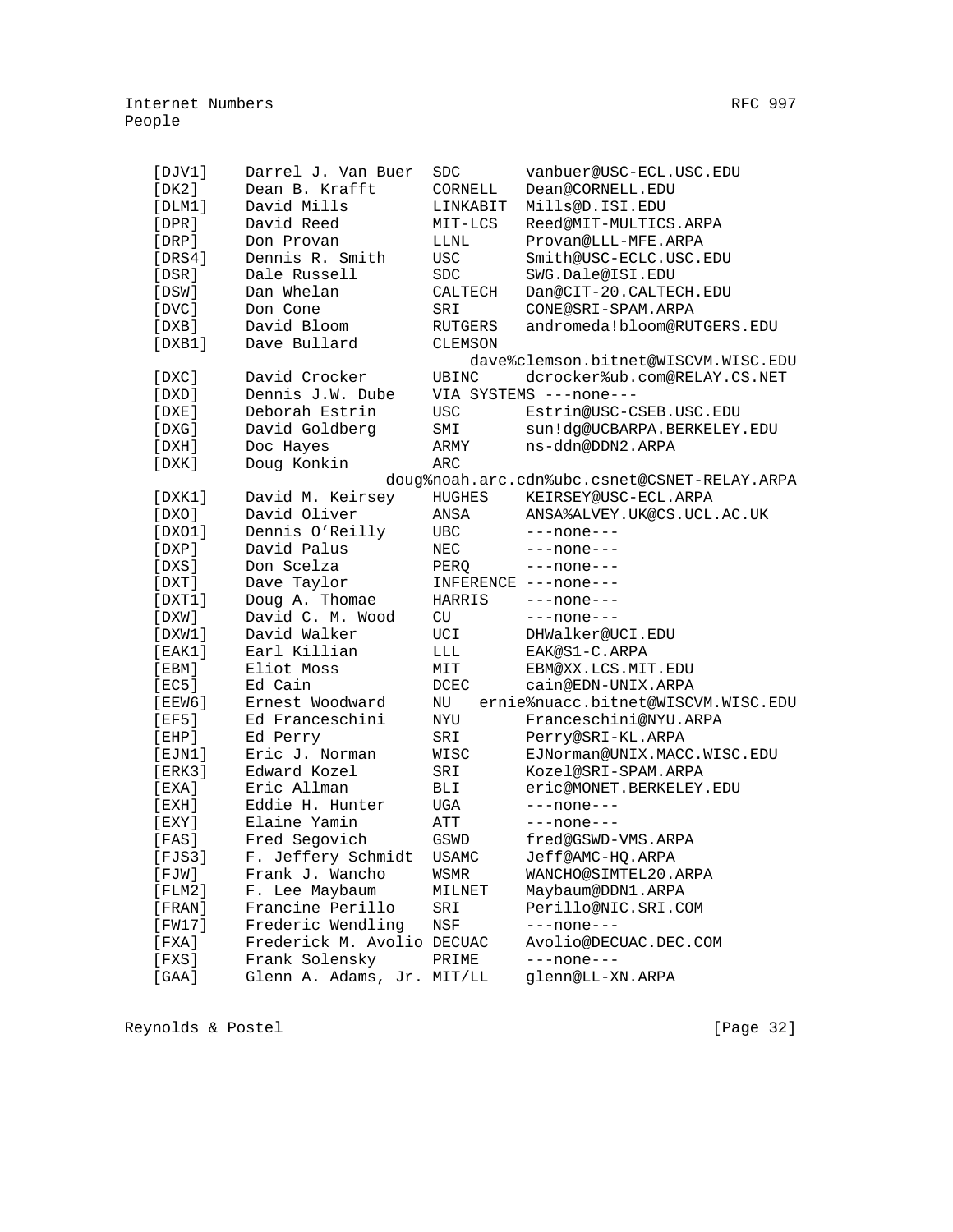| Gerd Beling<br>[GB7]<br>GBELING@ISI.EDU<br>DFVLR<br>[GBR]<br>G. Brendan Reilly<br>WHARTON<br>Reilly@WHARTON.ARPA<br>[GC]<br>Graham Campbell<br>gc@BNL.ARPA<br>BNL<br>[GEOF]<br>Geoff Goodfellow<br>Geoff@SRI-CSL.ARPA<br>SRI<br>George Goble<br>[GGI1]<br>PURDUE<br>ghg@PURDUE.EDU<br>[GH29]<br>Gregory Hidley<br>hidley@UCSD.EDU<br><b>UCSD</b><br>[GH]<br>Glenn I. Hastie II<br>Hastie@SRI-SPAM.ARPA<br>SRI<br>[GLD]<br>Geraldine L. Durant LL<br>jeri@LL-VLSI.ARPA<br>[GLH5]<br>Gavin L. Hamphill<br>Hemphill@DREA-XX.ARPA<br>DREA<br>[GW22]<br>Grant Weiler<br>Weiler@UTAH-20.ARPA<br>UTAH<br>GXB<br>George Broomell<br>UKY<br>UKT101%UKCC.BITNET@WISCVM.WISC.EDU<br>CSC<br>$[$ GXG $]$<br>Gary Gagnon<br>$---none---$<br>[ GXL]<br>Guillermo A. Loyola IBM<br>Loyola%ibm-sj@CSNET-RELAY.ARPA<br>[GXL1]<br>Gene LeClair<br>Pentagon<br>$---none---$<br>$EXY$ ]<br>Elaine Yamin<br>ATT<br>---none---<br>[GXM]<br>Gaylord Miyata<br>Goldhill<br>Miyata%oz.ai.mit.edu@XX.LCS.MIT.EDU<br>Gottfried Petschl<br>[GXP1]<br>$---none---$<br>TUNET<br>GXR<br>Georg Richter<br><b>DMSWWU</b><br>urz07%dmswwulc.bitnet@WISCVM.WISC.EDU<br>GXS <sub>1</sub><br>Gene Spafford<br><b>GATECH</b><br>spaf%gatech.csnet@csnet-relay.arpa<br>UCOLOSPGS ---none---<br>$[$ GXT $]$<br>Gary M. Thrower<br>[ G X W ]<br>Gary Wallace<br>UMASS gary%umass.csnet@CSNET-RELAY.ARPA<br>Motorola<br>[GXW1]<br>George Ward<br>$---none---$<br>Harry Forsdick<br>Forsdick@A.BBN.COM<br>[HCF2]<br><b>BBN</b><br>Hans Dolezalek<br>[HD]<br>HDolezalek@A.ISI.EDU<br>0NR<br>[HDW2]<br>Howard Wactlar<br><b>CMU</b><br>Wactlar@CMU-CS-A.EDU<br>$[$ HGM $]$<br>Hallam Murray<br>XEROX<br>Murray.PA@XEROX.COM<br>Hank Magnuski<br>$---$<br>[HM]<br>JOSE.PA@XEROX.COM<br>[HWB]<br>Hans-Werner Braun<br>HWB@MCR.UMICH.EDU<br>MICHIGAN<br>$[$ HXC $]$<br>Haesoon Cho<br>KAIST<br>hscho%kaist.csnet@CSNET-RELAY.ARPA<br>[HXH]<br>Harry G. Heard<br><b>JVNC</b><br>$---none---$<br>Hirohide Mikami<br>mikami%ntt-20@SUMEX-AIM.ARPA<br>$[$ HXM $]$<br>NTT<br>[IW5]<br>Ira Winston<br>Ira@UPENN.CSNET.ARPA<br>UPENN<br>nassi@A.CS.CMU.EDU<br>[IXN]<br>Isaac Nassi<br><b>ENCORE</b><br>Jaap Akkerhuis<br>jaap@MOUTON.ARPA<br>[JA]<br>WCW<br>[JA1]<br>Jules P. Aronson<br>Aronson@NLM-MCS.ARPA<br>NLM<br>Jeff Gumpf<br>[JAG3]<br>G.Gumpf@CS.COLUMBIA.EDU<br>CWRU<br>Jake Feinler<br>[JAKE]<br>Feinler@SRI-NIC.ARPA<br>SRI<br>Jim Rees<br>[JAR4]<br>WASHINGTON JIM@WASHINGTON.ARPA<br>UT |        |                  |                      |
|------------------------------------------------------------------------------------------------------------------------------------------------------------------------------------------------------------------------------------------------------------------------------------------------------------------------------------------------------------------------------------------------------------------------------------------------------------------------------------------------------------------------------------------------------------------------------------------------------------------------------------------------------------------------------------------------------------------------------------------------------------------------------------------------------------------------------------------------------------------------------------------------------------------------------------------------------------------------------------------------------------------------------------------------------------------------------------------------------------------------------------------------------------------------------------------------------------------------------------------------------------------------------------------------------------------------------------------------------------------------------------------------------------------------------------------------------------------------------------------------------------------------------------------------------------------------------------------------------------------------------------------------------------------------------------------------------------------------------------------------------------------------------------------------------------------------------------------------------------------------------------------------------------------------------------------------------------------------------------------------------------------------------------------------------------------------------------------------------------------------------------------------------------------------------------------------------------------------------------------------------------------------------------------------------------------------------------------------------------------------------------------------------------------------------------------------|--------|------------------|----------------------|
|                                                                                                                                                                                                                                                                                                                                                                                                                                                                                                                                                                                                                                                                                                                                                                                                                                                                                                                                                                                                                                                                                                                                                                                                                                                                                                                                                                                                                                                                                                                                                                                                                                                                                                                                                                                                                                                                                                                                                                                                                                                                                                                                                                                                                                                                                                                                                                                                                                                |        |                  |                      |
|                                                                                                                                                                                                                                                                                                                                                                                                                                                                                                                                                                                                                                                                                                                                                                                                                                                                                                                                                                                                                                                                                                                                                                                                                                                                                                                                                                                                                                                                                                                                                                                                                                                                                                                                                                                                                                                                                                                                                                                                                                                                                                                                                                                                                                                                                                                                                                                                                                                |        |                  |                      |
|                                                                                                                                                                                                                                                                                                                                                                                                                                                                                                                                                                                                                                                                                                                                                                                                                                                                                                                                                                                                                                                                                                                                                                                                                                                                                                                                                                                                                                                                                                                                                                                                                                                                                                                                                                                                                                                                                                                                                                                                                                                                                                                                                                                                                                                                                                                                                                                                                                                |        |                  |                      |
|                                                                                                                                                                                                                                                                                                                                                                                                                                                                                                                                                                                                                                                                                                                                                                                                                                                                                                                                                                                                                                                                                                                                                                                                                                                                                                                                                                                                                                                                                                                                                                                                                                                                                                                                                                                                                                                                                                                                                                                                                                                                                                                                                                                                                                                                                                                                                                                                                                                |        |                  |                      |
|                                                                                                                                                                                                                                                                                                                                                                                                                                                                                                                                                                                                                                                                                                                                                                                                                                                                                                                                                                                                                                                                                                                                                                                                                                                                                                                                                                                                                                                                                                                                                                                                                                                                                                                                                                                                                                                                                                                                                                                                                                                                                                                                                                                                                                                                                                                                                                                                                                                |        |                  |                      |
|                                                                                                                                                                                                                                                                                                                                                                                                                                                                                                                                                                                                                                                                                                                                                                                                                                                                                                                                                                                                                                                                                                                                                                                                                                                                                                                                                                                                                                                                                                                                                                                                                                                                                                                                                                                                                                                                                                                                                                                                                                                                                                                                                                                                                                                                                                                                                                                                                                                |        |                  |                      |
|                                                                                                                                                                                                                                                                                                                                                                                                                                                                                                                                                                                                                                                                                                                                                                                                                                                                                                                                                                                                                                                                                                                                                                                                                                                                                                                                                                                                                                                                                                                                                                                                                                                                                                                                                                                                                                                                                                                                                                                                                                                                                                                                                                                                                                                                                                                                                                                                                                                |        |                  |                      |
|                                                                                                                                                                                                                                                                                                                                                                                                                                                                                                                                                                                                                                                                                                                                                                                                                                                                                                                                                                                                                                                                                                                                                                                                                                                                                                                                                                                                                                                                                                                                                                                                                                                                                                                                                                                                                                                                                                                                                                                                                                                                                                                                                                                                                                                                                                                                                                                                                                                |        |                  |                      |
|                                                                                                                                                                                                                                                                                                                                                                                                                                                                                                                                                                                                                                                                                                                                                                                                                                                                                                                                                                                                                                                                                                                                                                                                                                                                                                                                                                                                                                                                                                                                                                                                                                                                                                                                                                                                                                                                                                                                                                                                                                                                                                                                                                                                                                                                                                                                                                                                                                                |        |                  |                      |
|                                                                                                                                                                                                                                                                                                                                                                                                                                                                                                                                                                                                                                                                                                                                                                                                                                                                                                                                                                                                                                                                                                                                                                                                                                                                                                                                                                                                                                                                                                                                                                                                                                                                                                                                                                                                                                                                                                                                                                                                                                                                                                                                                                                                                                                                                                                                                                                                                                                |        |                  |                      |
|                                                                                                                                                                                                                                                                                                                                                                                                                                                                                                                                                                                                                                                                                                                                                                                                                                                                                                                                                                                                                                                                                                                                                                                                                                                                                                                                                                                                                                                                                                                                                                                                                                                                                                                                                                                                                                                                                                                                                                                                                                                                                                                                                                                                                                                                                                                                                                                                                                                |        |                  |                      |
|                                                                                                                                                                                                                                                                                                                                                                                                                                                                                                                                                                                                                                                                                                                                                                                                                                                                                                                                                                                                                                                                                                                                                                                                                                                                                                                                                                                                                                                                                                                                                                                                                                                                                                                                                                                                                                                                                                                                                                                                                                                                                                                                                                                                                                                                                                                                                                                                                                                |        |                  |                      |
|                                                                                                                                                                                                                                                                                                                                                                                                                                                                                                                                                                                                                                                                                                                                                                                                                                                                                                                                                                                                                                                                                                                                                                                                                                                                                                                                                                                                                                                                                                                                                                                                                                                                                                                                                                                                                                                                                                                                                                                                                                                                                                                                                                                                                                                                                                                                                                                                                                                |        |                  |                      |
|                                                                                                                                                                                                                                                                                                                                                                                                                                                                                                                                                                                                                                                                                                                                                                                                                                                                                                                                                                                                                                                                                                                                                                                                                                                                                                                                                                                                                                                                                                                                                                                                                                                                                                                                                                                                                                                                                                                                                                                                                                                                                                                                                                                                                                                                                                                                                                                                                                                |        |                  |                      |
|                                                                                                                                                                                                                                                                                                                                                                                                                                                                                                                                                                                                                                                                                                                                                                                                                                                                                                                                                                                                                                                                                                                                                                                                                                                                                                                                                                                                                                                                                                                                                                                                                                                                                                                                                                                                                                                                                                                                                                                                                                                                                                                                                                                                                                                                                                                                                                                                                                                |        |                  |                      |
|                                                                                                                                                                                                                                                                                                                                                                                                                                                                                                                                                                                                                                                                                                                                                                                                                                                                                                                                                                                                                                                                                                                                                                                                                                                                                                                                                                                                                                                                                                                                                                                                                                                                                                                                                                                                                                                                                                                                                                                                                                                                                                                                                                                                                                                                                                                                                                                                                                                |        |                  |                      |
|                                                                                                                                                                                                                                                                                                                                                                                                                                                                                                                                                                                                                                                                                                                                                                                                                                                                                                                                                                                                                                                                                                                                                                                                                                                                                                                                                                                                                                                                                                                                                                                                                                                                                                                                                                                                                                                                                                                                                                                                                                                                                                                                                                                                                                                                                                                                                                                                                                                |        |                  |                      |
|                                                                                                                                                                                                                                                                                                                                                                                                                                                                                                                                                                                                                                                                                                                                                                                                                                                                                                                                                                                                                                                                                                                                                                                                                                                                                                                                                                                                                                                                                                                                                                                                                                                                                                                                                                                                                                                                                                                                                                                                                                                                                                                                                                                                                                                                                                                                                                                                                                                |        |                  |                      |
|                                                                                                                                                                                                                                                                                                                                                                                                                                                                                                                                                                                                                                                                                                                                                                                                                                                                                                                                                                                                                                                                                                                                                                                                                                                                                                                                                                                                                                                                                                                                                                                                                                                                                                                                                                                                                                                                                                                                                                                                                                                                                                                                                                                                                                                                                                                                                                                                                                                |        |                  |                      |
|                                                                                                                                                                                                                                                                                                                                                                                                                                                                                                                                                                                                                                                                                                                                                                                                                                                                                                                                                                                                                                                                                                                                                                                                                                                                                                                                                                                                                                                                                                                                                                                                                                                                                                                                                                                                                                                                                                                                                                                                                                                                                                                                                                                                                                                                                                                                                                                                                                                |        |                  |                      |
|                                                                                                                                                                                                                                                                                                                                                                                                                                                                                                                                                                                                                                                                                                                                                                                                                                                                                                                                                                                                                                                                                                                                                                                                                                                                                                                                                                                                                                                                                                                                                                                                                                                                                                                                                                                                                                                                                                                                                                                                                                                                                                                                                                                                                                                                                                                                                                                                                                                |        |                  |                      |
|                                                                                                                                                                                                                                                                                                                                                                                                                                                                                                                                                                                                                                                                                                                                                                                                                                                                                                                                                                                                                                                                                                                                                                                                                                                                                                                                                                                                                                                                                                                                                                                                                                                                                                                                                                                                                                                                                                                                                                                                                                                                                                                                                                                                                                                                                                                                                                                                                                                |        |                  |                      |
|                                                                                                                                                                                                                                                                                                                                                                                                                                                                                                                                                                                                                                                                                                                                                                                                                                                                                                                                                                                                                                                                                                                                                                                                                                                                                                                                                                                                                                                                                                                                                                                                                                                                                                                                                                                                                                                                                                                                                                                                                                                                                                                                                                                                                                                                                                                                                                                                                                                |        |                  |                      |
|                                                                                                                                                                                                                                                                                                                                                                                                                                                                                                                                                                                                                                                                                                                                                                                                                                                                                                                                                                                                                                                                                                                                                                                                                                                                                                                                                                                                                                                                                                                                                                                                                                                                                                                                                                                                                                                                                                                                                                                                                                                                                                                                                                                                                                                                                                                                                                                                                                                |        |                  |                      |
|                                                                                                                                                                                                                                                                                                                                                                                                                                                                                                                                                                                                                                                                                                                                                                                                                                                                                                                                                                                                                                                                                                                                                                                                                                                                                                                                                                                                                                                                                                                                                                                                                                                                                                                                                                                                                                                                                                                                                                                                                                                                                                                                                                                                                                                                                                                                                                                                                                                |        |                  |                      |
|                                                                                                                                                                                                                                                                                                                                                                                                                                                                                                                                                                                                                                                                                                                                                                                                                                                                                                                                                                                                                                                                                                                                                                                                                                                                                                                                                                                                                                                                                                                                                                                                                                                                                                                                                                                                                                                                                                                                                                                                                                                                                                                                                                                                                                                                                                                                                                                                                                                |        |                  |                      |
|                                                                                                                                                                                                                                                                                                                                                                                                                                                                                                                                                                                                                                                                                                                                                                                                                                                                                                                                                                                                                                                                                                                                                                                                                                                                                                                                                                                                                                                                                                                                                                                                                                                                                                                                                                                                                                                                                                                                                                                                                                                                                                                                                                                                                                                                                                                                                                                                                                                |        |                  |                      |
|                                                                                                                                                                                                                                                                                                                                                                                                                                                                                                                                                                                                                                                                                                                                                                                                                                                                                                                                                                                                                                                                                                                                                                                                                                                                                                                                                                                                                                                                                                                                                                                                                                                                                                                                                                                                                                                                                                                                                                                                                                                                                                                                                                                                                                                                                                                                                                                                                                                |        |                  |                      |
|                                                                                                                                                                                                                                                                                                                                                                                                                                                                                                                                                                                                                                                                                                                                                                                                                                                                                                                                                                                                                                                                                                                                                                                                                                                                                                                                                                                                                                                                                                                                                                                                                                                                                                                                                                                                                                                                                                                                                                                                                                                                                                                                                                                                                                                                                                                                                                                                                                                |        |                  |                      |
|                                                                                                                                                                                                                                                                                                                                                                                                                                                                                                                                                                                                                                                                                                                                                                                                                                                                                                                                                                                                                                                                                                                                                                                                                                                                                                                                                                                                                                                                                                                                                                                                                                                                                                                                                                                                                                                                                                                                                                                                                                                                                                                                                                                                                                                                                                                                                                                                                                                |        |                  |                      |
|                                                                                                                                                                                                                                                                                                                                                                                                                                                                                                                                                                                                                                                                                                                                                                                                                                                                                                                                                                                                                                                                                                                                                                                                                                                                                                                                                                                                                                                                                                                                                                                                                                                                                                                                                                                                                                                                                                                                                                                                                                                                                                                                                                                                                                                                                                                                                                                                                                                |        |                  |                      |
|                                                                                                                                                                                                                                                                                                                                                                                                                                                                                                                                                                                                                                                                                                                                                                                                                                                                                                                                                                                                                                                                                                                                                                                                                                                                                                                                                                                                                                                                                                                                                                                                                                                                                                                                                                                                                                                                                                                                                                                                                                                                                                                                                                                                                                                                                                                                                                                                                                                |        |                  |                      |
|                                                                                                                                                                                                                                                                                                                                                                                                                                                                                                                                                                                                                                                                                                                                                                                                                                                                                                                                                                                                                                                                                                                                                                                                                                                                                                                                                                                                                                                                                                                                                                                                                                                                                                                                                                                                                                                                                                                                                                                                                                                                                                                                                                                                                                                                                                                                                                                                                                                |        |                  |                      |
|                                                                                                                                                                                                                                                                                                                                                                                                                                                                                                                                                                                                                                                                                                                                                                                                                                                                                                                                                                                                                                                                                                                                                                                                                                                                                                                                                                                                                                                                                                                                                                                                                                                                                                                                                                                                                                                                                                                                                                                                                                                                                                                                                                                                                                                                                                                                                                                                                                                |        |                  |                      |
|                                                                                                                                                                                                                                                                                                                                                                                                                                                                                                                                                                                                                                                                                                                                                                                                                                                                                                                                                                                                                                                                                                                                                                                                                                                                                                                                                                                                                                                                                                                                                                                                                                                                                                                                                                                                                                                                                                                                                                                                                                                                                                                                                                                                                                                                                                                                                                                                                                                |        |                  |                      |
|                                                                                                                                                                                                                                                                                                                                                                                                                                                                                                                                                                                                                                                                                                                                                                                                                                                                                                                                                                                                                                                                                                                                                                                                                                                                                                                                                                                                                                                                                                                                                                                                                                                                                                                                                                                                                                                                                                                                                                                                                                                                                                                                                                                                                                                                                                                                                                                                                                                |        |                  |                      |
|                                                                                                                                                                                                                                                                                                                                                                                                                                                                                                                                                                                                                                                                                                                                                                                                                                                                                                                                                                                                                                                                                                                                                                                                                                                                                                                                                                                                                                                                                                                                                                                                                                                                                                                                                                                                                                                                                                                                                                                                                                                                                                                                                                                                                                                                                                                                                                                                                                                |        |                  |                      |
|                                                                                                                                                                                                                                                                                                                                                                                                                                                                                                                                                                                                                                                                                                                                                                                                                                                                                                                                                                                                                                                                                                                                                                                                                                                                                                                                                                                                                                                                                                                                                                                                                                                                                                                                                                                                                                                                                                                                                                                                                                                                                                                                                                                                                                                                                                                                                                                                                                                |        |                  |                      |
|                                                                                                                                                                                                                                                                                                                                                                                                                                                                                                                                                                                                                                                                                                                                                                                                                                                                                                                                                                                                                                                                                                                                                                                                                                                                                                                                                                                                                                                                                                                                                                                                                                                                                                                                                                                                                                                                                                                                                                                                                                                                                                                                                                                                                                                                                                                                                                                                                                                |        |                  |                      |
|                                                                                                                                                                                                                                                                                                                                                                                                                                                                                                                                                                                                                                                                                                                                                                                                                                                                                                                                                                                                                                                                                                                                                                                                                                                                                                                                                                                                                                                                                                                                                                                                                                                                                                                                                                                                                                                                                                                                                                                                                                                                                                                                                                                                                                                                                                                                                                                                                                                |        |                  |                      |
|                                                                                                                                                                                                                                                                                                                                                                                                                                                                                                                                                                                                                                                                                                                                                                                                                                                                                                                                                                                                                                                                                                                                                                                                                                                                                                                                                                                                                                                                                                                                                                                                                                                                                                                                                                                                                                                                                                                                                                                                                                                                                                                                                                                                                                                                                                                                                                                                                                                |        |                  |                      |
|                                                                                                                                                                                                                                                                                                                                                                                                                                                                                                                                                                                                                                                                                                                                                                                                                                                                                                                                                                                                                                                                                                                                                                                                                                                                                                                                                                                                                                                                                                                                                                                                                                                                                                                                                                                                                                                                                                                                                                                                                                                                                                                                                                                                                                                                                                                                                                                                                                                |        |                  |                      |
|                                                                                                                                                                                                                                                                                                                                                                                                                                                                                                                                                                                                                                                                                                                                                                                                                                                                                                                                                                                                                                                                                                                                                                                                                                                                                                                                                                                                                                                                                                                                                                                                                                                                                                                                                                                                                                                                                                                                                                                                                                                                                                                                                                                                                                                                                                                                                                                                                                                |        |                  |                      |
|                                                                                                                                                                                                                                                                                                                                                                                                                                                                                                                                                                                                                                                                                                                                                                                                                                                                                                                                                                                                                                                                                                                                                                                                                                                                                                                                                                                                                                                                                                                                                                                                                                                                                                                                                                                                                                                                                                                                                                                                                                                                                                                                                                                                                                                                                                                                                                                                                                                |        |                  |                      |
|                                                                                                                                                                                                                                                                                                                                                                                                                                                                                                                                                                                                                                                                                                                                                                                                                                                                                                                                                                                                                                                                                                                                                                                                                                                                                                                                                                                                                                                                                                                                                                                                                                                                                                                                                                                                                                                                                                                                                                                                                                                                                                                                                                                                                                                                                                                                                                                                                                                |        |                  |                      |
|                                                                                                                                                                                                                                                                                                                                                                                                                                                                                                                                                                                                                                                                                                                                                                                                                                                                                                                                                                                                                                                                                                                                                                                                                                                                                                                                                                                                                                                                                                                                                                                                                                                                                                                                                                                                                                                                                                                                                                                                                                                                                                                                                                                                                                                                                                                                                                                                                                                |        |                  |                      |
|                                                                                                                                                                                                                                                                                                                                                                                                                                                                                                                                                                                                                                                                                                                                                                                                                                                                                                                                                                                                                                                                                                                                                                                                                                                                                                                                                                                                                                                                                                                                                                                                                                                                                                                                                                                                                                                                                                                                                                                                                                                                                                                                                                                                                                                                                                                                                                                                                                                | [JBC2] | John B. Chambers | jbc@SALLY.UTEXAS.EDU |

[JBC2] John B. Chambers UT jbc@SALLY.UTEXAS.EDU<br>[JBP] Jon Postel ISI Postel@ISI.EDU

[JBW1] Joseph Walters, Jr. BBN JWalters@CCX.BBN.COM

[JC11] Jim Clifford LANL jrc@LANL.ARPA

[JBP] Jon Postel ISI Postel@ISI.EDU

Reynolds & Postel [Page 33]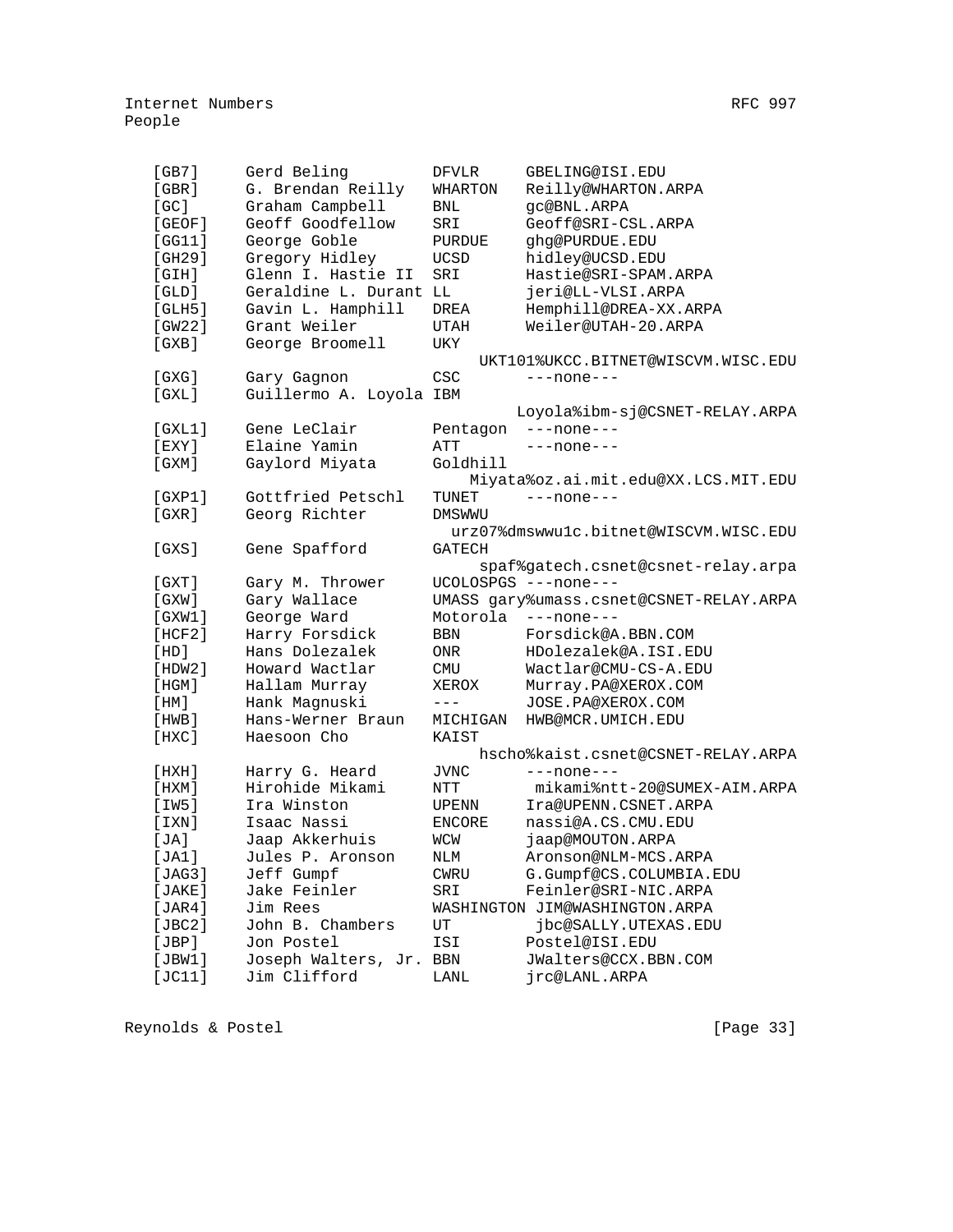| $[JC106]$ | Joel Conklin                    | GΕ            | Conklin@GE-CRD.ARPA                       |
|-----------|---------------------------------|---------------|-------------------------------------------|
| [JCN2]    | John C. Nunn                    | NBS           | NUNN@NBS-VMS.ARPA                         |
| [JDG]     | Jim Guyton                      | RAND          | guyton@RAND-UNIX.ARPA                     |
| [JEM]     | Jim Mathis                      | SRI           | Mathis@SRI-KL.ARPA                        |
| [JFH2]    | Jack Haverty                    | BBN           | Haverty@CCV.BBN.COM                       |
| [JFW]     | Jon F. Wilkes                   | <b>STC</b>    | Wilkes@STC.ARPA                           |
| [JG46]    | Jonathan Goodman                | YALE          | Goodman@YALE.ARPA                         |
| [JHH8]    | Jim Haynes                      | <b>UCSC</b>   |                                           |
|           |                                 |               | UCSCC!HAYNES@UCBVAX.BERKELEY.EDU          |
| [JK7]     | Jim Koda                        | ISI           | Koda@ISI.EDU                              |
| [JKR1]    | Joyce K. Reynolds               | ISI           | JKREYNOLDS@ISI.EDU                        |
| [JL15]    | Jay Lepreau                     | UTAH          | Lepreau@UTAH-CS.ARPA                      |
| [JLM23]   | John L. Mills                   | HONEYWELL     |                                           |
|           |                                 |               | Mills@CISL-SERVICE-MULTICS.ARPA           |
| [JLR4]    | John Romkey                     | FTPSW         | Romkey@BORAX.LCS.MIT.EDU                  |
| [JNL1]    | John Larson                     | XEROX         | jlarson.pa@XEROX.COM                      |
| [JO5]     | John O'Donnell                  | YALE          | ODonnell@YALE.ARPA                        |
| [JR15]    | John Rhodes                     | LOGNET        | JRhodes@LOGNET2.ARPA                      |
| [JR17]    | John L. Robinson                | CANADA        | Robinson@DMC-CRC.ARPA                     |
| [JRL8]    | John LoVerso                    | SUNY          | LoVerso%buffalo@CSNET-RELAY.ARPA          |
| [JRM1]    | John Mullen                     | MITRE         | Mullen@MITRE.ORG                          |
| [JRS8]    | Jeffrey R. Schwab               | <b>PURDUE</b> | jrs@PURDUE.EDU                            |
| [JS28]    | John A. Shriver                 | PROTEON       | JAS@PROTEON.COM                           |
| $[JS38]$  | Joseph Sventek                  | LBL           | JSSventek@LBL.ARPA                        |
| [JSD4]    | Jean Darling                    |               | WISC-MADI Darling@RSCH.WISC.EDU           |
| [JSG5]    | Jon Goodridge                   | BBN           | jsg@CCM.BBN.COM                           |
|           | Jim Forgie                      |               |                                           |
| [JWF]     | James W. O'Toole                | LL            | jwf@LL-EN.ARPA                            |
| [JWO1]    | Jim Adams                       | UMD           | james@MIMSY.UMD.EDU                       |
| [JXA]     |                                 | MACOM         | $---none---$                              |
| [JXB]     | John Blair                      | NEOCM         |                                           |
|           |                                 |               | cbosgd!neoucom!johnb@UCBARPA.BERKELEY.EDU |
| [JXB1]    | Jay C. Bergeron<br>Jim Blondeau | FACTRON       | $---none---$                              |
| [JXB2]    |                                 | TEKTRONIX     |                                           |
|           |                                 |               | jbb%tektools.tek.csnet@relay.cs.net       |
| [JXB3]    | Jerome Bennett                  | NASA          | bennett@MPP.GSFC.NASA.GOV                 |
| [JXC]     | Jeffrey D. Case                 | UTK           |                                           |
|           |                                 |               | jdcase01%utkvx3.bitnet@WISCVM.WISC.EDU    |
| [JXD]     | Jeff Diehl                      | USAF          | $---none---$                              |
| [JXE]     | Jan Ellison                     | GTE           | $---none---$                              |
| [JXE1]    | James Ellis                     | <b>PSC</b>    | ellis@MORGUL.PSC.CMU.EDU                  |
| [JXE2]    | Jeanne Evans                    | UKMOD         | JME%RSRE.MOD.UK@CS.UCL.AC.UK              |
| [JXH]     | Jeffrey Honig                   | CLARKSON      |                                           |
|           |                                 |               | SJCH%CLVM.BITNET@UCBVAX.BERKELEY.EDU      |
| [JXH1]    | Jack Hahn                       | <b>UMDC</b>   |                                           |
|           |                                 |               | hahn%umdc.bitnet@WISCVM.WISC.EDU          |
| [JXH2]    | Juha Heinanen                   | FINLAND       | $---none---$                              |
| [JXJ]     | Jackie Jones                    | NBS           | $---none---$                              |
| [JXJ1]    | James Jokl                      | UVA           | $---none---$                              |
|           |                                 |               |                                           |

Reynolds & Postel [Page 34]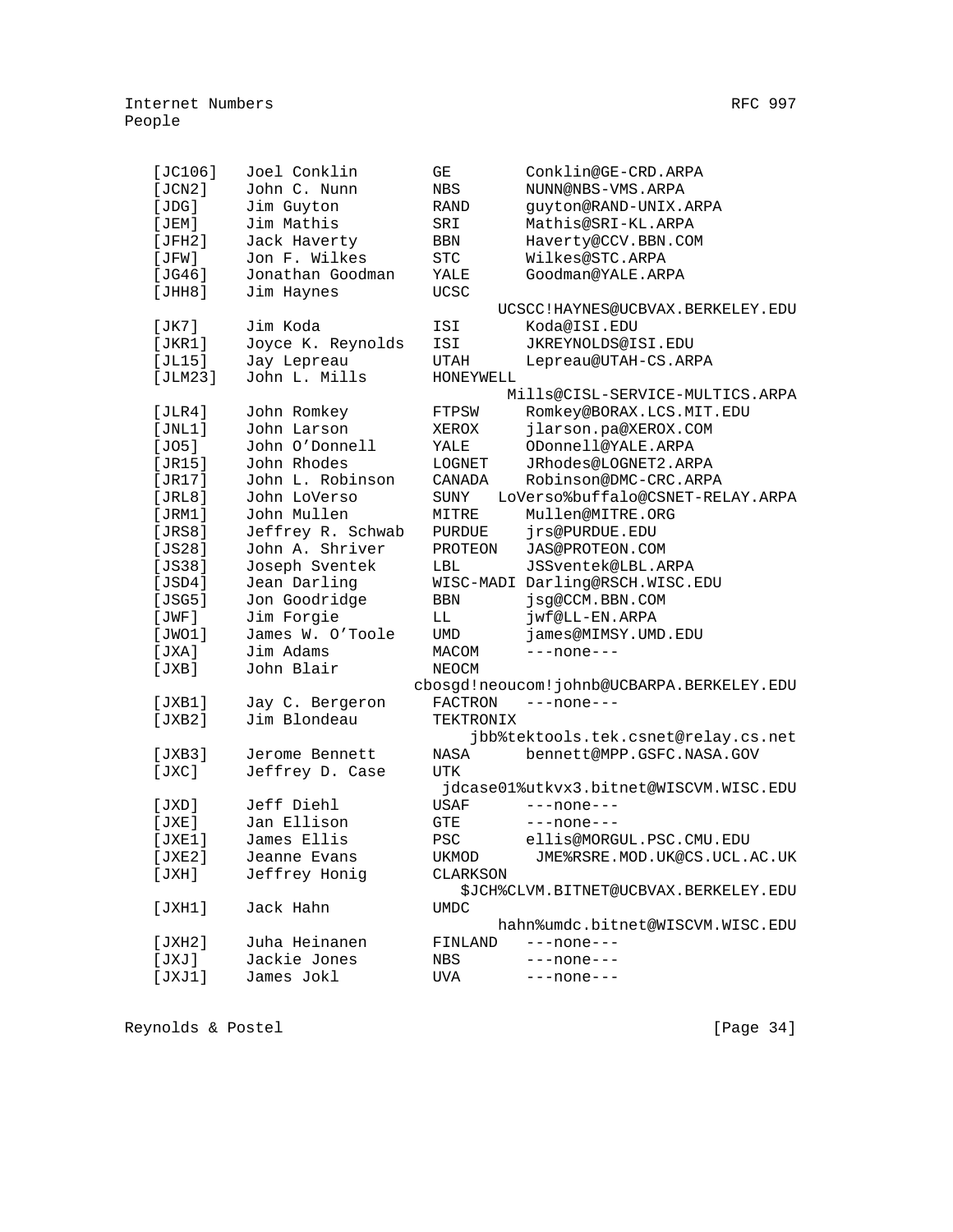| [JXJ2]      | Jeffrey Jongeward  | <b>BAC</b>    |                                        |
|-------------|--------------------|---------------|----------------------------------------|
|             |                    |               | ssc-vax!root@BEAVER.CS.WASHINGTON.EDU  |
| [JXM]       | Jim McClurq        | Sperry        | $---none---$                           |
| [JXM1]      | John Moorfoot      | Deakin        | jgm%charlie.oz@SEISMO.CSS.GOV          |
| JXN         | John Noble         | <b>VCU</b>    | ---none---                             |
| [JXO]       | Jack O'Neil        | <b>ENCORE</b> | ---none---                             |
| [JXR]       | Joe Ragland        | TUCC          | ---none---                             |
| [JXS]       | J. Simonetti       | SUNY          | joes@SBCS.ARPA                         |
| [JXS1]      | Jerry Scott        | TWG           | $---none---$                           |
| [JXS2]      | John Sloan         | WRIGHT        |                                        |
|             |                    |               | jsloan%wright.csnet@RELAY.CS.NET       |
| [JXW]       | John Wray          | <b>RSRE</b>   | JCW2%RSRE@CS.UCL.AC.UK                 |
| [JXW1]      | John Wobus         | <b>SUCNS</b>  |                                        |
|             |                    |               | JMWobus%suvm.bitnet@WISCVM.WISC.EDU    |
| [JXY]       | Joe Yancone        | USARMY        | Yancone@CRDC.ARPA                      |
| [KCS1]      | Kevin C. Smallwood | PURDUE        | kcs@PURDUE.EDU                         |
| [KFD]       | Ken Dove           | AIDS          | kfd@AIDS-UNIX.ARPA                     |
| [KLH]       | Ken Harrenstien    | SRI           | KLH@NIC.SRI.COM                        |
| [KMC3]      | Kenneth M. Crepea  | SRI           | Crepea@SRI-SPAM.ARPA                   |
| [KO11]      | Kevin O'Keefe      |               | HAZELTINE Hazeltine@ISI.EDU            |
| [KR9]       | J. Keven Rohan     | FORD          | JJKKRR@FORD-COS1.ARPA                  |
| [KSL]       | Kirk Lougheed      | SU            | Lougheed@SIERRA.STANFORD.EDU           |
| [KTP]       | Kenneth T. Pogran  | BBN           | Pogran@CCQ.BBN.COM                     |
| $[$ KWP $]$ | Kevin W. Paetzold  | <b>DEC</b>    | Paetzold@MARLBORO.DEC.COM              |
| $[$ KXC $]$ | Ken Chen           |               | Perceptronics ---none---               |
| [KXC1]      | Kevin B. Casey     | Gallaudet     |                                        |
|             |                    |               | kbcasey%gallua.bitnet@WISCVM.WISC.EDU  |
| [KXH]       | Ken Hays           | FSU           | hays%fsu.bitnet@WISCVM.WISC.EDU        |
| [KXJ]       | Karen Jobes        | <b>IASNET</b> |                                        |
|             |                    |               | jobes%iassns.bitnet@WISCVM.WISC.EDU    |
| [KXM]       | Kelly McDonald     | <b>BYU</b>    |                                        |
|             |                    |               | kcm%byuadmin.bitnet@WISCVM.WISC.EDU    |
| [KXS]       | Kathy Simpson      | OSU           | $---none---$                           |
| [LB3]       | Len Bosack         | STANFORD      | Bosack@SU-SCORE.STANFORD.EDU           |
| [LBI6]      | Liudvikas Bukys    |               | ROCHESTER Bukys@ROCHESTER.ARPA         |
| [LCN]       | Lou Nelson         |               | AEROSPACE LOU@AEROSPACE.ARPA           |
| [LCS]       | Lou Schreier       | SRI           | Schreier@D.ISI.EDU                     |
| [LFO]       | Luis F. Ortiz      | YALE          | Ortiz-Luis@YALE.ARPA                   |
| [LH2]       | Lincoln Hu         | COLUMBIA      | Hu@CS.COLUMBIA.EDU                     |
| [LOU]       | Lou Salkind        | NYU           | Salkind@NYU.ARPA                       |
| [LM8]       | Liza Martin        |               | MIT-LCS Martin@XX.LCS.MIT.EDU          |
| [LRB]       | Larry Bierma       | NPRDC         | Bierma@NPRDC.ARPA                      |
| [LW26]      | Linda Winkler      | ARGONNE       |                                        |
|             |                    |               | B32357%ANLVM.BITNET@WISCVM.WISC.EDU    |
| [LWR]       | Larry Robinson     | LLNL          | lwr@S1-C.ARPA                          |
| [LXL]       | Len Lattanzi       | SENTRY        | $---none---$                           |
| [ LXM ]     | Landy Manderson    | UAB           |                                        |
|             |                    |               | usts034%uabtucc.BITNET@WISCVM.WISC.EDU |

Reynolds & Postel (Page 35)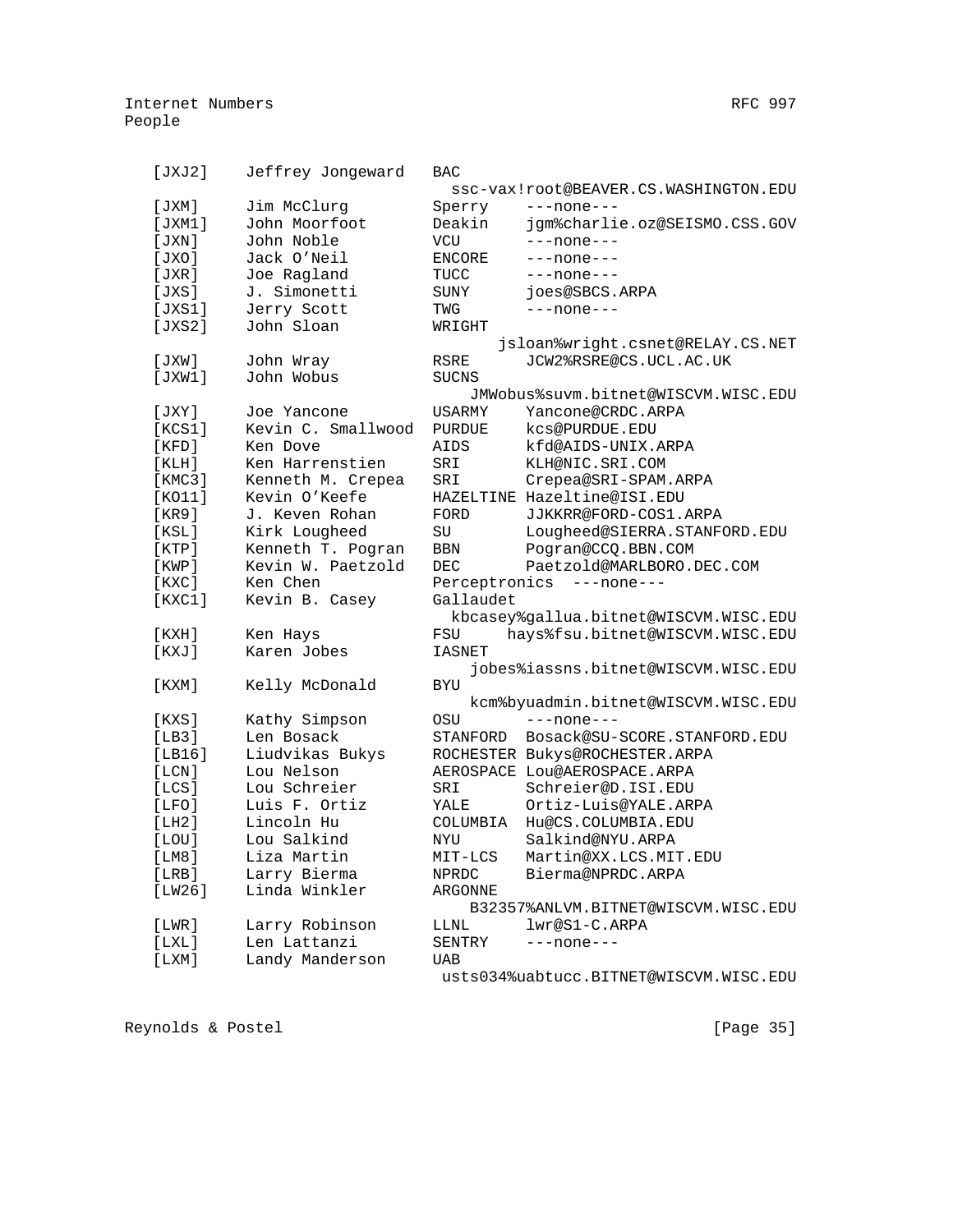| [LMM1]      |                                                                                                                                                                                                                                                                                                                                       |                                                                                                                                                                                                                                                                                                                                                                                                                                                                                                                                      | ---none---                                                                                                                                                                                                                                                                                                                                                                            |
|-------------|---------------------------------------------------------------------------------------------------------------------------------------------------------------------------------------------------------------------------------------------------------------------------------------------------------------------------------------|--------------------------------------------------------------------------------------------------------------------------------------------------------------------------------------------------------------------------------------------------------------------------------------------------------------------------------------------------------------------------------------------------------------------------------------------------------------------------------------------------------------------------------------|---------------------------------------------------------------------------------------------------------------------------------------------------------------------------------------------------------------------------------------------------------------------------------------------------------------------------------------------------------------------------------------|
| [LXR]       | Lawrence Rogers                                                                                                                                                                                                                                                                                                                       |                                                                                                                                                                                                                                                                                                                                                                                                                                                                                                                                      | Princeton ---none---                                                                                                                                                                                                                                                                                                                                                                  |
| [LXR1]      | Louis Romero                                                                                                                                                                                                                                                                                                                          | MMAERO                                                                                                                                                                                                                                                                                                                                                                                                                                                                                                                               | MMAERO@ISI.EDU                                                                                                                                                                                                                                                                                                                                                                        |
| [LXS]       | Leon Schilmoeller                                                                                                                                                                                                                                                                                                                     | 3M                                                                                                                                                                                                                                                                                                                                                                                                                                                                                                                                   | $---none---$                                                                                                                                                                                                                                                                                                                                                                          |
| [MA]        | Mike Accetta                                                                                                                                                                                                                                                                                                                          | CMU                                                                                                                                                                                                                                                                                                                                                                                                                                                                                                                                  | MIKE.ACCETTA@CMU-CS-A.EDU                                                                                                                                                                                                                                                                                                                                                             |
| [MAB4]      | Mark Brown                                                                                                                                                                                                                                                                                                                            | <b>USC</b>                                                                                                                                                                                                                                                                                                                                                                                                                                                                                                                           | Mark@USC-ECLB.USC.EDU                                                                                                                                                                                                                                                                                                                                                                 |
|             | Michael Brescia                                                                                                                                                                                                                                                                                                                       | <b>BBN</b>                                                                                                                                                                                                                                                                                                                                                                                                                                                                                                                           | Brescia@CCV.BBN.COM                                                                                                                                                                                                                                                                                                                                                                   |
|             |                                                                                                                                                                                                                                                                                                                                       |                                                                                                                                                                                                                                                                                                                                                                                                                                                                                                                                      | Bereschinsky@A.ISI.EDU                                                                                                                                                                                                                                                                                                                                                                |
|             |                                                                                                                                                                                                                                                                                                                                       |                                                                                                                                                                                                                                                                                                                                                                                                                                                                                                                                      | Crawford@ANL-MCS.ARPA                                                                                                                                                                                                                                                                                                                                                                 |
|             |                                                                                                                                                                                                                                                                                                                                       |                                                                                                                                                                                                                                                                                                                                                                                                                                                                                                                                      | MCAkers@TPSC-T.ARPA                                                                                                                                                                                                                                                                                                                                                                   |
|             |                                                                                                                                                                                                                                                                                                                                       |                                                                                                                                                                                                                                                                                                                                                                                                                                                                                                                                      | Marty@HT.AI.MIT.EDU                                                                                                                                                                                                                                                                                                                                                                   |
|             |                                                                                                                                                                                                                                                                                                                                       |                                                                                                                                                                                                                                                                                                                                                                                                                                                                                                                                      | NASA-AMES fouts@ARC.NASA.GOV                                                                                                                                                                                                                                                                                                                                                          |
|             |                                                                                                                                                                                                                                                                                                                                       |                                                                                                                                                                                                                                                                                                                                                                                                                                                                                                                                      | mark@UCBARPA.BERKELEY.EDU                                                                                                                                                                                                                                                                                                                                                             |
|             |                                                                                                                                                                                                                                                                                                                                       |                                                                                                                                                                                                                                                                                                                                                                                                                                                                                                                                      | Mike@BRL.MIL                                                                                                                                                                                                                                                                                                                                                                          |
|             |                                                                                                                                                                                                                                                                                                                                       |                                                                                                                                                                                                                                                                                                                                                                                                                                                                                                                                      | Karels@UCBARPA.BERKELEY.EDU                                                                                                                                                                                                                                                                                                                                                           |
|             |                                                                                                                                                                                                                                                                                                                                       |                                                                                                                                                                                                                                                                                                                                                                                                                                                                                                                                      | ROCKEFELLER Mark@ROCKEFELLER.ARPA                                                                                                                                                                                                                                                                                                                                                     |
|             |                                                                                                                                                                                                                                                                                                                                       |                                                                                                                                                                                                                                                                                                                                                                                                                                                                                                                                      | Corrigan@DDN1.ARPA                                                                                                                                                                                                                                                                                                                                                                    |
|             |                                                                                                                                                                                                                                                                                                                                       |                                                                                                                                                                                                                                                                                                                                                                                                                                                                                                                                      | Mike@ETL.ARPA                                                                                                                                                                                                                                                                                                                                                                         |
|             |                                                                                                                                                                                                                                                                                                                                       |                                                                                                                                                                                                                                                                                                                                                                                                                                                                                                                                      | Olivant@HAWAII-EMH.ARPA                                                                                                                                                                                                                                                                                                                                                               |
|             |                                                                                                                                                                                                                                                                                                                                       |                                                                                                                                                                                                                                                                                                                                                                                                                                                                                                                                      | Perras@NUSC-ADA.ARPA                                                                                                                                                                                                                                                                                                                                                                  |
|             |                                                                                                                                                                                                                                                                                                                                       |                                                                                                                                                                                                                                                                                                                                                                                                                                                                                                                                      | mullen@NRL-CSS.ARPA                                                                                                                                                                                                                                                                                                                                                                   |
|             |                                                                                                                                                                                                                                                                                                                                       |                                                                                                                                                                                                                                                                                                                                                                                                                                                                                                                                      |                                                                                                                                                                                                                                                                                                                                                                                       |
|             |                                                                                                                                                                                                                                                                                                                                       |                                                                                                                                                                                                                                                                                                                                                                                                                                                                                                                                      | schoff%rpi@CSNET-RELAY.ARPA<br>medin@ARC.NASA.GOV                                                                                                                                                                                                                                                                                                                                     |
|             |                                                                                                                                                                                                                                                                                                                                       |                                                                                                                                                                                                                                                                                                                                                                                                                                                                                                                                      |                                                                                                                                                                                                                                                                                                                                                                                       |
|             |                                                                                                                                                                                                                                                                                                                                       |                                                                                                                                                                                                                                                                                                                                                                                                                                                                                                                                      | MRose@NRTC.ARPA                                                                                                                                                                                                                                                                                                                                                                       |
|             |                                                                                                                                                                                                                                                                                                                                       |                                                                                                                                                                                                                                                                                                                                                                                                                                                                                                                                      | Melanie@UIUC.EDU                                                                                                                                                                                                                                                                                                                                                                      |
|             |                                                                                                                                                                                                                                                                                                                                       |                                                                                                                                                                                                                                                                                                                                                                                                                                                                                                                                      | $---none---$                                                                                                                                                                                                                                                                                                                                                                          |
|             |                                                                                                                                                                                                                                                                                                                                       |                                                                                                                                                                                                                                                                                                                                                                                                                                                                                                                                      | $---none---$                                                                                                                                                                                                                                                                                                                                                                          |
|             |                                                                                                                                                                                                                                                                                                                                       |                                                                                                                                                                                                                                                                                                                                                                                                                                                                                                                                      | $---none---$                                                                                                                                                                                                                                                                                                                                                                          |
|             |                                                                                                                                                                                                                                                                                                                                       |                                                                                                                                                                                                                                                                                                                                                                                                                                                                                                                                      | oconnor@TRANTOR.UMD.EDU                                                                                                                                                                                                                                                                                                                                                               |
|             |                                                                                                                                                                                                                                                                                                                                       |                                                                                                                                                                                                                                                                                                                                                                                                                                                                                                                                      | Fedor@TCGOULD.TN.CORNELL.EDU                                                                                                                                                                                                                                                                                                                                                          |
|             |                                                                                                                                                                                                                                                                                                                                       |                                                                                                                                                                                                                                                                                                                                                                                                                                                                                                                                      | Software-Leverage@USC-ECLB.USC.EDU                                                                                                                                                                                                                                                                                                                                                    |
|             |                                                                                                                                                                                                                                                                                                                                       |                                                                                                                                                                                                                                                                                                                                                                                                                                                                                                                                      |                                                                                                                                                                                                                                                                                                                                                                                       |
|             |                                                                                                                                                                                                                                                                                                                                       |                                                                                                                                                                                                                                                                                                                                                                                                                                                                                                                                      | Mike.Kazar@CMU-CS-K.EDU                                                                                                                                                                                                                                                                                                                                                               |
|             |                                                                                                                                                                                                                                                                                                                                       |                                                                                                                                                                                                                                                                                                                                                                                                                                                                                                                                      | Levine@A.PSY.SMU.EDU                                                                                                                                                                                                                                                                                                                                                                  |
|             |                                                                                                                                                                                                                                                                                                                                       |                                                                                                                                                                                                                                                                                                                                                                                                                                                                                                                                      | COINS@ISI.EDU                                                                                                                                                                                                                                                                                                                                                                         |
|             |                                                                                                                                                                                                                                                                                                                                       | LEHIGH                                                                                                                                                                                                                                                                                                                                                                                                                                                                                                                               |                                                                                                                                                                                                                                                                                                                                                                                       |
|             |                                                                                                                                                                                                                                                                                                                                       |                                                                                                                                                                                                                                                                                                                                                                                                                                                                                                                                      | LUMM%LEHIIBM1.BITNET@WISCVM.WISC.EDU                                                                                                                                                                                                                                                                                                                                                  |
|             |                                                                                                                                                                                                                                                                                                                                       |                                                                                                                                                                                                                                                                                                                                                                                                                                                                                                                                      | scgvaxd!mkp@CSVAX.CALTECH.EDU                                                                                                                                                                                                                                                                                                                                                         |
|             | Mark C. Powers                                                                                                                                                                                                                                                                                                                        |                                                                                                                                                                                                                                                                                                                                                                                                                                                                                                                                      | mpowers@NSWC-G.ARPA                                                                                                                                                                                                                                                                                                                                                                   |
|             |                                                                                                                                                                                                                                                                                                                                       |                                                                                                                                                                                                                                                                                                                                                                                                                                                                                                                                      | mark@BORAX.LCS.MIT.EDU                                                                                                                                                                                                                                                                                                                                                                |
| [MXR1]      | Mike Russell                                                                                                                                                                                                                                                                                                                          | <b>BROWN</b>                                                                                                                                                                                                                                                                                                                                                                                                                                                                                                                         | ---none---                                                                                                                                                                                                                                                                                                                                                                            |
| [MXS]       |                                                                                                                                                                                                                                                                                                                                       | INRIA                                                                                                                                                                                                                                                                                                                                                                                                                                                                                                                                | Marc.Shapiro@C.CS.CMU.EDU                                                                                                                                                                                                                                                                                                                                                             |
| [MXS1]      | Marina Simonians                                                                                                                                                                                                                                                                                                                      | RDL                                                                                                                                                                                                                                                                                                                                                                                                                                                                                                                                  | $---none---$                                                                                                                                                                                                                                                                                                                                                                          |
| [MXS2]      | Mark Starner                                                                                                                                                                                                                                                                                                                          | <b>SDC</b>                                                                                                                                                                                                                                                                                                                                                                                                                                                                                                                           | burdvax!starner@PURDUE.EDU                                                                                                                                                                                                                                                                                                                                                            |
| [MXS3]      | Mark St. Paul                                                                                                                                                                                                                                                                                                                         | NMSU                                                                                                                                                                                                                                                                                                                                                                                                                                                                                                                                 |                                                                                                                                                                                                                                                                                                                                                                                       |
|             |                                                                                                                                                                                                                                                                                                                                       |                                                                                                                                                                                                                                                                                                                                                                                                                                                                                                                                      | stpaul%nmsu.csnet@CSNET-RELAY.ARPA                                                                                                                                                                                                                                                                                                                                                    |
| $[$ MXV $]$ | Mark Vasoll                                                                                                                                                                                                                                                                                                                           | OKSTATE                                                                                                                                                                                                                                                                                                                                                                                                                                                                                                                              |                                                                                                                                                                                                                                                                                                                                                                                       |
|             |                                                                                                                                                                                                                                                                                                                                       |                                                                                                                                                                                                                                                                                                                                                                                                                                                                                                                                      | vasoll%a.cs.okstate.edu@CSNET-RELAY.ARPA                                                                                                                                                                                                                                                                                                                                              |
|             | [MB]<br>[MB31]<br>[MC17]<br>[MCA1]<br>[MDC]<br>[MF31]<br>[MHz]<br>[MJM2]<br>[MK17]<br>[MK38]<br>[MLC]<br>[MMM3]<br>[MO14]<br>[MP20]<br>[MPM]<br>[MS9]<br>[MSM1]<br>[MTR]<br>[MXA]<br>[MXA1]<br>[MXA2]<br>[MXB]<br>$[$ MXC $]$<br>[MXF]<br>[MXG]<br>[ MXH ]<br>[ MXK ]<br>[MXL]<br>[ MXM ]<br>[MXM2]<br>[MXP]<br>$[$ MXP $1]$<br>[MXR] | Matt Crawford<br>Mary C. Akers<br>Martin D. Connor<br>Martin J. Fouts<br>Mark Horton<br>Mike Muuss<br>Mike Karels<br>Mark Kowitz<br>Mike Corrigan<br>Michael McDonnell<br>Michele Olivant<br>Michel Perras<br>M. Preston Mullen<br>Martin Schoffstall<br>Milo S. Medin<br>Marshall Rose<br>Melanie Anderson<br>M. Aziza<br>Mats Andersson<br>Mike Berrow<br>Mike O'Connor<br>Mark Fedor<br>Mike Gilbert<br>Martin Hayman<br>Michael Kazar<br>Michael Levine<br>Marc M. Meilleur<br>Mark Miller<br>Mark A. Rosenstein<br>Marc Shapiro | Leslie P. Michelson UMDNJ<br>Michael BereschinskyUSARMY<br>UCHICAGO<br>FISG<br>MIT AI<br>ATT<br>BRL<br>BERKELEY<br>DDN<br>USAETL<br>JHU<br>NUSC<br>NRL<br><b>RPI</b><br>AMES<br>NRTC<br>UIUC<br>INRIA<br>Sweden<br>Relational Technology<br>SPACECOM<br>NYSER<br>SLI<br>Symbolics ---none---<br><b>CMU</b><br><b>CMU</b><br>COINS<br>Michael K. Peterson HUGHES<br><b>NSWC</b><br>MIT |

Reynolds & Postel [Page 36]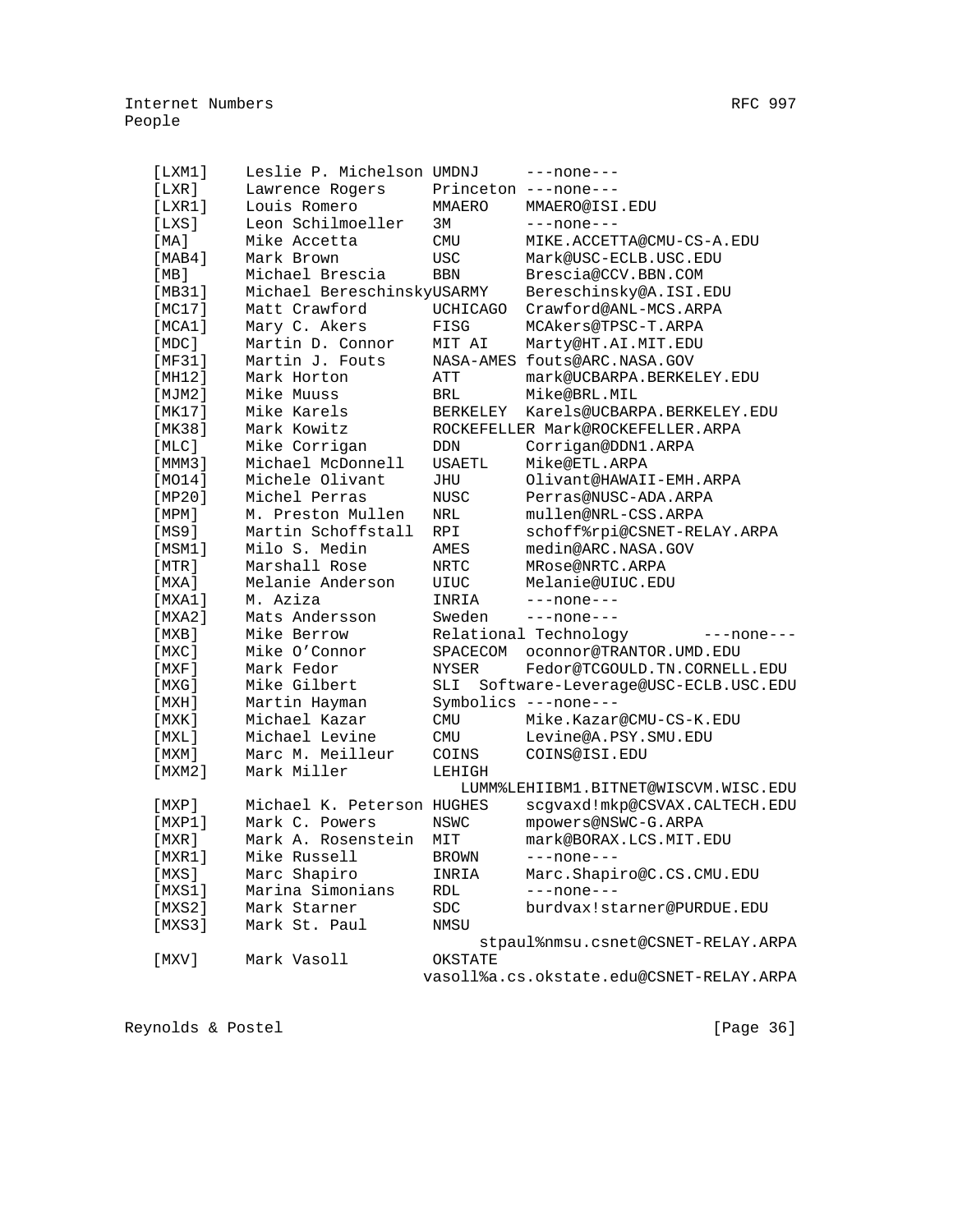| $[$ MXW $]$   | Mark Waldschmidt          | SAIC           | $---none---$                              |
|---------------|---------------------------|----------------|-------------------------------------------|
| [NAL]         | Neil Lann                 | LLL            | NAL@LLL-TIS-B.ARPA                        |
| [NC3]         | J. Noel Chiappa           | MIT            | JNC@XX.LCS.MIT.EDU                        |
| [NG]          | Neil Gower                | ROCKWELL       | GOWER@D. ISI.EDU                          |
| [NIC]         | Net Info Center           | SRI            | Hostmaster@SRI-NIC.ARPA                   |
|               |                           |                |                                           |
| [NH2]         | Nat Howard                | IM             | nrh@DDNT.ARPA                             |
| [ NMM ]       | Mike Minnich              | UDELEE         | MMinnich@HUEY.UDEL.EDU                    |
| [NXS]         | Nayel el-Shafei           |                | HP Shafei%oz.ai.mit.edu@XX.LCS.MIT.EDU    |
| [PA5]         | Philip Almquist           |                | STANFORD Almquist@SU-SCORE.STANFORD.EDU   |
| $[$ PAM $6$ ] | Paul McNabb               | RICE           | pam@PURDUE.EDU                            |
| [PFS2]        | Paul Sass                 | <b>CECOM</b>   | Sass@D.ISI.EDU                            |
| [PGM]         | Paul G. Milazzo           | RICE           | Milazzo@RICE.EDU                          |
| [PHD1]        | Pieter Ditmars            | BBN            | pditmars@CCX.BBN.COM                      |
| [PK]          | Peter Kirstein            | UCL            | Kirstein@ISI.EDU                          |
| [PK28]        | Philip R. Karn, Jr. BCR   |                | Karn@BELLCORE-CS-GW.ARPA                  |
| [PL4]         | Phil Lapsley              | BERKELEY       | phil@UCBARPA.BERKELEY.EDU                 |
| [PM4]         | Paul Martin               | SRI            | PMartin@SRI-AI.ARPA                       |
| [PS27]        | Paal Spilling             | NTA            | Spilling@D.ISI.EDU                        |
| [PXA]         | Phillip G. Apley          |                | BITSTREAM PGA@MIT-OZ.ARPA                 |
| [PXB]         | Pat Boyle                 | <b>UBC</b>     | boyle.ubc@CSNET-RELAY.ARPA                |
| [PXB1]        | Phil Bowden               | VA-TECH        |                                           |
|               |                           |                | BOWDEN!VTVM1.BITNET@WISCVM.WISC.EDU       |
| $[$ PXD $]$   | Pete Delaney              | <b>ECRC</b>    | pete%ecrcvax@CSNET-RELAY.ARPA             |
| $[$ PXH $]$   | Paul Hyder                | UCSB           |                                           |
|               |                           |                | UCSBCSL!ENGRVAX!HYDER@UCBVAX.BERKELEY.EDU |
| $[$ PXH $1$ ] | Peter Ho                  | HAC            | $---none---$                              |
| $[$ PXM $]$   | Pat Marques               | NSRDC          | marques@DTRC.ARPA                         |
| [PXN]         | Peter Nellessen           | SIEMENS        | crtvax!pn@CMU-CS-SPICE.EDU                |
| $[$ PXP $]$   | Paul Patton               |                | HONEYWELL ---none---                      |
| $[$ PXP $1$ ] | Paul Pomes                | UIUC           | paul%uxc@A.CS.UIUC.EDU                    |
| [RA11]        | Rick Adams                | CCI.           | Rick@SEISMO.CSS.GOV                       |
| [RA17]        | Bob Albrightson           |                | WASHINGTON BOB@WASHINGTON.ARPA            |
| [RAJ3]        | Richard Johnson           | UCI-ICS        | raj@ics.uci.edu                           |
| [RBN1]        | Ronald Natalie, Jr.       | BRL            | ron@TGR.BRL.MIL                           |
| [RBW]         | Richard B. Wales          | <b>UCLA</b>    | WALES@LOCUS.UCLA.EDU                      |
| [RC77]        | Robert Carey              | YALE           | CAREY@YALE.ARPA                           |
| [RDR4]        | Dennis Rockwell           | BBN            | DRockwell@SH.CS.NET                       |
| [RE22]        | Rand Enas                 | CDC            | CDC-DDN@DDN2.ARPA                         |
| [RFD1]        | Robert F. Donnelly        | ARDC           | donnelly@ARDEC.ARPA                       |
| [RG12]        | Roger L. Gulbranson UMINN |                | ROGERG@UMN-UCC-VA.ARPA                    |
| [RH6]         | Robert Hinden BBN         |                | Hinden@CCV.BBN.COM                        |
| [RH60]        | Roger Hale                | MIT            | Roger@LL-SST.ARPA                         |
| [RHS4]        | Richard H. Sweed          | RADC           | Sweed@RADC-20.ARPA                        |
| [RKJ2]        | Richard Johnsson          | DEC            | johnsson@DECWRL.DEC.COM                   |
| [RLB3]        | Ronald L. Broersma        | NOSC           | Ron@NOSC.MIL                              |
| [RLH2]        | Ronald L. Hartung         | NSWC           | ron@NSWC-WO.ARPA                          |
| [RLS6]        | Ronald L. Smith           | COINS          | COINS@ISI.EDU                             |
| [RM8]         | Roy Marantz               | <b>RUTGERS</b> | Marantz@RUTGERS.EDU                       |
|               |                           |                |                                           |

Reynolds & Postel [Page 37]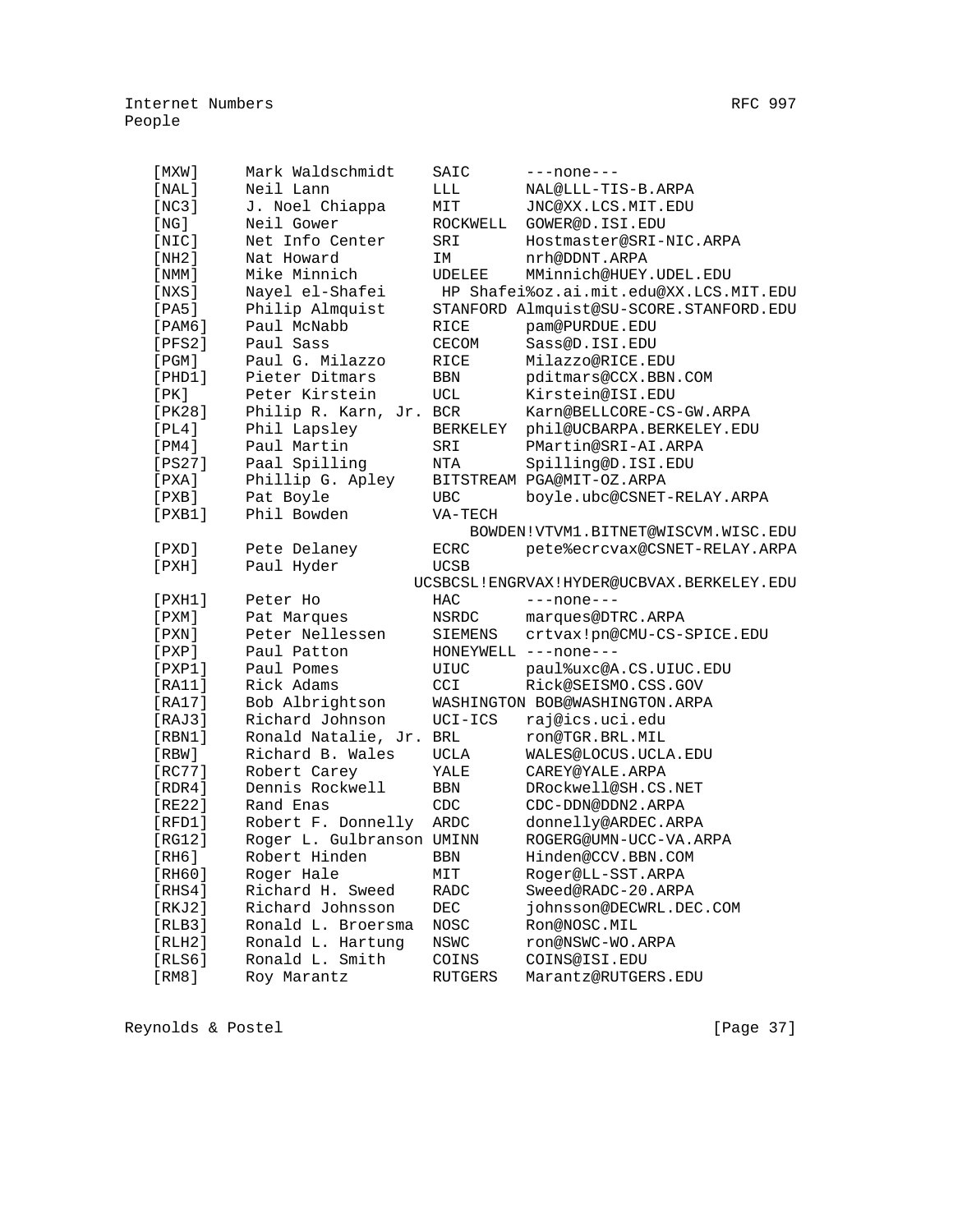| [RN6]       | Rudy Nedved        | CMU            | Rudy.Nedved@CMU-CS-A.EDU                 |
|-------------|--------------------|----------------|------------------------------------------|
| [RNM1]      | Neil MacKenzie     | RSRE           | CLE%RSRE@CS.UCL.AC.UK                    |
| [RPP]       | Robert Pingree     | NUSC           | Pingree@NUSC.ARPA                        |
| [RR2]       | Raleigh Romine     | TELEDYNE       | romine@SEISMO.CSS.GOV                    |
| [RR18]      | Ron Reisor         | UDEL           | ron@HUEY.UDEL.EDU                        |
| [RR26]      | William R. Reilly  | <b>USARMY</b>  | RREILLY@JPL-MILVAX.ARPA                  |
| [RSD2]      | Robert S. Dixon    | OHIO           | ---none---                               |
| [RSM1]      | Robert S. Miles    | NRTC           | RSMILES@USC-ECL.USC.EDU                  |
| [RTL]       | Richard Lacoss     | MITLL          | Lacoss@LL-XN.ARPA                        |
| [RWT2]      | Robert W. Tinker   | <b>DTNS</b>    | tinker@DTIX.ARPA                         |
| [RXA]       | Rex Aschenbrenner  | CGI            |                                          |
|             |                    |                | Rex%CGIVB%CGI.CSNET@CSNET-RELAY.ARPA     |
| [RXB]       | Rafael Bracho      | SPAR           | RXB@SRI-KL.ARPA                          |
| [RXB1]      | Randolph Bentson   | CSU            |                                          |
|             |                    |                | Bentson%ColoState@CSNET-RELAY.ARPA       |
| [RXB2]      | Robert Bybee       |                | CHROMATICS ---none---                    |
| [RXB3]      | Rick Blachley      | SGI            | $---none---$                             |
| [ RXD ]     | Regine Dussaulx    | <b>CCVR</b>    | $---none---$                             |
| [RXE]       | R. Enas            | CDC            | CDC-DDN@DDN2.ARPA                        |
| [RXG]       | Richard Gopstein   | RCA            | Gopstein@RUTGERS.EDU                     |
| [RXH]       | Russell Hobby      | <b>UCDAVIS</b> |                                          |
|             |                    |                | ucdavis!deneb!ccruss@UCBVAX.BERKELEY.EDU |
| [RXJ]       | Ronald Johnson     | APPLE          | rlj%apple@CSNET-RELAY.ARPA               |
| [RXJ1]      | Richard A. Jones   | UColoB         |                                          |
|             |                    |                | Jones_R%Colorado.bitnet@WISCVM.ARPA      |
| [RXM]       | Robert Myhill      | BBN            | Myhill@CCS.BBN.COM                       |
| [ RXN ]     | Ryo Nomura         | NTT            | $---none---$                             |
| [RXN1]      | Roger Negaret      | CNRS           | ---none---                               |
| [RXR]       | Robert A. Ridder   |                | SYNTELNET ---none---                     |
| [RXR1]      | Richard A. Ragosa  | RCA            | $---none---$                             |
| [RXR2]      | Richard Ralston    | TASC           | ---none---                               |
| [ RXW ]     | Robert K. Ware     | <b>CSM</b>     | $---none---$                             |
| [SA2]       | Saul Amarel        | ARPA           | Amarel@ISI.EDU                           |
| [SA29]      | Susan Ament        | EMORY          | OSSSA@EMORY.ARPA                         |
| [SAK3]      | Steven A. Kahn     | JHAPL          | Steve@APLVAX.ARPA                        |
| [SB28]      | Scott Bradner      | <b>HARVARD</b> | sob@HARVARD.EDU                          |
| [SC3]       | Steve Casner       | ISI            | Casner@ISI.EDU                           |
| [SD1]       | Steve Dyer         | MMC            | dyer@HARVARD.HARVARD.EDU                 |
| [SGC]       | Steve Chipman      | BBN            | Chipman@F.BBN.COM                        |
| [SH37]      | Sergio Heker       | JVNC           | heker@JVNCA.CSC.ORG                      |
| [SHB]       | Steven Blumenthal  | <b>BBN</b>     | BLUMENTHAL@VAX.BBN.COM                   |
| [SIP]       | Serge Polevitzky   | SDSC           | SERGE@NOSC-F4.MIL                        |
| [SK8]       | Steve Kille        | UCL            | Steve@CS.UCL.AC.UK                       |
| [SM6]       | Sean McLinden      | DSL            | McLinden@PITTSBURGH.EDU                  |
| $[$ SMF $]$ | Steven M. Feldman  | TYMNET         |                                          |
|             |                    |                | ARPAVAX.feldman@UCBARPA.BERKELEY.EDU     |
| [SMS1]      | Steven M. Schultz  | EATON          | sms@ETM-WLV.EATON.COM                    |
| [SSB]       | Scott S. Bertilson | UMN            | arpaadm@UMN-REI-UC.ARPA                  |
|             |                    |                |                                          |

Reynolds & Postel [Page 38]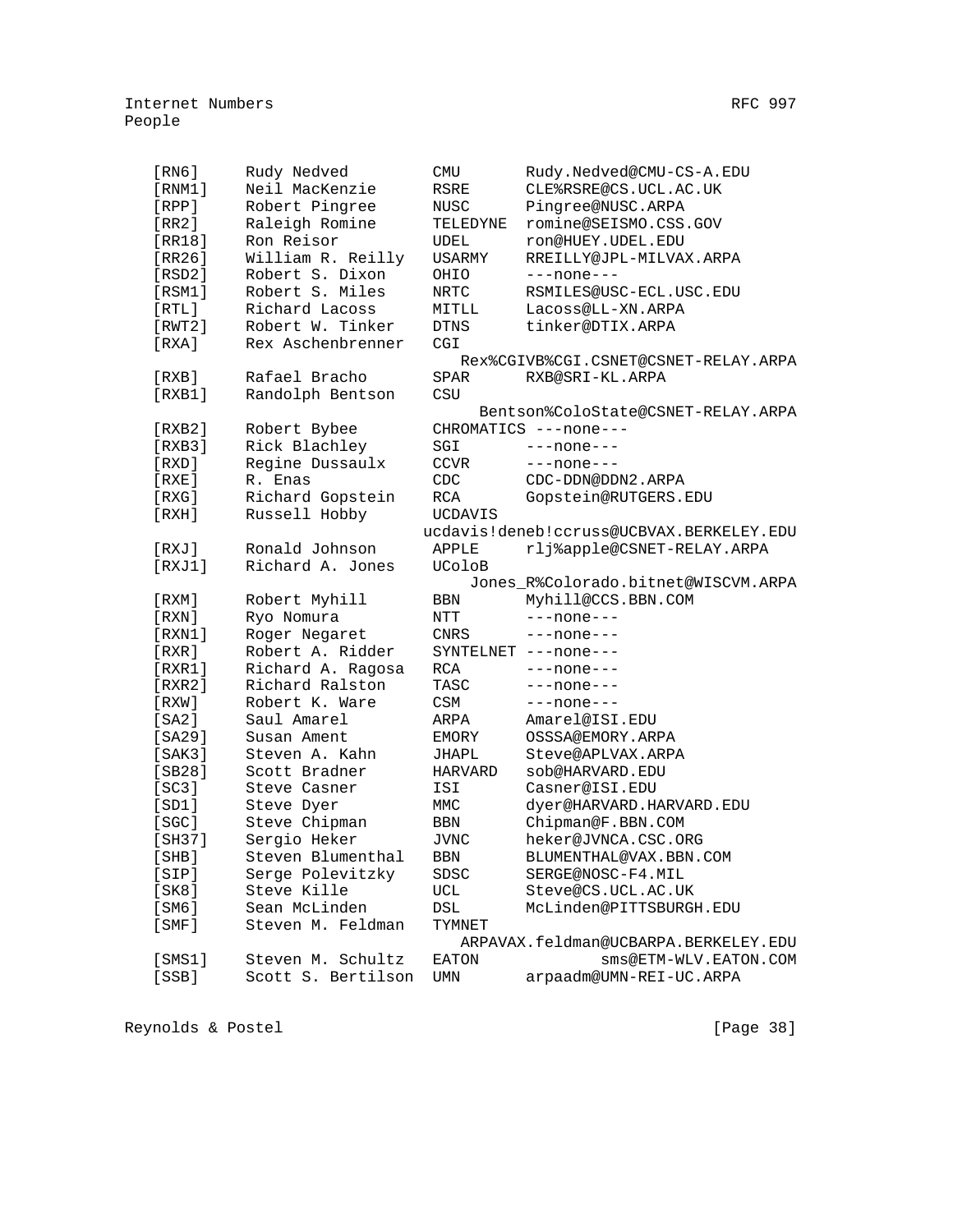| [ <b>SXA1</b> ] | Scott Allen                   | GU              | $---none---$                                |
|-----------------|-------------------------------|-----------------|---------------------------------------------|
| [SXB]           | Steve Byrne                   | TARTAN          | Byrne@CMU-CS-C.EDU                          |
| $[$ SXB $1]$    | Scott A. Baird                |                 | FORMATIVE ---none---                        |
| [ <b>SKB2</b> ] | Sean Brady                    | MACOM           | brady@DCN9.ARPA                             |
| [SKC]           | Steve Campbell                | DARTMOUTH       |                                             |
|                 |                               |                 | steve%dartmouth.edu@relay.cs.net            |
| $[$ SXF $]$     | Steve Fogel                   | MTCS            |                                             |
|                 |                               |                 | SFogel!mtcs!mtxinu@UCBARPA.BERKELEY.EDU     |
| [SXH]           | Steven L. Howell              | NSWCWO          | ---none---                                  |
| [SXI]           | Slawomir Ilnicki              | HP              | $---none---$                                |
| $[$ SXM $]$     | Scott Marcus                  |                 | SPARTACUS ---none---                        |
| [SXM1]          | Scooter Morris                |                 | GENENTECH scooter@CGL.UCSF.EDU              |
| $[$ SXS $]$     | Steve Silverman               | MITRE           | Blankert@MITRE-GATEWAY.ORG                  |
| $[$ SXS $1]$    | Steven J. Schroeder PENNSTATE |                 |                                             |
|                 |                               |                 | SJS%PSUVM.BITNET@WISCVM.WISC.EDU            |
| $[$ SXT $]$     | S. Takagi                     | ICOT            |                                             |
|                 |                               |                 | takagi%icot.jp@CSNET-RELAY.ARPA             |
| [SXW]           | Steve Wadle                   | EIKONIX         | $---none---$                                |
| [SXW1]          | Samuel Whidden                | AMS             | $---none---$                                |
| $[$ SXY $]$     | Shozo Yokota                  | FUJI            | $---none---$                                |
| [TE2]           | Timothy Eldredge              | TEK             | G.ELDRE@SU-SCORE.ARPA                       |
| [TF6]           | Thomas Ferrin                 | <b>UCSF</b>     | Ferrin@CGL.UCSF.EDU                         |
| [TH15]          | Tracy Holt                    | GMU             | Holt%gmuvax.bitnet@WISCVM.WISC.EDU          |
| [THD]           | Thomas Dunigan                | ORNL            | dunigan@ORNL-MSR.ARPA                       |
| [TM10]          | Tracy Mallory                 | <b>BBN</b>      | TMallory@CCV.BBN.COM                        |
| [THL]           | T. Michael Louden             | MITRE           | Louden@MITRE-GW.ORG                         |
| [TRG4]          | Tim Gielbelhaus               |                 | HONEYWELL Giebelhaus@HI-MULTICS.ARPA        |
| [TS9]           | Terry Slattery                | <b>USNA</b>     | tcs@USNA.ARPA                               |
| [TXA]           | Tohru Asami                   | <b>KDD</b>      | $---none---$                                |
| [TXB]           | Ted Baker                     | FSU             | baker@WASHINGTON.ARPA                       |
| [TXC]           | Tony Cincotta                 | <b>DTNSRDC</b>  | tony@NALCON.ARPA                            |
| [TXK]           | Tsutomu Kobayashi             | <b>NTT</b>      |                                             |
|                 |                               |                 | koba%nttica.ntt.junet%ntt-20@SUMEX-AIM.ARPA |
| [ TXM ]         | Trudy Miller                  | ACC             | Trudy@ACC.ARPA                              |
| [TXM1]          | Theodore Mead                 |                 | ROCHESTER UR-TUT!MEAD@ROCHESTER.ARPA        |
| [TXN]           | Todd Nugent                   |                 | U CHICAGO Nugent@ANL-MCS.ARPA               |
| [TXR]           | Tim Radzykewycz               | GE              | calma!radzy@UCBVAX.BERKELEY.EDU             |
| [ TXT ]         | Terry Terbush                 | GWU             | tlt%gwuvm.bitnet@WISCVM.WISC.EDU            |
| [TXW]           | Tom Wadlow                    | LLL             | TAW@S1-C.ARPA                               |
| [UXB]           | Ulf Bilting                   | <b>CHALMERS</b> | bilting@PURDUE.EDU                          |
| [VXK]           | Victor B. Kava                | MITLL           | $---none---$                                |
| [WCB3]          | William C. Bard               | UTexas          | bard@NGP.CC.UTEXAS.EDU                      |
| [WCE2]          | William C. Eagle              | Texas A&M       | WCE8760@WISCVM.WISC.EDU                     |
| [WDL]           | Walter Lazear                 | MITRE           | Lazear@MITRE.ORG                            |
| [WF3]           | William E. Fink               | <b>NRLRCD</b>   | bill@NRL.ARPA                               |
| [ WG ]          | Wayne Graves                  | LBL             | WLGraves@LBL.ARPA                           |
|                 |                               |                 |                                             |

 [WJC2] Bill Croft STANFORD Croft@SUMEX-AIM.ARPA [WM3] William Melohn DEC Melohn@MARLBORO.DEC.COM

Reynolds & Postel [Page 39]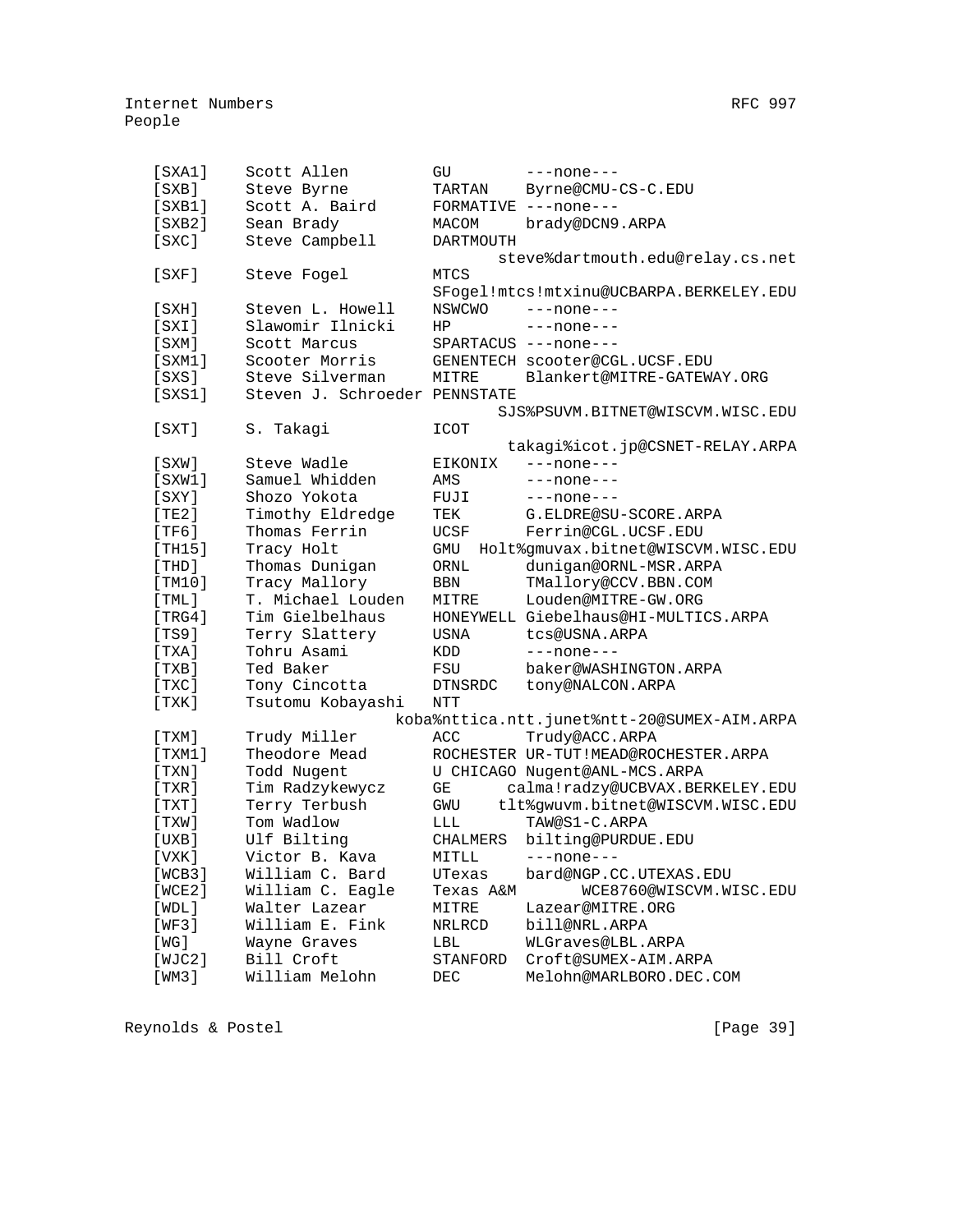| [WPJ]       | William Jones     | USRA       | Jones@AMES-VMSB.ARPA                    |
|-------------|-------------------|------------|-----------------------------------------|
| [ WW2 ]     | Wally Wedel       | NBI        | wedel@NGP.UTEXAS.EDU                    |
| [WWS]       | Bill Seemuller    | USARMY     | bill@ETL.ARPA                           |
| [WXB]       | William L. Biagi  | CISCO      | $---none---$                            |
| [WXD]       | Wolfgang J. Dyner | USAREUR    | $---none---$                            |
| [WXL]       | William Lampeter  | UR         | bill@ROCHESTER.ARPA                     |
| $[$ WXM $]$ | William Macqregor | <b>BBN</b> | macq@BBN.COM                            |
| [WXM1]      | Wire Moore        | INTEL      | wire@IWARPA.INTEL.COM                   |
| [WXW1]      | Georg Richter     | RU         | $---none---$                            |
| [YXD]       | Yves Despond      | EPFL       |                                         |
|             |                   |            | despond%clsepf51.bitnet@WISCVM.WISC.EDU |
| [ YXN ]     | Yen Nguyen        | ARINC      | Yen@ARINC-GW.ARPA                       |
| [YXS]       | Yaski Saito       | NTT        | NTT-20!yaski@SU-SHASTA.ARPA             |
| [ ZSU ]     | Zaw-Sing Su       | SRI        | ZSu@SRI-TSC.ARPA                        |
|             |                   |            |                                         |

Reynolds & Postel [Page 40]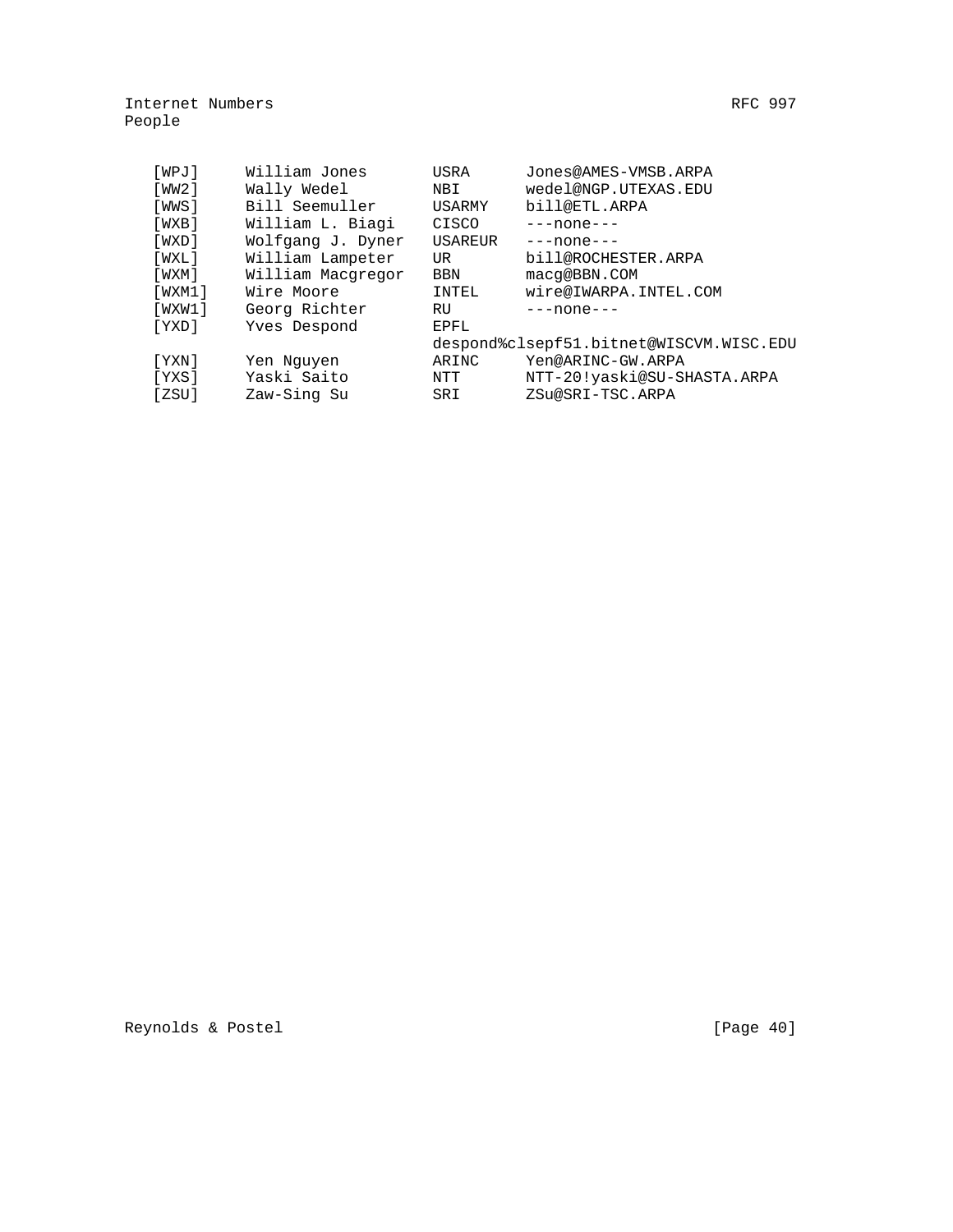## APPENDIX A

 The network numbers in class A, B, and C network addresses are allocated among Research, Defense, Government (Non-Defense) and Commercial uses.

Class A (highest-order bit 0)

| Research allocation:         | 8   |
|------------------------------|-----|
| Defense allocation:          | 2.4 |
| Government allocation:       | 2.4 |
| Commercial allocation:       | 94  |
| Reserved Addresses: (0, 127) |     |
| Total                        | 128 |

Class B (highest-order bits 1-0)

| Research allocation:           | 1024  |
|--------------------------------|-------|
| Defense allocation:            | 3072  |
| Government allocation:         | 3072  |
| Commercial allocation:         | 12286 |
| Reserved Addresses: (0, 16383) |       |
| Total                          | 16384 |

Class C (highest-order bits 1-1-0)

Class D (highest-order bits 1-1-1-0)

All addresses in this class are allocated for multicast use.

Class E (highest-order bits 1-1-1-1)

All addresses in this class are reserved for future use.

Reynolds & Postel [Page 41]